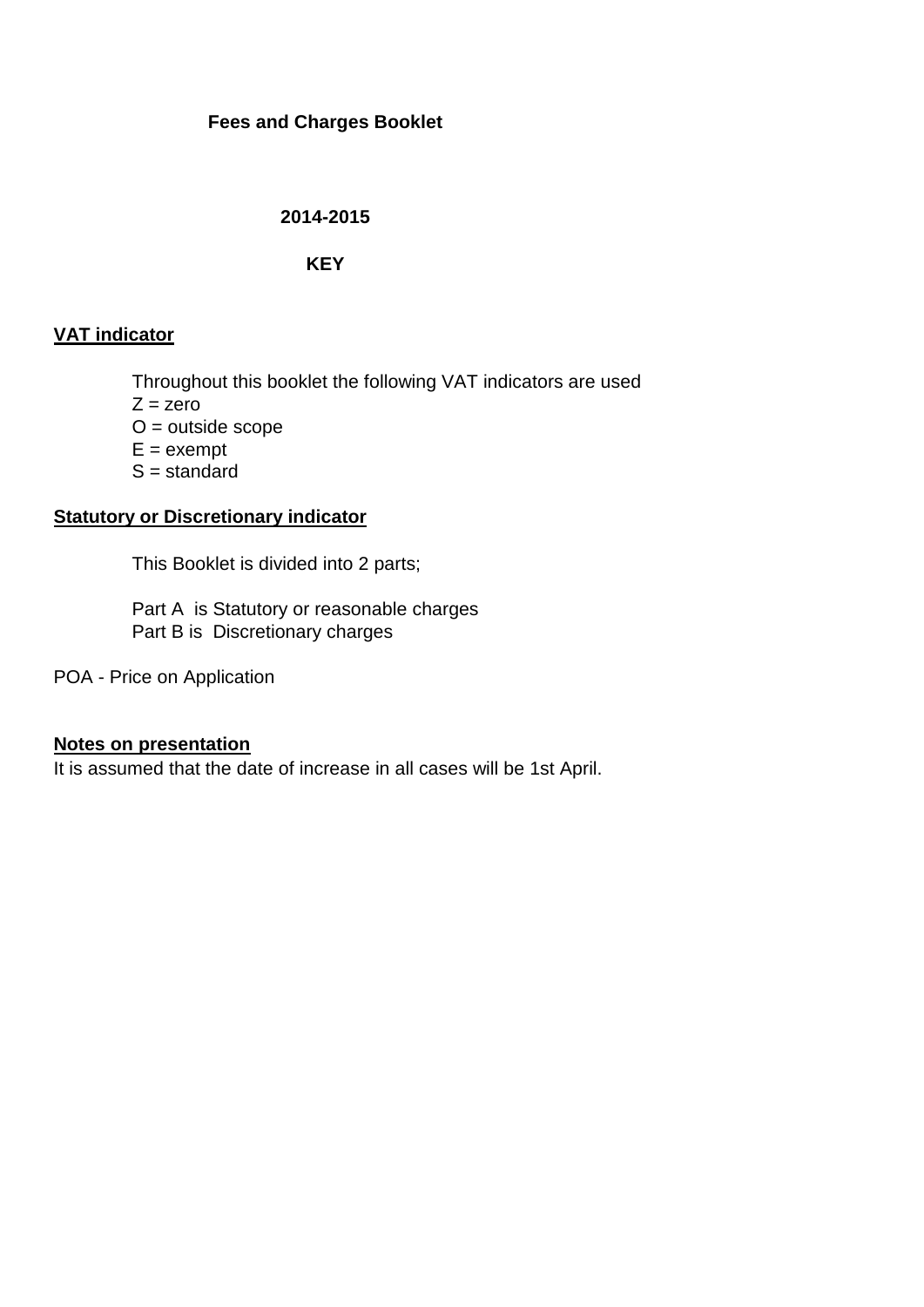# **Fees and Charges Booklet**

# **2014-2015**

# **CONTENTS Part A Statutory and Reasonable Cost Charges**

| <b>Chief Executives</b><br><b>Legal Services</b>                     | Page 1      |  |  |
|----------------------------------------------------------------------|-------------|--|--|
| <b>Environment and Public Protection</b><br><b>Public Protection</b> | Pages 2-9   |  |  |
| <b>Planning and Transportation</b>                                   | Pages 10-13 |  |  |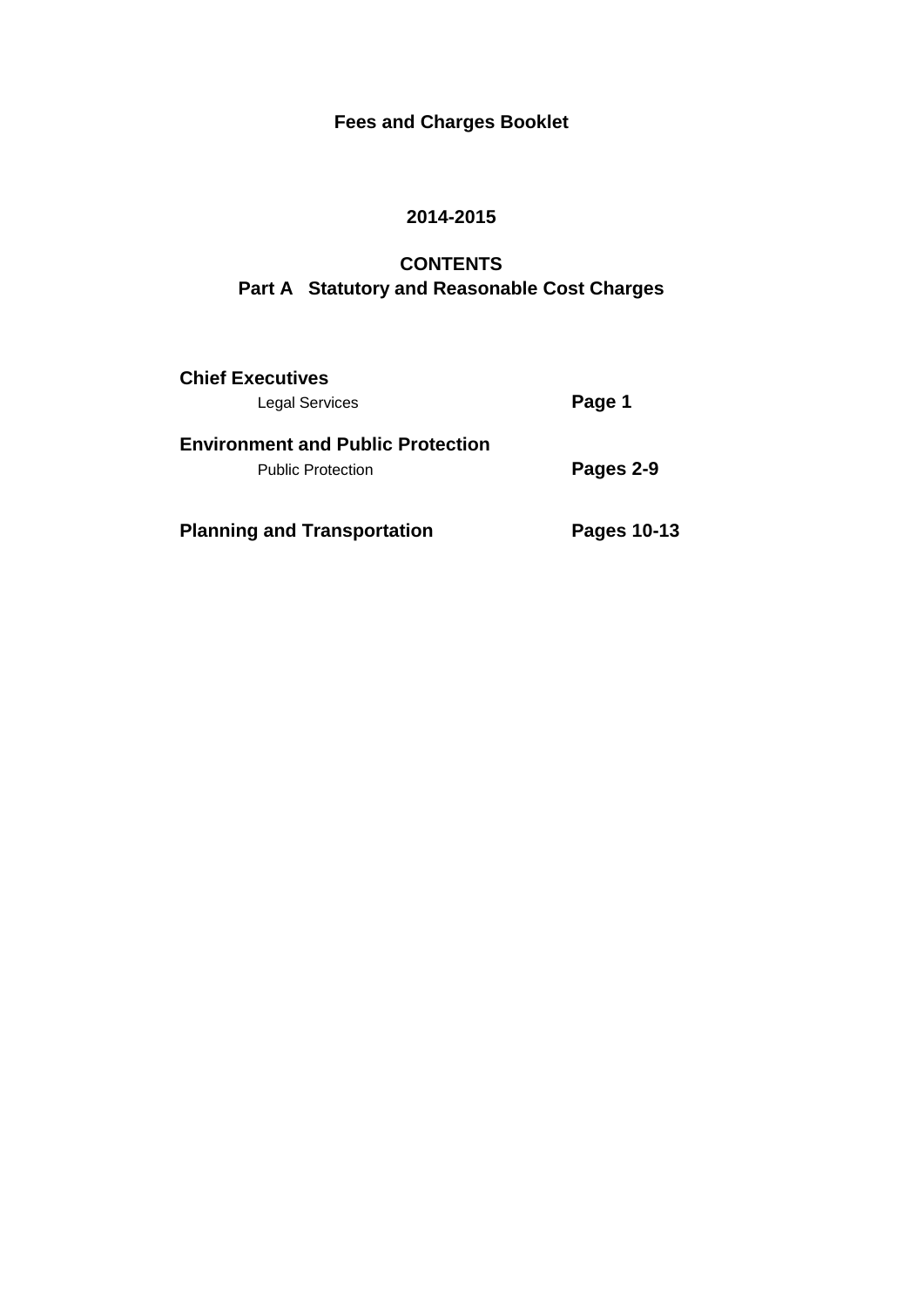| <b>LEGAL AND DEMOCRATIC SERVICES</b>                                                                                                                                                                                                                                                                                                                                                                                                                                                                                                                                                                                                                                                                                                                                                                                                                                                                                 | <b>STATUTORY OR<br/>DISCRETIONARY</b>                                        | <b>BASIC</b><br><b>CHARGE</b><br>2013/14                                                                                        | VAT GROUP                                                                    | 2014-15<br><b>PROPOSED</b><br><b>BASIC CHARGE</b>                                                                               | 2014-15<br><b>PROPOSED</b><br><b>CHARGE</b><br><b>INCLUDING</b><br><b>VAT</b><br>(Where applicable)                             |
|----------------------------------------------------------------------------------------------------------------------------------------------------------------------------------------------------------------------------------------------------------------------------------------------------------------------------------------------------------------------------------------------------------------------------------------------------------------------------------------------------------------------------------------------------------------------------------------------------------------------------------------------------------------------------------------------------------------------------------------------------------------------------------------------------------------------------------------------------------------------------------------------------------------------|------------------------------------------------------------------------------|---------------------------------------------------------------------------------------------------------------------------------|------------------------------------------------------------------------------|---------------------------------------------------------------------------------------------------------------------------------|---------------------------------------------------------------------------------------------------------------------------------|
| Legal charge re drafting of document for:-                                                                                                                                                                                                                                                                                                                                                                                                                                                                                                                                                                                                                                                                                                                                                                                                                                                                           |                                                                              | £                                                                                                                               |                                                                              | £                                                                                                                               | £                                                                                                                               |
| Section 106 (Standard)                                                                                                                                                                                                                                                                                                                                                                                                                                                                                                                                                                                                                                                                                                                                                                                                                                                                                               | S                                                                            | 867.00                                                                                                                          | O                                                                            | 867.00                                                                                                                          | 867.00                                                                                                                          |
| Section 278                                                                                                                                                                                                                                                                                                                                                                                                                                                                                                                                                                                                                                                                                                                                                                                                                                                                                                          | S                                                                            | 867.00                                                                                                                          | O                                                                            | 867.00                                                                                                                          | 867.00                                                                                                                          |
| Reg of Assign                                                                                                                                                                                                                                                                                                                                                                                                                                                                                                                                                                                                                                                                                                                                                                                                                                                                                                        | S                                                                            | 28.00                                                                                                                           | O                                                                            | 28.00                                                                                                                           | 28.00                                                                                                                           |
| Grazing Licence                                                                                                                                                                                                                                                                                                                                                                                                                                                                                                                                                                                                                                                                                                                                                                                                                                                                                                      | S                                                                            | 420.00                                                                                                                          | O                                                                            | 420.00                                                                                                                          | 420.00                                                                                                                          |
| <b>Street Licence</b>                                                                                                                                                                                                                                                                                                                                                                                                                                                                                                                                                                                                                                                                                                                                                                                                                                                                                                | S                                                                            | 293.00                                                                                                                          | O                                                                            | 293.00                                                                                                                          | 293.00                                                                                                                          |
| Section 50 Agreement                                                                                                                                                                                                                                                                                                                                                                                                                                                                                                                                                                                                                                                                                                                                                                                                                                                                                                 | S                                                                            | 448.00                                                                                                                          | O                                                                            | 448.00                                                                                                                          | 448.00                                                                                                                          |
| <b>REGISTRATION</b><br><b>STATUTORY</b><br>Fees issued by Registrar of Births & Deaths<br>Standard Certificate of Birth<br>Standard Certificate of Death<br>Standard Certificate of Marriage<br>Short Certificate of Birth<br>nb All at time of registration<br>Fees issued by Registrar of Births & Deaths<br>Standard Certificate of Birth<br>Standard Certificate of Death<br>Standard Certificate of Marriage<br>Short Certificate of Birth<br>nb after registration<br>Registration of marriage at Register Office<br>Registration of marriage at registered building<br>Certificates issued by Superintendent Registrar<br>Standard Certificate of Birth - 5 working day service<br>Standard Certificate of Death - 5 working day service<br>Standard Certificate of Marriage - 5 working day service<br>Short Certificate of Birth - 5 working day service<br>Notice of Marriage/Civil Partnership per person | S<br>S<br>S<br>S<br>S<br>S<br>S<br>S<br>S<br>S<br>S<br>S<br>S<br>S<br>S<br>S | 3.50<br>3.50<br>3.50<br>3.50<br>7.00<br>7.00<br>7.00<br>7.00<br>7.00<br>40.00<br>80.00<br>9.00<br>9.00<br>9.00<br>9.00<br>33.50 | O<br>O<br>O<br>O<br>O<br>O<br>O<br>O<br>O<br>O<br>O<br>O<br>O<br>O<br>O<br>O | 3.50<br>3.50<br>3.50<br>3.50<br>7.00<br>7.00<br>7.00<br>7.00<br>7.00<br>40.00<br>80.00<br>9.00<br>9.00<br>9.00<br>9.00<br>33.50 | 3.50<br>3.50<br>3.50<br>3.50<br>7.00<br>7.00<br>7.00<br>7.00<br>7.00<br>40.00<br>80.00<br>9.00<br>9.00<br>9.00<br>9.00<br>33.50 |
| <b>REGISTER OF ELECTIONS</b>                                                                                                                                                                                                                                                                                                                                                                                                                                                                                                                                                                                                                                                                                                                                                                                                                                                                                         |                                                                              |                                                                                                                                 |                                                                              |                                                                                                                                 |                                                                                                                                 |
| Register of Electors - per '000 or part thereof<br>Full Register, Edited Register, list of Overseas Electors<br>- Statutory<br>Data Format<br><b>Printed Format</b>                                                                                                                                                                                                                                                                                                                                                                                                                                                                                                                                                                                                                                                                                                                                                  | S<br>S                                                                       | £20+£1.50 per<br>1,000<br>£10+£5 per 1,000                                                                                      | Е<br>Е                                                                       | £20+£1.50 per<br>1,000<br>£10+£5 per 1,000                                                                                      | £20+£1.50 per<br>1,000<br>£10+£5 per 1,000                                                                                      |
| Register of Electors - Sale of Marked Register, per '000 electors or part thereof                                                                                                                                                                                                                                                                                                                                                                                                                                                                                                                                                                                                                                                                                                                                                                                                                                    |                                                                              |                                                                                                                                 |                                                                              |                                                                                                                                 |                                                                                                                                 |
| Data Format                                                                                                                                                                                                                                                                                                                                                                                                                                                                                                                                                                                                                                                                                                                                                                                                                                                                                                          | S                                                                            | £10+£1 per 1,000                                                                                                                | E                                                                            | £10+£1 per 1,000                                                                                                                | £10+£1 per 1,000                                                                                                                |
| <b>Printed Format</b>                                                                                                                                                                                                                                                                                                                                                                                                                                                                                                                                                                                                                                                                                                                                                                                                                                                                                                | S                                                                            | £10 +£2 per 1,000                                                                                                               | Е                                                                            | £10 +£2 per 1,000                                                                                                               | £10 +£2 per 1,000                                                                                                               |
| Register of Electors - copy of Election Expenses - Statutory<br>Photocopy fee, per side copied                                                                                                                                                                                                                                                                                                                                                                                                                                                                                                                                                                                                                                                                                                                                                                                                                       | S                                                                            | 0.20                                                                                                                            | E                                                                            | 0.20                                                                                                                            | 0.20                                                                                                                            |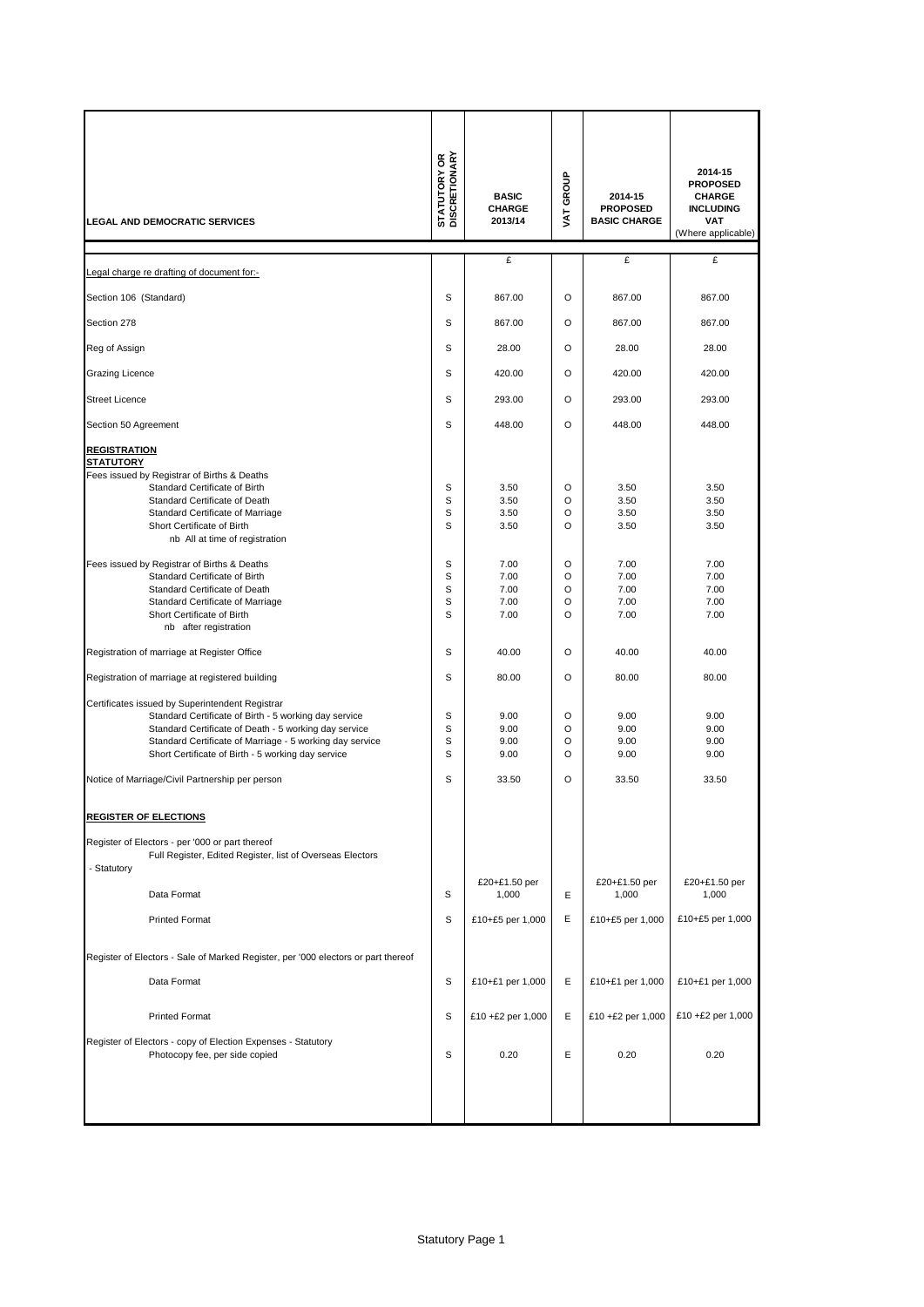| <b>PUBLIC PROTECTION</b>                                                                                                                                                                                                                                                                                    | <b>STATUTORY OR</b><br>DISCRETIONARY | <b>BASIC</b><br><b>CHARGE</b><br>2013/14 | VAT GROUP | 2014-15<br><b>PROPOSED BASIC</b><br><b>CHARGE</b> | 2014-15<br><b>PROPOSED</b><br><b>CHARGE</b><br><b>INCLUDING</b><br><b>VAT</b><br>(Where applicable) |
|-------------------------------------------------------------------------------------------------------------------------------------------------------------------------------------------------------------------------------------------------------------------------------------------------------------|--------------------------------------|------------------------------------------|-----------|---------------------------------------------------|-----------------------------------------------------------------------------------------------------|
|                                                                                                                                                                                                                                                                                                             |                                      | £                                        |           | £                                                 | £                                                                                                   |
| <b>LICENCES</b><br>Lotteries and Amusements Act 1976<br>Registration of Society Lotteries<br>Initial Registration Fee (NB Not subject to renewal)<br>Annual fee<br>(Year 1st January to 31st December)                                                                                                      | S<br>S                               | 40.00<br>20.00                           | O<br>O    | 40.00<br>20.00                                    | 40.00<br>20.00                                                                                      |
| <b>OTHER SALES AND SERVICE CHARGES</b>                                                                                                                                                                                                                                                                      |                                      |                                          |           |                                                   |                                                                                                     |
| Drain Testing - per hour                                                                                                                                                                                                                                                                                    | S                                    | 44.80                                    | S         | 45.00                                             | 54.00                                                                                               |
| Brochure on Principles of Recycling<br>FEE SCHEDULE FOR LICENSING IN RESPECT<br>OF EXPLOSIVES AND PETROLEUM LICENSING                                                                                                                                                                                       | S                                    | 0.30                                     | Z         | 0.30                                              | 0.30                                                                                                |
| PART 1:<br>Section 40(9) as applied to compressed acetylene<br>by the Compressed Acetylene (Importation) Regulations 1978<br>Fee for work by Specialist Inspector per hour                                                                                                                                  | S                                    | 51.13                                    | $\circ$   | 51.13                                             | 51.13                                                                                               |
| PART 2:<br>Fee payable in respect of Applications for the Granting and<br>Renewal of an Explosives Store Licence, the Registration or<br>Renewal of Registration of Premises Used for Keeping<br>Explosives and the Granting and Transfer of Petroleum-<br><b>Spirit Licences</b>                           |                                      |                                          |           |                                                   |                                                                                                     |
| Licence for Sale of Fireworks outside of prescribed period<br>Fireworks Act 2003                                                                                                                                                                                                                            | S                                    | 500.00                                   | O         | 500.00                                            | 500.00                                                                                              |
| Petroleum (Consolidation) Act 1928 c.32<br>Section 4 (see notes 2 and 3)                                                                                                                                                                                                                                    |                                      |                                          |           |                                                   |                                                                                                     |
| Licence to keep petroleum spirit of a quantity -<br>not exceeding 2,500 litres - for each year of a licence                                                                                                                                                                                                 | S                                    | 42.00                                    | O         | 42.00                                             | 42.00                                                                                               |
| Exceeding 2,500 litres but not exceeding 50,000 litres -<br>for each year of a licence                                                                                                                                                                                                                      | S                                    | 58.00                                    | O         | 58.00                                             | 58.00                                                                                               |
| Exceeding 50,000 litres - for each year of a licence                                                                                                                                                                                                                                                        | s                                    | 120.00                                   | O         | 120.00                                            | 120.00                                                                                              |
| Petroleum (Transfer of Licences) Act 1936 c.27<br>Transfer of petroleum spirit licence                                                                                                                                                                                                                      | S                                    | 8.00                                     | O         | 8.00                                              | 8.00                                                                                                |
| NOTES:<br>1. Part 1 of the Explosives Act 1875 (which includes sections<br>15,18 and 21) is applied to explosives other than gunpowder<br>by sections 30 and 40 of that Act.                                                                                                                                |                                      |                                          |           |                                                   |                                                                                                     |
| 2. In the case of a solid substance for which by virtue of an<br>Order in Council made under section 19 of the Petroleum<br>(Consolidation) Act 1928 a licence is required, the fee payable<br>under this Schedule shall be calculated as if one kilogram of<br>the substance were equivalent to one litre. |                                      |                                          |           |                                                   |                                                                                                     |
| 3. The fee payable for a licence of more or less than one year's<br>duration shall be the fee set out above increased or decreased,<br>as the case may be, proportionately according to the duration<br>of the period for which the licence is granted or renewed.                                          |                                      |                                          |           |                                                   |                                                                                                     |
| 4. The above fees are derived from the Health & Safety (Fees)<br>Regulations 1997 and the Carriage of Dangerous Goods<br>by Road Regulations 1996                                                                                                                                                           |                                      |                                          |           |                                                   |                                                                                                     |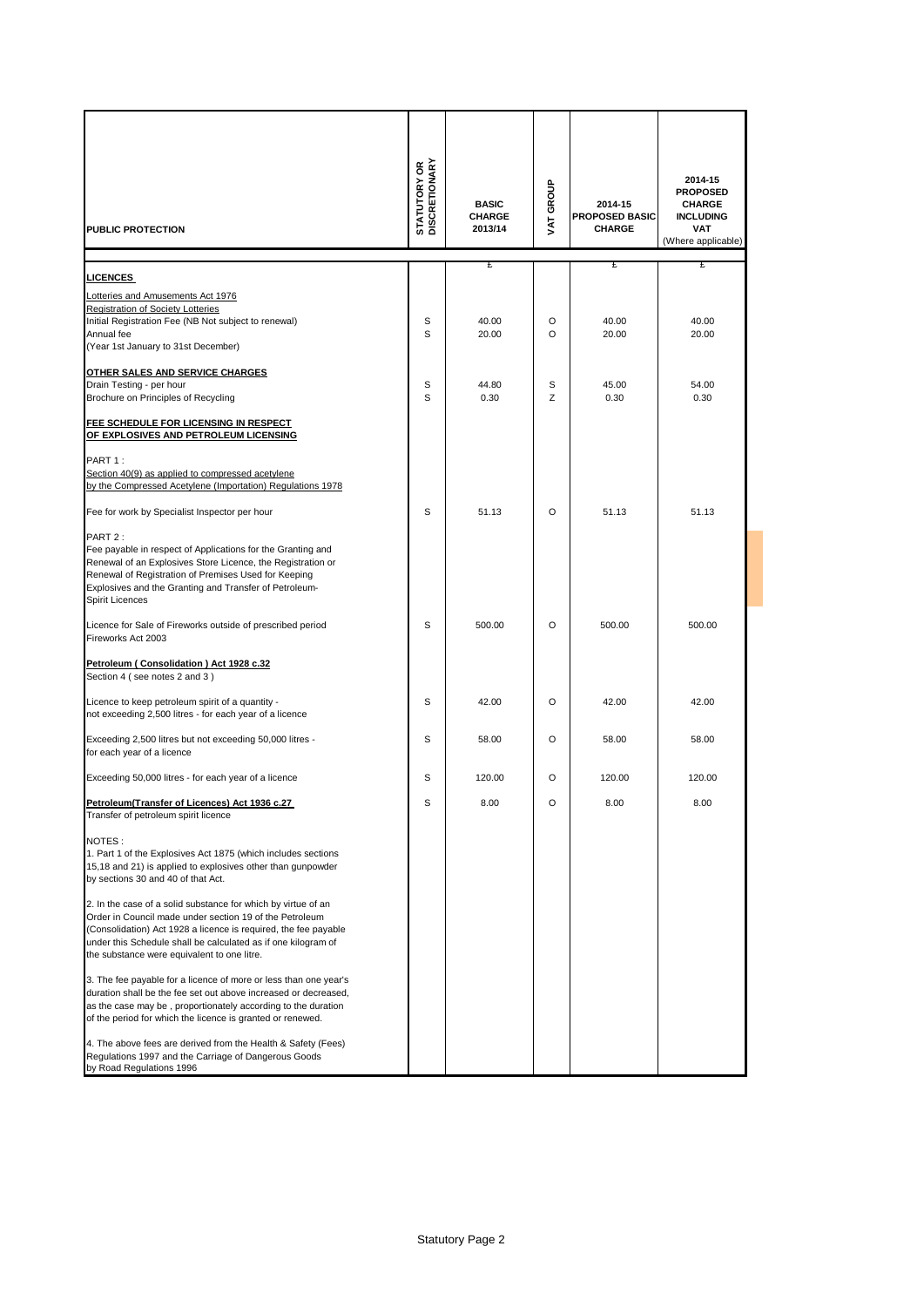| PUBLIC PROTECTION                                                                                                                                                                                                                                                                                           | <b>STATUTORY OR<br/>DISCRETIONARY</b> | <b>BASIC</b><br><b>CHARGE</b><br>2013/14 | VAT GROUP    | 2014-15<br><b>PROPOSED BASIC</b><br><b>CHARGE</b> | 2014-15<br><b>PROPOSED</b><br><b>CHARGE</b><br><b>INCLUDING</b><br><b>VAT</b><br>(Where applicable) |
|-------------------------------------------------------------------------------------------------------------------------------------------------------------------------------------------------------------------------------------------------------------------------------------------------------------|---------------------------------------|------------------------------------------|--------------|---------------------------------------------------|-----------------------------------------------------------------------------------------------------|
| <u>THE MANUFACTURE AND STORAGE OF EXPLOSIVES</u>                                                                                                                                                                                                                                                            |                                       | £                                        |              |                                                   | £                                                                                                   |
| <u>REGULATIONS 2005</u>                                                                                                                                                                                                                                                                                     |                                       |                                          |              |                                                   |                                                                                                     |
| Application for Licences to store explosives and for<br>registration in relation to the storage of explosives made to<br>licensing authorities by virtue of paragraph 1(a) of schedule 1<br>to the manufacture and storage of explosives regulations 2005                                                   |                                       |                                          |              |                                                   |                                                                                                     |
| Regulation 10<br>Licence to store explosives - one year's duration<br>Renewal of a licence - one year's duration                                                                                                                                                                                            | S<br>S                                | 178.00<br>83.00                          | O<br>$\circ$ | 178.00<br>83.00                                   | 178.00<br>83.00                                                                                     |
| Regulation 11<br>Registration in relation to the storage of explosives - one year<br>Renewal of a licence - one year's duration                                                                                                                                                                             | S<br>S                                | 105.00<br>52.00                          | O<br>$\circ$ | 105.00<br>52.00                                   | 105.00<br>52.00                                                                                     |
| Regulation 16<br>a) Varying a licence - varying name of licence of address of site<br>b) any other kind of variation - The reasonable cost of the licensing<br>authority of having the work carried out                                                                                                     | S<br>S                                | 35.00<br>£156 per hour<br>worked         | $\circ$<br>O | 35.00<br>£156 per hour<br>worked                  | 35.00<br>£156 per hour                                                                              |
| Regulation 20<br>Transfer of licence or registration<br>Replacement of licence or registration referred to the above if lost                                                                                                                                                                                | S<br>S                                | 52.00<br>52.00                           | O<br>$\circ$ | 52.00<br>52.00                                    | 52.00<br>52.00                                                                                      |
| NOTES:<br>1. Part 1 of the Explosives Act 1875 (which includes sections<br>15,18 and 21) is applied to explosives other than gunpowder<br>by sections 30 and 40 of that Act.                                                                                                                                |                                       |                                          |              |                                                   |                                                                                                     |
| 2. In the case of a solid substance for which by virtue of an<br>Order in Council made under section 19 of the Petroleum<br>(Consolidation) Act 1928 a licence is required, the fee payable<br>under this Schedule shall be calculated as if one kilogram of<br>the substance were equivalent to one litre. |                                       |                                          |              |                                                   |                                                                                                     |
| 3. The fee payable for a licence of more or less than one year's<br>duration shall be the fee set out above increased or decreased,<br>as the case may be, proportionately according to the duration<br>of the period for which the licence is granted or renewed.                                          |                                       |                                          |              |                                                   |                                                                                                     |
| 4. The above fees are derived from the Health & Safety (Fees)<br>Regulations 1997 and the Carriage of Dangerous Goods<br>by Road Regulations 1996                                                                                                                                                           |                                       |                                          |              |                                                   |                                                                                                     |
| <u>ENFORCEMENT FEES</u>                                                                                                                                                                                                                                                                                     |                                       |                                          |              |                                                   |                                                                                                     |
| Abandoning a vehicle. If vehicle is found abandoned, the registered<br>keeper is liable to a Fixed Penalty Notice of £200<br>Fixed Penalty Notice of £200 becomes £150 if paid in 10 days                                                                                                                   | S                                     | 200.00                                   | O            | 200.00                                            | 200.00                                                                                              |
| Waste Carriers Licence. Failure to furnish waste carrier licence<br>documents. Fixed penalty Notice of £300<br>Fixed Penalty Notice of £300 becomes £200 if paid in 10 days                                                                                                                                 | S                                     | 300.00                                   | O            | 300.00                                            | 300.00                                                                                              |
| Waste Transfer Notes. Failure to furnish waste transfer notes.<br>Fixed penalty Notice £300                                                                                                                                                                                                                 | S                                     | 300.00                                   | $\circ$      | 300.00                                            | 300.00                                                                                              |
| Nuisance Parking. Offences relating to vehicles for sale or being<br>maintained on a Public Highway. Fixed Penalty Notice of £100<br>Fixed Penalty Notice of £300 becomes £200 if paid in 10 days                                                                                                           | S                                     | 100.00                                   | O            | 100.00                                            | 100.00                                                                                              |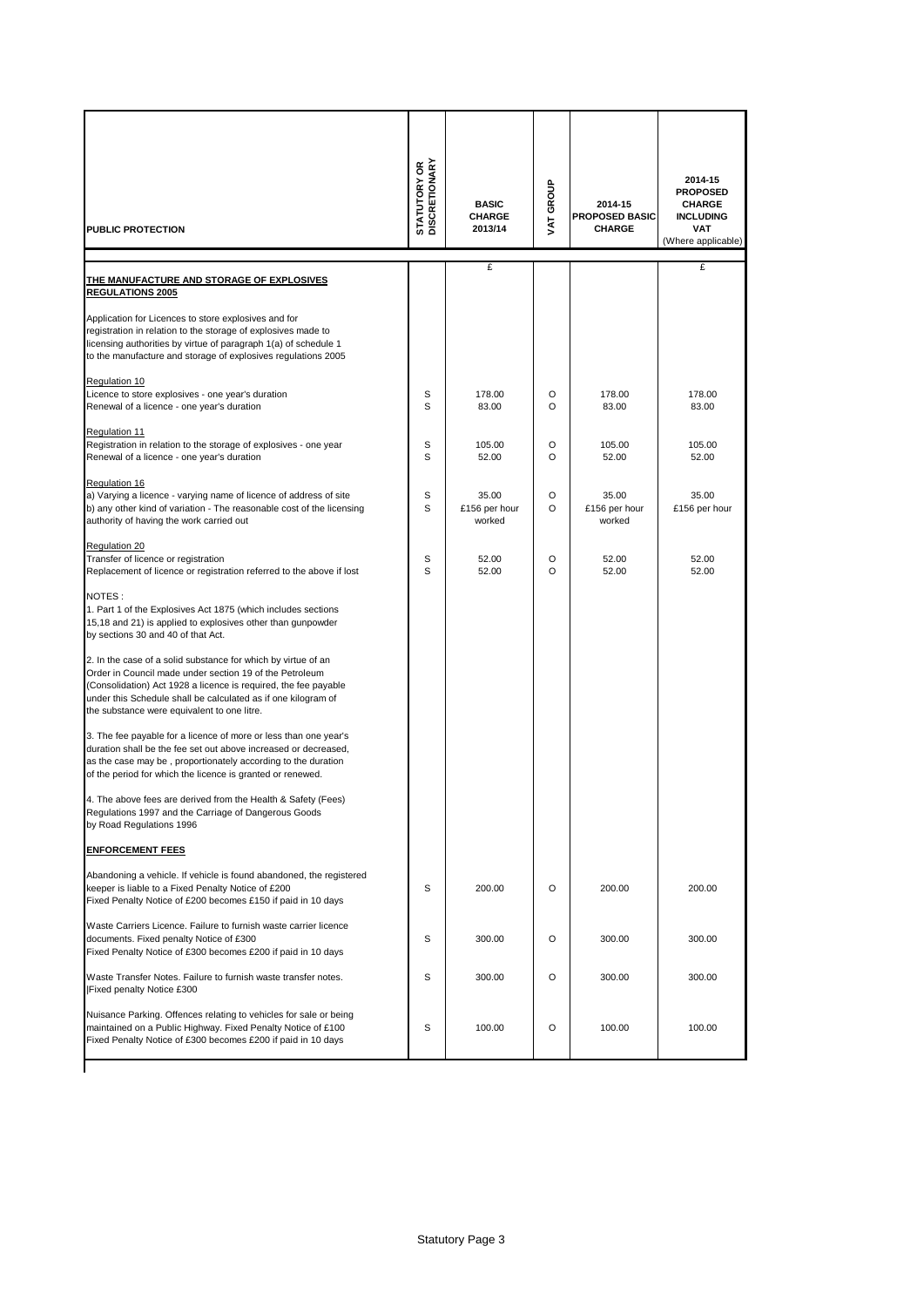| <b>PUBLIC PROTECTION</b>                                                                                                                                                                                                                                                                                                                                                                                                                                                                                                                                                                                                                                                                                                                                                                                                                                                                                                                                                                                                                                                                                            | <b>STATUTORY OR<br/>DISCRETIONARY</b>                                        | <b>BASIC</b><br><b>CHARGE</b><br>2013/14                                                                                                               | GROUP<br><b>TYA</b>                                                                | 2014-15<br><b>PROPOSED</b><br><b>BASIC CHARGE</b>                                                                                                      | 2014-15<br><b>PROPOSED</b><br><b>CHARGE</b><br><b>INCLUDING</b><br><b>VAT</b><br>(Where applicable)                                                    |
|---------------------------------------------------------------------------------------------------------------------------------------------------------------------------------------------------------------------------------------------------------------------------------------------------------------------------------------------------------------------------------------------------------------------------------------------------------------------------------------------------------------------------------------------------------------------------------------------------------------------------------------------------------------------------------------------------------------------------------------------------------------------------------------------------------------------------------------------------------------------------------------------------------------------------------------------------------------------------------------------------------------------------------------------------------------------------------------------------------------------|------------------------------------------------------------------------------|--------------------------------------------------------------------------------------------------------------------------------------------------------|------------------------------------------------------------------------------------|--------------------------------------------------------------------------------------------------------------------------------------------------------|--------------------------------------------------------------------------------------------------------------------------------------------------------|
| Massage and Special Treatment Licences                                                                                                                                                                                                                                                                                                                                                                                                                                                                                                                                                                                                                                                                                                                                                                                                                                                                                                                                                                                                                                                                              |                                                                              | £                                                                                                                                                      |                                                                                    |                                                                                                                                                        | £                                                                                                                                                      |
| 1. New Licence<br>2. Renewed Licence                                                                                                                                                                                                                                                                                                                                                                                                                                                                                                                                                                                                                                                                                                                                                                                                                                                                                                                                                                                                                                                                                | S<br>S                                                                       | 120.00<br>60.00                                                                                                                                        | O<br>O                                                                             | 120.00<br>60.00                                                                                                                                        | 120.00<br>60.00                                                                                                                                        |
| Registration of Persons for Exhibition and Training<br>of Performing Animals                                                                                                                                                                                                                                                                                                                                                                                                                                                                                                                                                                                                                                                                                                                                                                                                                                                                                                                                                                                                                                        |                                                                              |                                                                                                                                                        |                                                                                    |                                                                                                                                                        |                                                                                                                                                        |
| 1. Registration Fee<br>2. Copies of Register Entries                                                                                                                                                                                                                                                                                                                                                                                                                                                                                                                                                                                                                                                                                                                                                                                                                                                                                                                                                                                                                                                                | S<br>S                                                                       | 110.00<br>5.00                                                                                                                                         | O<br>O                                                                             | 110.00<br>5.00                                                                                                                                         | 110.00<br>5.00                                                                                                                                         |
| Safety of Sports Grounds Safety Certificate<br>1. Application for issue of certificate<br>2. Amendment of certificate<br>3. Replacement or transfer of certificate                                                                                                                                                                                                                                                                                                                                                                                                                                                                                                                                                                                                                                                                                                                                                                                                                                                                                                                                                  | S<br>S<br>S                                                                  | 113.30<br>56.65<br>52.50                                                                                                                               | O<br>O<br>O                                                                        | 113.30<br>56.65<br>52.50                                                                                                                               | 113.30<br>56.65<br>52.50                                                                                                                               |
| <b>Gambling Licences</b>                                                                                                                                                                                                                                                                                                                                                                                                                                                                                                                                                                                                                                                                                                                                                                                                                                                                                                                                                                                                                                                                                            |                                                                              |                                                                                                                                                        |                                                                                    |                                                                                                                                                        |                                                                                                                                                        |
| Regional casino premises Licence<br><b>Temporary Use Notice</b><br>Occasional Use Notice<br>Copy of the Premises Licence<br>Notification of change of circumstances fro premises Licence<br>Application for Prize Gaming Permit & Family Entertainment Centre Gaming Machine Permit<br>Application for Prize Gaming Permit & Family Entertainment Centre Gaming Machine Permit<br>(existing operator)<br>Renewal of Prize gaming Permit & Family Entertainment Centre Gaming Machine Permit<br>Change of name on Prize gaming Permit & Family Entertainment Centre Gaming Machine<br>permit<br>Copy of Prize gaming Permit & Family Entertainment Centre Gaming Machine Permit<br>Application for Club Gaming or Machine Permit<br>Application for Club Gaming or Machine Permit (existing holder)<br>Application for Club Gaming or Machine Permit (who holds a Club Premises Certificate<br>under Licensing Act 2003)<br>Renewal of a Club Gaming or Machine Permit<br>Annual fee for Club Gaming or Machine Permit<br>Application to Vary Club Gaming or Machine Permit<br>Copy of Club Gaming or Machine Permit | S<br>S<br>S<br>S<br>S<br>S<br>S<br>S<br>S<br>S<br>S<br>S<br>S<br>S<br>S<br>S | 500.00<br>500.00<br>25.00<br>50.00<br>300.00<br>100.00<br>300.00<br>25.00<br>15.00<br>200.00<br>100.00<br>100.00<br>200.00<br>50.00<br>100.00<br>15.00 | O<br>O<br>O<br>O<br>O<br>O<br>O<br>O<br>O<br>O<br>O<br>O<br>O<br>$\circ$<br>O<br>O | 500.00<br>500.00<br>25.00<br>50.00<br>300.00<br>100.00<br>300.00<br>25.00<br>15.00<br>200.00<br>100.00<br>100.00<br>200.00<br>50.00<br>100.00<br>15.00 | 500.00<br>500.00<br>25.00<br>50.00<br>300.00<br>100.00<br>300.00<br>25.00<br>15.00<br>200.00<br>100.00<br>100.00<br>200.00<br>50.00<br>100.00<br>15.00 |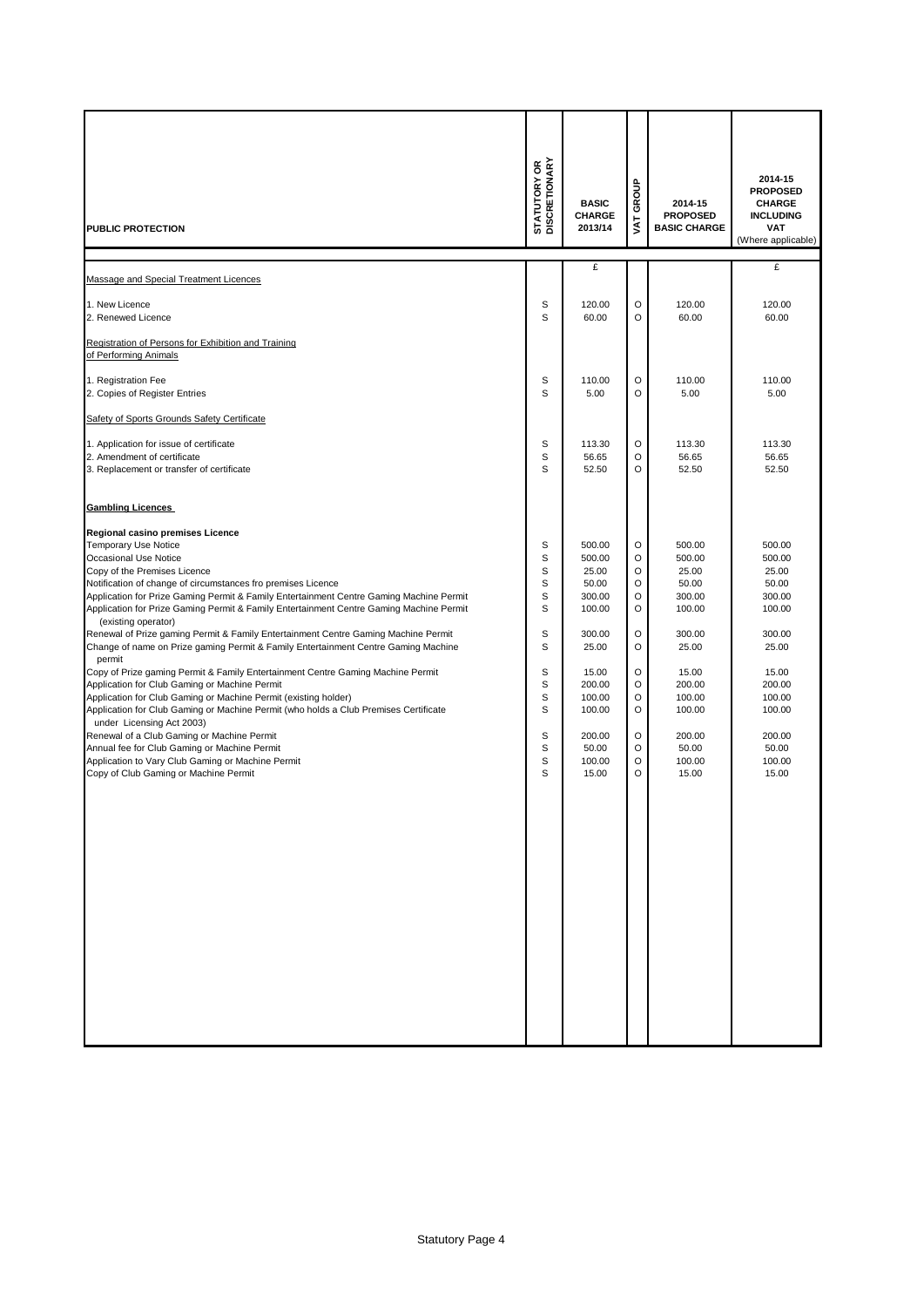| <b>PUBLIC PROTECTION</b>                                                                        | <b>STATUTORY OR</b><br>DISCRETIONARY | <b>BASIC</b><br><b>CHARGE</b><br>2013/14 | VAT GROUP    | 2014-15<br><b>PROPOSED BASIC</b><br><b>CHARGE</b> | 2014-15<br><b>PROPOSED</b><br><b>CHARGE</b><br><b>INCLUDING</b><br><b>VAT</b><br>(Where applicable) |
|-------------------------------------------------------------------------------------------------|--------------------------------------|------------------------------------------|--------------|---------------------------------------------------|-----------------------------------------------------------------------------------------------------|
| <b>ENVIRONMENTAL PROTECTION ACT 1990, PART 1</b>                                                |                                      | £                                        |              | £                                                 | £                                                                                                   |
| <u>THE LOCAL ENFORCEMENT AUTHORITIES AIR</u><br><b>POLLUTION FEES AND CHARGES SCHEME</b>        |                                      |                                          |              |                                                   |                                                                                                     |
| Initial application fee for authorisation<br><b>EXCEPT</b>                                      | S                                    | 1579.00                                  | O            | 1579.00                                           | 1579.00                                                                                             |
| Reduced Fee Activities (except VR's)                                                            | S                                    | 148.00                                   | O            | 148.00                                            | 148.00                                                                                              |
| PVR I & II Combined                                                                             | S                                    | 246.00                                   | $\circ$      | 246.00                                            | 246.00                                                                                              |
| Vehicle refinishers (VR's)                                                                      | S                                    | 346.00                                   | O            | 346.00                                            | 346.00                                                                                              |
| Mobile Screening and crushing plant                                                             | S                                    | 1579.00                                  | O            | 1579.00                                           | 1579.00                                                                                             |
| for the third to seventh applications<br>for the eighth and subsequent applications             | S<br>S                               | 943.00<br>477.00                         | O<br>O       | 943.00<br>477.00                                  | 943.00<br>477.00                                                                                    |
| Substantial changes requiring variation of conditions:                                          | S                                    | 964.00                                   | O            |                                                   |                                                                                                     |
| <b>EXCEPT</b>                                                                                   |                                      |                                          |              | 964.00                                            | 964.00                                                                                              |
| where the process comprises one or more waste oil burning<br>appliances under 0.4MWth           | S                                    | 94.00                                    | $\circ$      | 94.00                                             | 94.00                                                                                               |
| where the process relates to the unloading of petrol into<br>storage tanks at a service station | S                                    | 94.00                                    | O            | 94.00                                             | 94.00                                                                                               |
| where the change is to implement an upgrading plan                                              | S                                    | 141.00                                   | O            | 141.00                                            | 141.00                                                                                              |
| Annual subsist Low                                                                              | S                                    | 739.00                                   | O            | 739.00                                            | 739.00                                                                                              |
| Risked Based Medium<br>High                                                                     | S<br>S                               | 1111.00<br>1672.00                       | O<br>$\circ$ | 1111.00<br>1672.00                                | 1111.00<br>1672.00                                                                                  |
|                                                                                                 | S                                    |                                          |              |                                                   |                                                                                                     |
| Reduced Fee , Low<br>Medium                                                                     | S                                    | 76.00<br>151.00                          | O<br>O       | 76.00<br>151.00                                   | 76.00<br>151.00                                                                                     |
| High                                                                                            | S                                    | 227.00                                   | O            | 227.00                                            | 227.00                                                                                              |
| PVR I & II Con Low                                                                              | S                                    | 108.00                                   | O            | 108.00                                            | 108.00                                                                                              |
| Medium<br>High                                                                                  | S<br>S                               | 216.00<br>326.00                         | O<br>O       | 216.00<br>326.00                                  | 216.00<br>326.00                                                                                    |
| Vehicle Refinis Low                                                                             | S                                    | 218.00                                   | O            | 218.00                                            | 218.00                                                                                              |
| Medium                                                                                          | S                                    | 349.00                                   | O            | 349.00                                            | 349.00                                                                                              |
| High                                                                                            | S                                    | 524.00                                   | O            | 524.00                                            | 524.00                                                                                              |
| Mobile screeni Low<br>First and seco Medium                                                     | S<br>S                               | 618.00<br>989.00                         | O<br>O       | 618.00<br>989.00                                  | 618.00<br>989.00                                                                                    |
| High                                                                                            | S                                    | 1484.00                                  | $\circ$      | 1484.00                                           | 1484.00                                                                                             |
| Mobile screeni Low                                                                              | S                                    | 368.00                                   | O            | 368.00                                            | 368.00                                                                                              |
| Third to seven Medium                                                                           | S                                    | 590.00                                   | O            | 590.00                                            | 590.00                                                                                              |
| High                                                                                            | S                                    | 884.00                                   | O            | 884.00                                            | 884.00                                                                                              |
| Mobile screeni Low                                                                              | S                                    | 368.00                                   | O            | 368.00                                            | 368.00                                                                                              |
| Eighth and sut Medium<br>High                                                                   | S<br>S                               | 590.00<br>884.00                         | O<br>O       | 590.00<br>884.00                                  | 590.00<br>884.00                                                                                    |
| <b>Transfer And Surrender</b>                                                                   |                                      |                                          |              |                                                   |                                                                                                     |
| Standard process transfer                                                                       | S                                    | 162.00                                   | $\circ$      | 162.00                                            | 162.00                                                                                              |
| Standard process partial transfer                                                               | S                                    | 476.00                                   | $\circ$      | 476.00                                            | 476.00                                                                                              |
| New operator at low risk reduced fee activity<br>Reduced fee activities: partial transfer       | S<br>S                               | 75.00<br>45.00                           | O<br>O       | 75.00<br>45.00                                    | 75.00<br>45.00                                                                                      |
| Temporary transfer for mobiles                                                                  |                                      |                                          |              |                                                   |                                                                                                     |
| First transfer                                                                                  | S<br>S                               | 51.00                                    | O<br>$\circ$ | 51.00                                             | 51.00                                                                                               |
| Repeat transfer<br>Repeat following enforcement or warning                                      | S                                    | 10.00<br>51.00                           | O            | 10.00<br>51.00                                    | 10.00<br>51.00                                                                                      |
| Substantial change                                                                              |                                      |                                          |              |                                                   |                                                                                                     |
| Standard process                                                                                | S                                    | 1,005.00                                 | O            | 1,005.00                                          | 1,005.00                                                                                            |
| Standard process where substantial change<br>results in a new PPC activity                      | s                                    | 1,579.00                                 | O            | 1,579.00                                          | 1,579.00                                                                                            |
| Reduced fee activities                                                                          | S                                    | 98.00                                    | O            | 98.00                                             | 98.00                                                                                               |
|                                                                                                 |                                      |                                          |              |                                                   |                                                                                                     |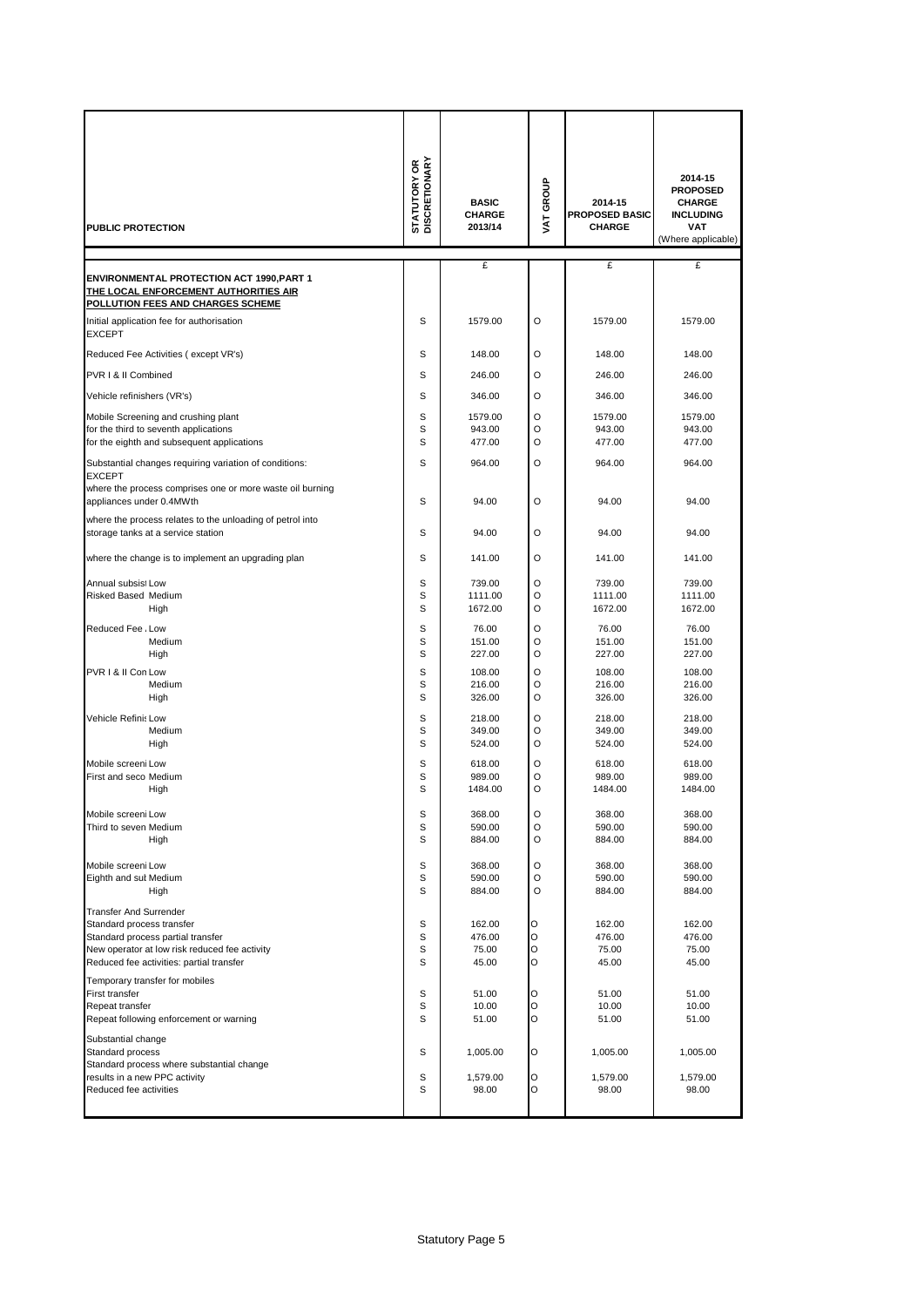| PUBLIC PROTECTION                                                                                                                                                                                                                                                                             | <b>STATUTORY OR<br/>DISCRETIONARY</b> | <b>BASIC</b><br><b>CHARGE</b><br>2013/14       | VAT GROUP             | 2014-15<br><b>PROPOSED BASIC</b><br><b>CHARGE</b> | 2014-15<br><b>PROPOSED</b><br><b>CHARGE</b><br><b>INCLUDING</b><br><b>VAT</b><br>(Where applicable) |
|-----------------------------------------------------------------------------------------------------------------------------------------------------------------------------------------------------------------------------------------------------------------------------------------------|---------------------------------------|------------------------------------------------|-----------------------|---------------------------------------------------|-----------------------------------------------------------------------------------------------------|
|                                                                                                                                                                                                                                                                                               |                                       | £                                              |                       | £                                                 | £                                                                                                   |
| <b>Alcohol and Entertainment Licences</b>                                                                                                                                                                                                                                                     |                                       |                                                |                       |                                                   |                                                                                                     |
| Main fee levels<br><b>BAND and NON-DOMESTIC RATEABLE VALUE</b><br>$A = None$ to £4300.00<br>$B = £4301.00$ to £33000<br>$C = £33001.00$ to £87000.00<br>$D = \text{\pounds}87001$ to £125000.00<br>$E = £125000.00$ plus                                                                      |                                       |                                                |                       |                                                   |                                                                                                     |
| <b>Premises Licences</b>                                                                                                                                                                                                                                                                      |                                       |                                                |                       |                                                   |                                                                                                     |
| New Application & Variation<br>Α<br>B<br>C<br>D<br>E<br>Multiplier applied to premises used exclusively or primarily for the<br>supply of alcohol for consumption on the premises<br>(Bands D and E only)                                                                                     | S<br>S<br>S<br>S<br>S                 | 100.00<br>190.00<br>315.00<br>450.00<br>635.00 | O<br>O<br>O<br>O<br>O | 100.00<br>190.00<br>315.00<br>450.00<br>635.00    | 100.00<br>190.00<br>315.00<br>450.00<br>635.00                                                      |
| Annual Charge                                                                                                                                                                                                                                                                                 |                                       |                                                |                       |                                                   |                                                                                                     |
| Α<br>B<br>С<br>D<br>E<br>Annual charge multiplier applied to premises used exclusively or<br>primarily for the supply of alcohol for consumption on the premises<br>(Bands D and E only)                                                                                                      | S<br>S<br>S<br>S<br>S                 | 70.00<br>180.00<br>295.00<br>320.00<br>350.00  | O<br>O<br>O<br>O<br>O | 70.00<br>180.00<br>295.00<br>320.00<br>350.00     | 70.00<br>180.00<br>295.00<br>320.00<br>350.00                                                       |
| <b>Club Premises Certificates</b>                                                                                                                                                                                                                                                             |                                       |                                                |                       |                                                   |                                                                                                     |
| New Application & Variation<br>Α<br>B<br>C<br>D<br>E                                                                                                                                                                                                                                          | S<br>S<br>S<br>S<br>S                 | 100.00<br>190.00<br>315.00<br>450.00<br>635.00 | O<br>O<br>O<br>O<br>O | 100.00<br>190.00<br>315.00<br>450.00<br>635.00    | 100.00<br>190.00<br>315.00<br>450.00<br>635.00                                                      |
| Annual Charge                                                                                                                                                                                                                                                                                 |                                       |                                                |                       |                                                   |                                                                                                     |
| Α<br>B<br>С<br>D<br>Ε<br>Note: There are additional fees for premises licence applications,<br>and the annual fee for exceptionally large scale events (5000+),<br>unless certain conditions apply. Please read Regulation 4(4) and<br>4(5) of The Licensing Act 2003 (Fees) Regulations 2005 | S<br>S<br>s<br>s<br>S                 | 70.00<br>180.00<br>295.00<br>320.00<br>350.00  | O<br>O<br>O<br>O<br>O | 70.00<br>180.00<br>295.00<br>320.00<br>350.00     | 70.00<br>180.00<br>295.00<br>320.00<br>350.00                                                       |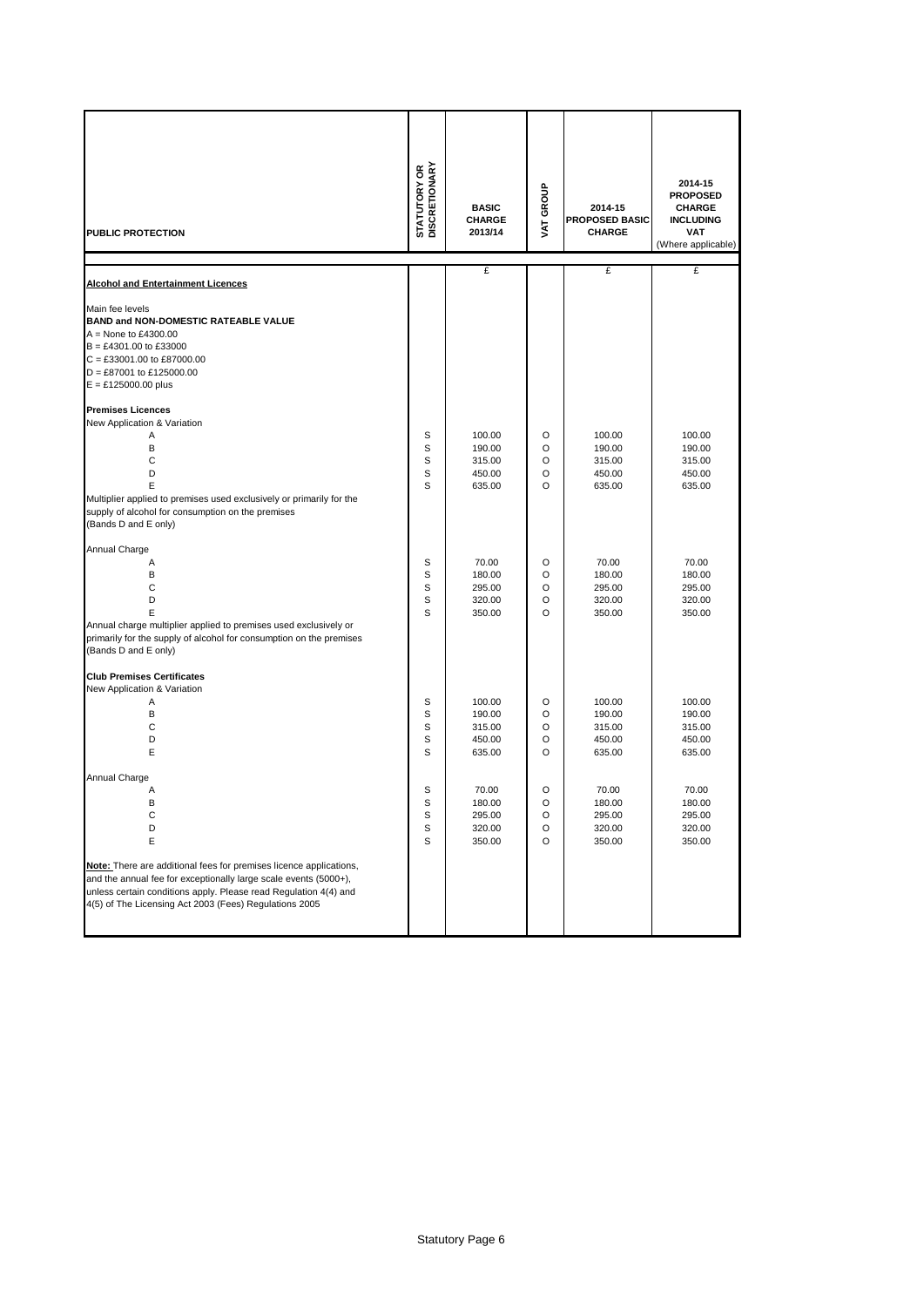| <b>PUBLIC PROTECTION</b>                                                                                                                                                                                                  | <b>STATUTORY OR<br/>DISCRETIONARY</b>               | VAT GROUP<br><b>BASIC</b><br><b>CHARGE</b><br>2013/14                                                                                   |                                                     | 2014-15<br><b>PROPOSED BASIC</b><br><b>CHARGE</b>                                                                                       | 2014-15<br><b>PROPOSED</b><br><b>CHARGE</b><br><b>INCLUDING</b><br>VAT<br>(Where applicable)                                            |
|---------------------------------------------------------------------------------------------------------------------------------------------------------------------------------------------------------------------------|-----------------------------------------------------|-----------------------------------------------------------------------------------------------------------------------------------------|-----------------------------------------------------|-----------------------------------------------------------------------------------------------------------------------------------------|-----------------------------------------------------------------------------------------------------------------------------------------|
|                                                                                                                                                                                                                           |                                                     | £                                                                                                                                       |                                                     | £                                                                                                                                       | £                                                                                                                                       |
| <b>Additional Fees</b>                                                                                                                                                                                                    |                                                     |                                                                                                                                         |                                                     |                                                                                                                                         |                                                                                                                                         |
| Number in attendance at any one time                                                                                                                                                                                      |                                                     | <b>Additional Premises</b><br>Licence fee                                                                                               |                                                     |                                                                                                                                         |                                                                                                                                         |
| 5000 to 9999<br>10000 to 14999<br>15000 to 19999<br>20000 to 29999<br>30000 to 39999<br>40000 to 49999<br>50000 to 59999<br>60000 to 69999<br>70000 to 79999<br>80000 to 89999<br>90000 and over<br>Additional annual fee | S<br>S<br>S<br>S<br>S<br>S<br>S<br>S<br>S<br>S<br>S | 1,000.00<br>2,000.00<br>4,000.00<br>8,000.00<br>16,000.00<br>24,000.00<br>32,000.00<br>40,000.00<br>48,000.00<br>56,000.00<br>64,000.00 | O<br>O<br>O<br>O<br>O<br>O<br>O<br>O<br>O<br>O<br>O | 1,000.00<br>2,000.00<br>4,000.00<br>8,000.00<br>16,000.00<br>24,000.00<br>32,000.00<br>40,000.00<br>48,000.00<br>56,000.00<br>64,000.00 | 1,000.00<br>2,000.00<br>4,000.00<br>8,000.00<br>16,000.00<br>24,000.00<br>32,000.00<br>40,000.00<br>48,000.00<br>56,000.00<br>64,000.00 |
| payable if applicable<br>5000 to 9999<br>10000 to 14999<br>15000 to 19999<br>20000 to 29999<br>30000 to 39999<br>40000 to 49999<br>50000 to 59999<br>60000 to 69999<br>70000 to 79999<br>80000 to 89999<br>90000 and over | S<br>S<br>S<br>S<br>S<br>S<br>S<br>S<br>S<br>S<br>S | 500.00<br>1,000.00<br>2,000.00<br>4,000.00<br>8,000.00<br>12,000.00<br>16,000.00<br>20,000.00<br>24,000.00<br>28,000.00<br>32,000.00    | O<br>O<br>O<br>O<br>O<br>O<br>O<br>O<br>O<br>O<br>O | 500.00<br>1,000.00<br>2,000.00<br>4,000.00<br>8,000.00<br>12,000.00<br>16,000.00<br>20,000.00<br>24,000.00<br>28,000.00<br>32,000.00    | 500.00<br>1,000.00<br>2,000.00<br>4,000.00<br>8,000.00<br>12,000.00<br>16,000.00<br>20,000.00<br>24,000.00<br>28,000.00<br>32,000.00    |
| Other Fees                                                                                                                                                                                                                |                                                     |                                                                                                                                         |                                                     |                                                                                                                                         |                                                                                                                                         |
| Application for the grant or renewal of a personal licence<br>Theft, loss etc of certificate or summary                                                                                                                   | S<br>S                                              | 37.00<br>10.50                                                                                                                          | O<br>O                                              | 37.00<br>10.50                                                                                                                          | 37.00<br>10.50                                                                                                                          |
| Temporary event notice<br>Notification of change of name or alteration of rules of club                                                                                                                                   | s<br>S                                              | 21.00<br>10.50                                                                                                                          | O<br>O                                              | 21.00<br>10.50                                                                                                                          | 21.00<br>10.50                                                                                                                          |
| Theft, loss, etc of premises licence or summary<br>Change of relevant registered address of club                                                                                                                          | s<br>S                                              | 10.50<br>10.50                                                                                                                          | O<br>O                                              | 10.50<br>10.50                                                                                                                          | 10.50<br>10.50                                                                                                                          |
| Application for a provisional statement where premises being built etc.<br>Theft, loss etc of temporary event notice<br>Notification of change of name or address<br>Theft, loss etc of personal licence                  | $\mathbb S$<br>S<br>S<br>S                          | 315.00<br>10.50<br>10.50<br>10.50                                                                                                       | O<br>O<br>O<br>O                                    | 315.00<br>10.50<br>10.50<br>10.50                                                                                                       | 315.00<br>10.50<br>10.50<br>10.50                                                                                                       |
| Application to vary licence to specify individual as premises supervisor<br>Duty to notify change of name or address                                                                                                      | S<br>S                                              | 23.00<br>10.50                                                                                                                          | O<br>O                                              | 23.00<br>10.50                                                                                                                          | 23.00<br>10.50                                                                                                                          |
| Application for transfer of premises licence<br>Right of freeholder etc. to be notified of licensing matters                                                                                                              | S<br>s                                              | 23.00<br>21.00                                                                                                                          | O<br>O                                              | 23.00<br>21.00                                                                                                                          | 23.00<br>21.00                                                                                                                          |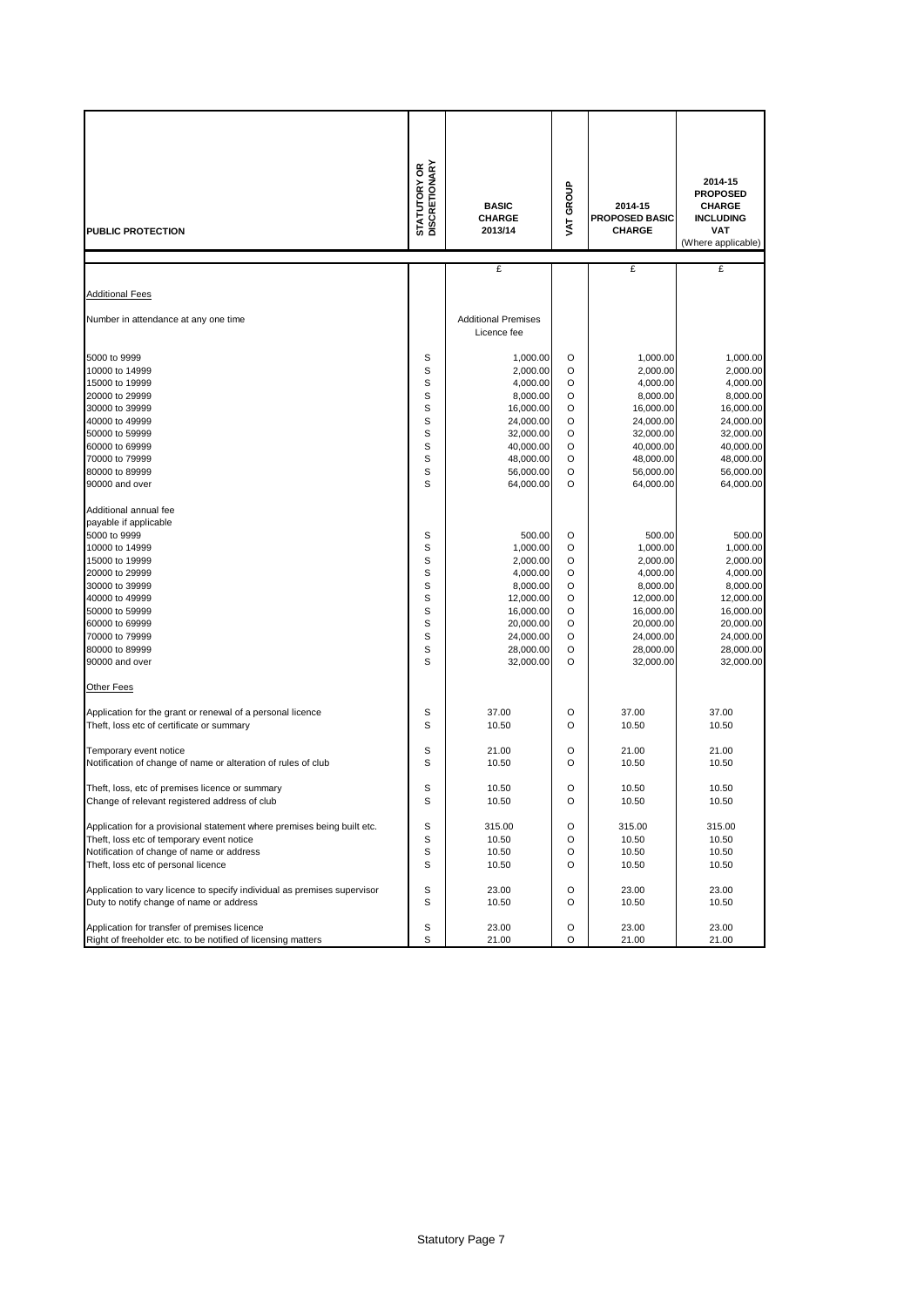| PUBLIC PROTECTION                                                                                                                                                                                                                                                                                                                                                                                                                                                               | <b>STATUTORY OR</b><br>DISCRETIONARY | <b>BASIC</b><br><b>CHARGE</b><br>2013/14          | VAT GROUP             | 2014-15<br><b>PROPOSED</b><br><b>BASIC CHARGE</b> | 2014-15 PROPOSED<br>CHARGE<br><b>INCLUDING</b><br>VAT<br>(Where applicable) |
|---------------------------------------------------------------------------------------------------------------------------------------------------------------------------------------------------------------------------------------------------------------------------------------------------------------------------------------------------------------------------------------------------------------------------------------------------------------------------------|--------------------------------------|---------------------------------------------------|-----------------------|---------------------------------------------------|-----------------------------------------------------------------------------|
| <b>LAPPC Charges</b>                                                                                                                                                                                                                                                                                                                                                                                                                                                            |                                      |                                                   |                       |                                                   |                                                                             |
| Application for permits for industrial purposes under the<br>Environmental Permitting(England & Wales) regulations 2013.<br>Fees for allications and annual subsistence set by DEFRA<br>Department for Environment, Food and Rural Affairs<br><b>Application Fee</b><br>Standard process(includes solvent emissiion activities)<br>Additional fee for operating without a permit<br>PVRI, SWOBs and Dry Cleaners<br>PVR   & II combined<br>VRs and other Reduced Fee Activities | S<br>S<br>S<br>S<br>S                | 1,579.00<br>1137.00<br>148.00<br>246.00<br>346.00 | O<br>O<br>O<br>O<br>O | 1,579.00<br>1137.00<br>148.00<br>246.00<br>346.00 | 1,579.00<br>1137.00<br>148.00<br>246.00<br>346.00                           |
| Reduced fee activities: Additional fee for operating without a permit                                                                                                                                                                                                                                                                                                                                                                                                           | S                                    | 68.00                                             | O                     | 68.00                                             | 68.00                                                                       |
| Mobile screening and crushing plant                                                                                                                                                                                                                                                                                                                                                                                                                                             | S                                    | 1,579.00                                          | O                     | 1,579.00                                          | 1,579.00                                                                    |
| for the third to seventh applications                                                                                                                                                                                                                                                                                                                                                                                                                                           | S                                    | 943.00                                            | O                     | 943.00                                            | 943.00                                                                      |
| for the eighth and subsequent applications                                                                                                                                                                                                                                                                                                                                                                                                                                      | S                                    | 477.00                                            | O                     | 477.00                                            | 477.00                                                                      |
| Where an application for any of the above is for a combined Part B and waste<br>application add an extra £297 to the above amounts.                                                                                                                                                                                                                                                                                                                                             |                                      |                                                   |                       |                                                   |                                                                             |
| <b>Annual Subsistence Charge</b>                                                                                                                                                                                                                                                                                                                                                                                                                                                |                                      |                                                   |                       |                                                   |                                                                             |
| Standard process Low                                                                                                                                                                                                                                                                                                                                                                                                                                                            | S                                    | 739 (*+ 99)                                       | O                     | 739 (*+ 99)                                       | 739 (*+ 99)                                                                 |
| Standard process Medium                                                                                                                                                                                                                                                                                                                                                                                                                                                         | S                                    | $1111 + (*149)$                                   | O                     | $1111 + (*149)$                                   | $1111 +$ (*149)                                                             |
| Standard process High                                                                                                                                                                                                                                                                                                                                                                                                                                                           | S                                    | 1672+(*198)                                       | O                     | 1672+(*198)                                       | 1672+(*198)                                                                 |
| Reduced fee activities Low/Med/High                                                                                                                                                                                                                                                                                                                                                                                                                                             | S                                    | 76/151/227                                        | O                     | 76/151/227                                        | 76/151/227                                                                  |
| PVR I & II combined                                                                                                                                                                                                                                                                                                                                                                                                                                                             | S                                    | 108/216/326                                       | O                     | 108/216/326                                       | 108/216/326                                                                 |
| Vehicle refinishere any part 2 reduced fee activity or any part 3 reduced fee activity                                                                                                                                                                                                                                                                                                                                                                                          | S<br>S                               | 218/349/524<br>618/989/1484                       | O<br>O                | 218/349/524                                       | 218/349/524                                                                 |
| Mobile screening and crushing plant for first and second permits L/M/H<br>for the third to seventh permits L/M/H                                                                                                                                                                                                                                                                                                                                                                | S                                    | 368/590/884                                       | O                     | 618/989/1484<br>368/590/884                       | 618/989/1484<br>368/590/884                                                 |
| eighth and subsequent permits L/M/H                                                                                                                                                                                                                                                                                                                                                                                                                                             | S                                    | 189/302/453                                       | O                     | 189/302/453                                       | 189/302/453                                                                 |
| Late payment Fee                                                                                                                                                                                                                                                                                                                                                                                                                                                                | S                                    | 50.00                                             | O                     | 50.00                                             | 50.00                                                                       |
| the additional amounts in brackets must be charged where a permit is                                                                                                                                                                                                                                                                                                                                                                                                            |                                      |                                                   |                       |                                                   |                                                                             |
| for a combined Part B and waste installation                                                                                                                                                                                                                                                                                                                                                                                                                                    |                                      |                                                   |                       |                                                   |                                                                             |
| Where a Part B installation is subject to reporting under the E-PRTR                                                                                                                                                                                                                                                                                                                                                                                                            | S                                    | 99.00                                             | O                     | 99.00                                             | 99.00                                                                       |
| Regulation add an extra £99 to the above amounts                                                                                                                                                                                                                                                                                                                                                                                                                                | S                                    | 99.00                                             | O                     | 99.00                                             | 99.00                                                                       |
| <b>Transfer and surrender</b>                                                                                                                                                                                                                                                                                                                                                                                                                                                   |                                      |                                                   |                       |                                                   |                                                                             |
| Standard process transfer                                                                                                                                                                                                                                                                                                                                                                                                                                                       | S                                    | 162.00                                            | O                     | 162.00                                            | 162.00                                                                      |
| Standard process partial transfer                                                                                                                                                                                                                                                                                                                                                                                                                                               | S                                    | 476.00                                            | O                     | 476.00                                            | 476.00                                                                      |
| New operator at low risk reduced fee activity (extra one-off                                                                                                                                                                                                                                                                                                                                                                                                                    | S                                    | 75.00                                             | O                     | 75.00                                             | 75.00                                                                       |
| subsistence charge-seeArt15(2) of charging scheme)                                                                                                                                                                                                                                                                                                                                                                                                                              |                                      |                                                   |                       |                                                   |                                                                             |
| Reduced fee activities: partial transfer £45                                                                                                                                                                                                                                                                                                                                                                                                                                    | S                                    | 45.00                                             | O                     | 45.00                                             | 45.00                                                                       |
| Temporary transfer for mobiles<br>First transfer                                                                                                                                                                                                                                                                                                                                                                                                                                | S                                    | 51.00                                             | O                     | 51.00                                             | 51.00                                                                       |
| Repeat following enforcement or warning                                                                                                                                                                                                                                                                                                                                                                                                                                         | S                                    | 51.00                                             | O                     | 51.00                                             | 51.00                                                                       |
|                                                                                                                                                                                                                                                                                                                                                                                                                                                                                 |                                      |                                                   |                       |                                                   |                                                                             |
| <b>Substantial change</b>                                                                                                                                                                                                                                                                                                                                                                                                                                                       |                                      |                                                   |                       |                                                   | 0.00                                                                        |
| Standard process                                                                                                                                                                                                                                                                                                                                                                                                                                                                | S                                    | 1,005.00                                          | O                     | 1,005.00                                          | 1,005.00                                                                    |
| Standard process where the substantial cahange results in a new PPC activity                                                                                                                                                                                                                                                                                                                                                                                                    | S                                    | 1,579.00                                          | O                     | 1,579.00                                          | 1,579.00                                                                    |
| Reduced fee activities                                                                                                                                                                                                                                                                                                                                                                                                                                                          | S                                    | 98.00                                             | O                     | 98.00                                             | 98.00                                                                       |
| Reduced Charges due to mothballing or reduced operating levels                                                                                                                                                                                                                                                                                                                                                                                                                  |                                      |                                                   |                       |                                                   |                                                                             |
| The reduced charge is 40% of the full charge that would otherwise have been                                                                                                                                                                                                                                                                                                                                                                                                     |                                      |                                                   |                       |                                                   |                                                                             |
| payable based on the risk rating at the time of the declaration.                                                                                                                                                                                                                                                                                                                                                                                                                |                                      |                                                   |                       |                                                   |                                                                             |
| LAPPC mobile plant charges(Not using simplified permits)<br>Number of permits                                                                                                                                                                                                                                                                                                                                                                                                   |                                      |                                                   |                       |                                                   |                                                                             |
| 1<br>Subsistence Fee Low/Medium/High                                                                                                                                                                                                                                                                                                                                                                                                                                            | S                                    | 618/989/1484                                      | O                     | 618/989/1484                                      | 618/989/1484                                                                |
| $\overline{\mathbf{c}}$<br>Subsistence Fee Low/Medium/High                                                                                                                                                                                                                                                                                                                                                                                                                      | S                                    | 618/989/1485                                      | O                     | 618/989/1485                                      | 618/989/1485                                                                |
| 3<br>Subsistence Fee Low/Medium/High                                                                                                                                                                                                                                                                                                                                                                                                                                            | S                                    | 368/590/884                                       | O                     | 368/590/884                                       | 368/590/884                                                                 |
| Subsistence Fee Low/Medium/High<br>4                                                                                                                                                                                                                                                                                                                                                                                                                                            | S                                    | 368/590/884                                       | O                     | 368/590/884                                       | 368/590/884                                                                 |
| 5<br>Subsistence Fee Low/Medium/High                                                                                                                                                                                                                                                                                                                                                                                                                                            | S                                    | 368/590/884                                       | O                     | 368/590/884                                       | 368/590/884                                                                 |
| 6<br>Subsistence Fee Low/Medium/High                                                                                                                                                                                                                                                                                                                                                                                                                                            | S                                    | 368/590/884                                       | O                     | 368/590/884                                       | 368/590/884                                                                 |
| 7<br>Subsistence Fee Low/Medium/High                                                                                                                                                                                                                                                                                                                                                                                                                                            | S                                    | 368/590/884                                       | O                     | 368/590/884                                       | 368/590/884                                                                 |
| 8 and over Subsistence Fee Low/Medium/High                                                                                                                                                                                                                                                                                                                                                                                                                                      | S                                    | 189/302/453                                       | O                     | 189/302/453                                       | 189/302/453                                                                 |
|                                                                                                                                                                                                                                                                                                                                                                                                                                                                                 |                                      |                                                   |                       |                                                   |                                                                             |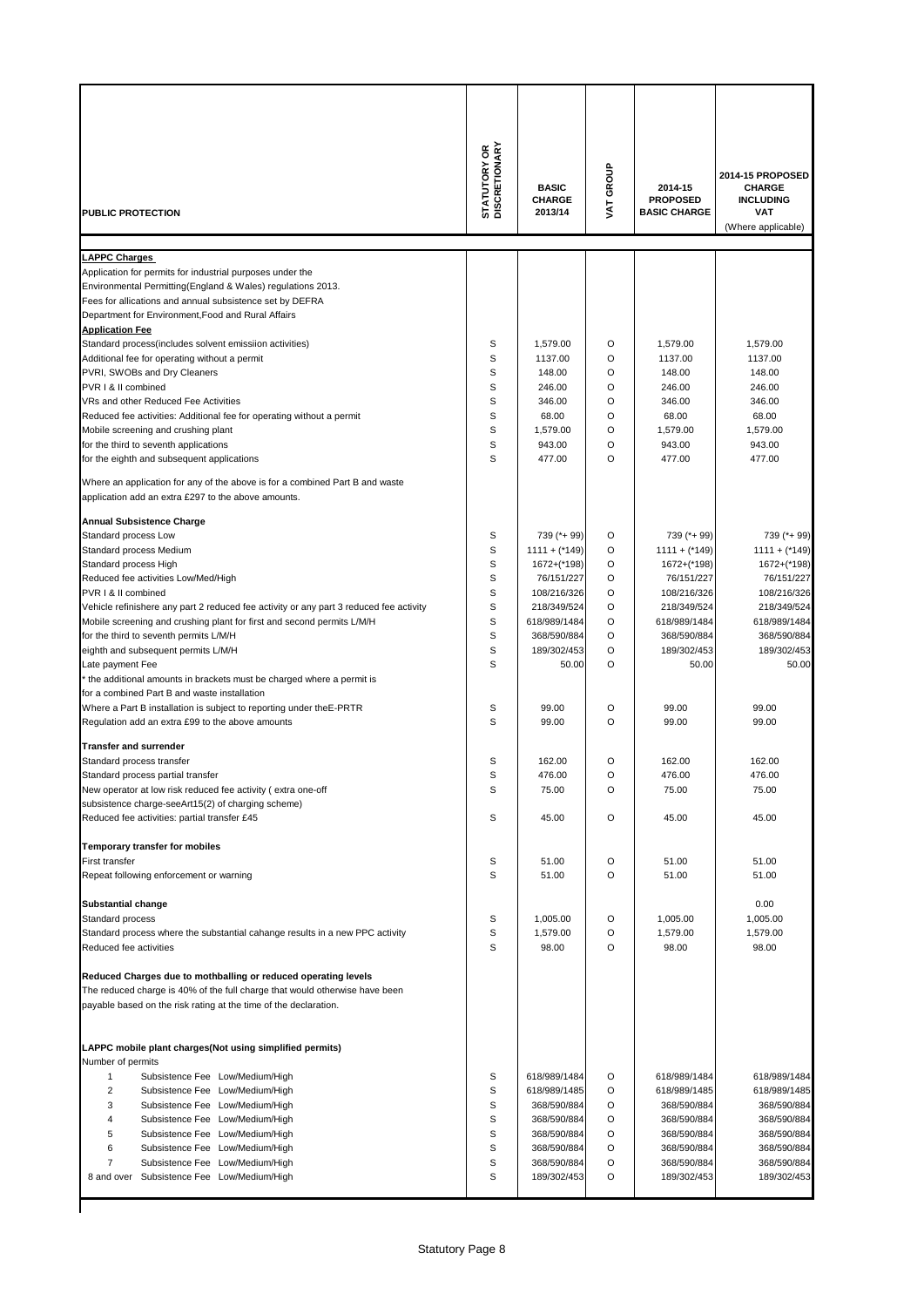| £<br>£<br><b>LA-IPPC Charges</b>                                                                                                                                                                                                                                                                                                                                                                                                                                                                                                                                                                                                                                                                                                                                                                                                                                                                                                                                                                                                                                                                                                                                                                                                                                                                                                                                          |                                                                                                             |
|---------------------------------------------------------------------------------------------------------------------------------------------------------------------------------------------------------------------------------------------------------------------------------------------------------------------------------------------------------------------------------------------------------------------------------------------------------------------------------------------------------------------------------------------------------------------------------------------------------------------------------------------------------------------------------------------------------------------------------------------------------------------------------------------------------------------------------------------------------------------------------------------------------------------------------------------------------------------------------------------------------------------------------------------------------------------------------------------------------------------------------------------------------------------------------------------------------------------------------------------------------------------------------------------------------------------------------------------------------------------------|-------------------------------------------------------------------------------------------------------------|
|                                                                                                                                                                                                                                                                                                                                                                                                                                                                                                                                                                                                                                                                                                                                                                                                                                                                                                                                                                                                                                                                                                                                                                                                                                                                                                                                                                           |                                                                                                             |
| NB - every subsistence charge in the table below includes<br>the additional £99 charge to cover LA extra costs in dealing<br>with reporting under the E-PRTR Reugulation                                                                                                                                                                                                                                                                                                                                                                                                                                                                                                                                                                                                                                                                                                                                                                                                                                                                                                                                                                                                                                                                                                                                                                                                  | £                                                                                                           |
| S<br>3,218.00<br>O<br>3,218.00<br><b>Application</b><br>S<br>$\circ$<br>Additional fee for operating without a permit<br>1,137.00<br>1,137.00<br>S<br>$\circ$<br>Annual Subsistence LOW<br>1,384.00<br>1,384.00<br>S<br>$\circ$<br>Annual Subsistence MEDIUM<br>1,541.00<br>1,541.00<br>S<br>$\circ$<br>Annual Subsistence HIGH<br>2,233.00<br>2,233.00<br>Late Payment Fee<br>S<br>O<br>50.00<br>50.00<br>Substantial Variation<br>S<br>$\circ$<br>1,309.00<br>1,309.00<br>Transfer<br>S<br>225.00<br>O<br>225.00<br>Partial Transafer<br>$\circ$<br>S<br>668.00<br>668.00<br>Surrender<br>S<br>668.00<br>$\circ$<br>668.00<br>NB<br>Subsistence charges can be paid in four equal quarterly instalments paid on<br>1st April, 1st July, 1st October and 1st January. Where paid quarterly the total<br>amount payable to the local authority will be increased by £36.<br>Reduced fee activities are; Service Stations, Vehicle Refinishers, Dry<br>Cleaners and Small Waste Oil Burners under 0.4MW<br>Newspaper advertisements<br>Newspaper adverts may be required under EPR at the discretion of the LA as<br>part of the consultation process when considering an application (see Chapter<br>9 of the General Guidance Manual). This will be undertaken and paid for by<br>the LA and the charging scheme contains a provision for the LA to recoup its<br>costs. | 3,218.00<br>1,137.00<br>1,384.00<br>1,541.00<br>2,233.00<br>50.00<br>1,309.00<br>225.00<br>668.00<br>668.00 |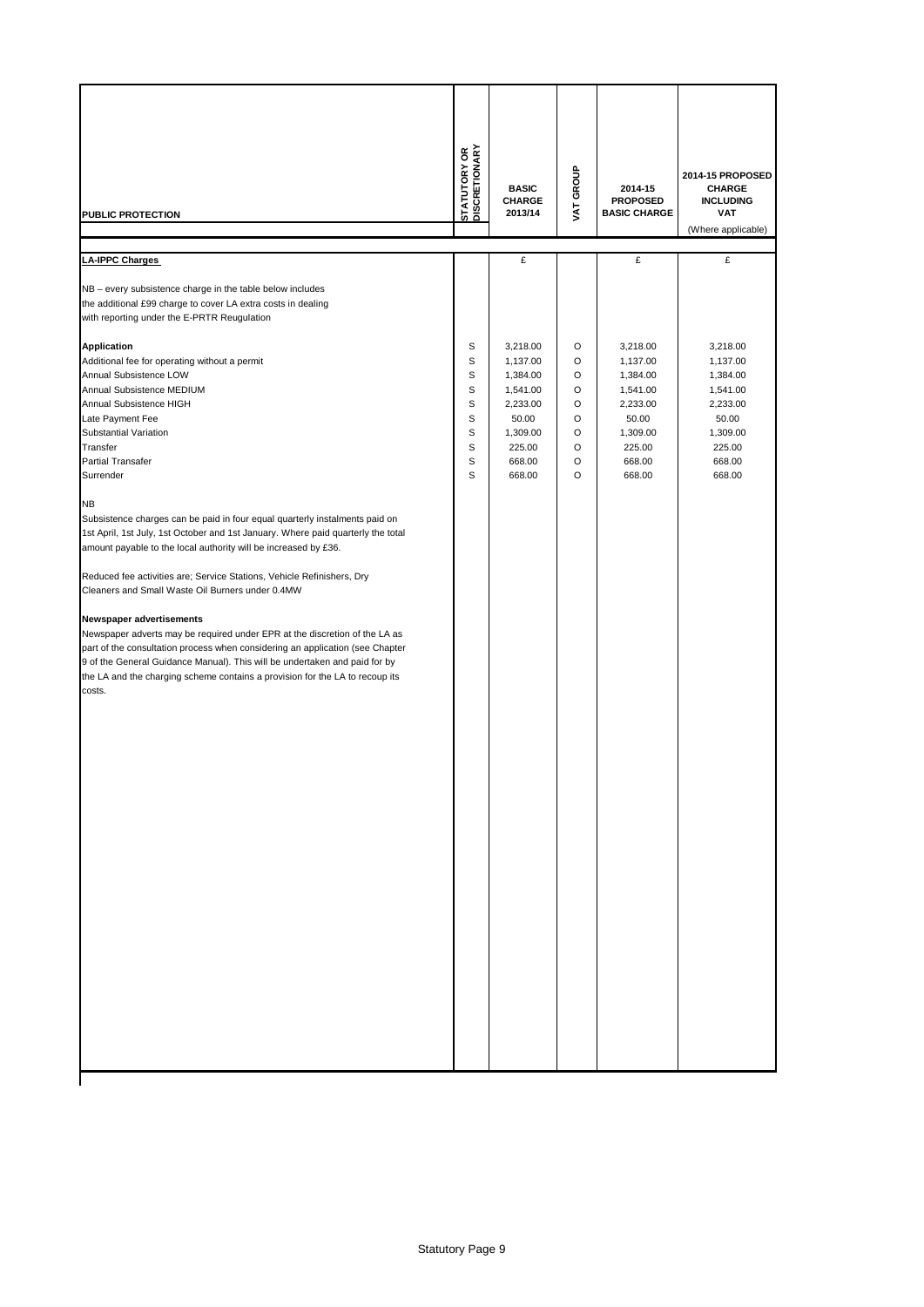| PLANNING & TRANSPORTATION                                                                                                                                                                                                                                                                                                                                                               | <b>STATUTORY OR<br/>DISCRETIONARY</b> | <b>BASIC</b><br><b>CHARGE</b><br>2013/14                                                                                                               | VAT GROUP | 2014-15 PROPOSED<br><b>BASIC CHARGE</b>                                          | 2014-15 PROPOSED<br><b>CHARGE</b><br><b>INCLUDING</b><br><b>VAT</b><br>(Where applicable) |
|-----------------------------------------------------------------------------------------------------------------------------------------------------------------------------------------------------------------------------------------------------------------------------------------------------------------------------------------------------------------------------------------|---------------------------------------|--------------------------------------------------------------------------------------------------------------------------------------------------------|-----------|----------------------------------------------------------------------------------|-------------------------------------------------------------------------------------------|
| <b>LICENCES</b>                                                                                                                                                                                                                                                                                                                                                                         |                                       | £                                                                                                                                                      |           | £                                                                                | £                                                                                         |
| Consideration of an application<br>by any person for permission to deposit, or cause to be<br>deposited, a skip on any highway pursuant to Section139(1)<br>and (2) of the 1980 Act.                                                                                                                                                                                                    | S                                     | 16.50<br>for the first 7 days<br>then £5 a day<br>thereafter                                                                                           | Z         | N/A                                                                              | N/A                                                                                       |
| Manual Application (Post or Fax)                                                                                                                                                                                                                                                                                                                                                        | S                                     | New                                                                                                                                                    | Z         | £25 for the first 7 days<br>and then £5 per day                                  | £25 for the first 7 days<br>and then £5 per day                                           |
| <b>Electronic Application</b>                                                                                                                                                                                                                                                                                                                                                           | S                                     | New                                                                                                                                                    | Z         | £25 for the first 7 days<br>and then £5 per day                                  | £25 for the first 7 days<br>and then £5 per day                                           |
| Consideration of an application<br>for a licence in writing to erect or retain on or over a<br>highway any scaffolding or other structure, in connection<br>with any building, or demolition or the alteration, repair,<br>maintenance or cleaning of any building which obstructs the<br>highway pursuant to Section 169(1) and (2) of the 1980 Act.                                   | S                                     | 55.00<br>plus returnable<br>deposit (£100 min)<br>on satisfactory<br>completion.                                                                       | Z         | 75.00<br>plus returnable<br>deposit (£100 min)<br>on satisfactory<br>completion. | 75.00<br>plus returnable<br>deposit (£100 min)<br>on satisfactory<br>completion.          |
| Consideration of an application<br>for consent temporarily to deposit building materials, rubbish<br>or other things in a street that is a highway maintainable at<br>the public expense or to make a temporary excavation<br>in it, and the undertaking of site inspections to monitor<br>compliance with such consent pursuant to Section 171(1), (2)<br>(4) and (5) of the 1980 Act. | S<br>S                                | 55.00<br>to deposit building<br>materials<br>82.00<br>for temporary<br>excavation<br>Returnable<br>deposit(£100 min)<br>on satisfactory<br>completion. | Z<br>Z    | 75.00<br>to deposit building<br>materials<br>N/A                                 | 75.00<br>to deposit building<br>materials<br>N/A                                          |
| Consideration of an application<br>for consent for the obligation to erect a hoarding or fence<br>in accordance with Section 172(1) of the 1980 Act to be<br>dispensed with pursuant to sub-section (2) of that Section.                                                                                                                                                                | S                                     | 55.00<br>plus returnable<br>deposit(£100 min)<br>on satisfactory<br>completion.                                                                        | Z         | 75.00<br>plus returnable<br>deposit(£100 min)<br>on satisfactory<br>completion.  | 75.00<br>plus returnable<br>deposit(£100 min)<br>on satisfactory<br>completion.           |
| Anything done in connection with site<br>inspections to monitor compliance with duties imposed by<br>Section 172(3) and by Section 173(1) of the 1980 Act on a<br>person who has erected a hoarding or fence.                                                                                                                                                                           | S                                     | Actual costs<br>plus<br>administration                                                                                                                 | Z         | Actual costs<br>plus<br>administration                                           | Actual costs<br>plus<br>administration                                                    |
| Consideration of an application for<br>consent under Section 179(1) of the 1980 Act to construct<br>works to which that Section applies under any part of the street                                                                                                                                                                                                                    | S                                     | Actual costs<br>plus<br>administration                                                                                                                 | z         | Actual costs<br>plus<br>administration                                           | Actual costs<br>plus<br>administration                                                    |
| Consideration of an application for<br>consent to make an opening in the footway of a street as an<br>entrance to a cellar or vault there under pursuant to Section<br>180(1) of the 1980 Act.                                                                                                                                                                                          | S                                     | Actual costs<br>plus<br>administration                                                                                                                 | Ζ         | Actual costs<br>plus<br>administration                                           | Actual costs<br>plus<br>administration                                                    |
| Consideration of an application for<br>consent to carry out any works in a street to provide means<br>for the admission of light to premises situated under, or<br>abutting on, the street pursuant to Section 180(2) of the 1980<br>Act.                                                                                                                                               | S                                     | Actual costs<br>plus<br>administration                                                                                                                 | Ζ         | Actual costs<br>plus<br>administration                                           | Actual costs<br>plus<br>administration                                                    |
| FOOTNOTE.<br>The 1980 Act means the Highway Act 1980 and amendments<br>or additions thereto, the 1984 Act means the Road Traffic<br>Regulations Act 1984 and amendments or additional thereto.                                                                                                                                                                                          |                                       |                                                                                                                                                        |           |                                                                                  |                                                                                           |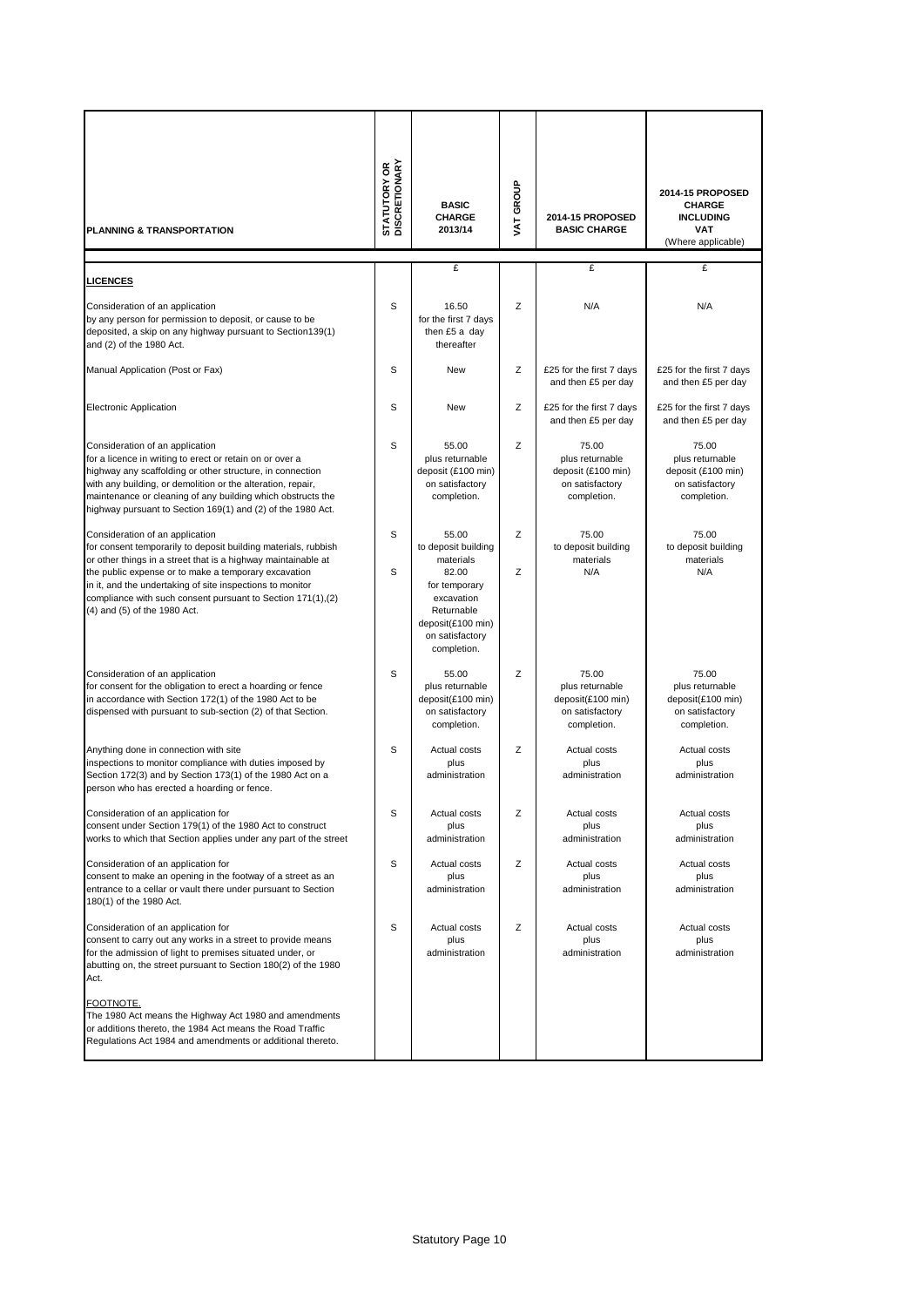| PLANNING & TRANSPORTATION                                                                                                                                                                                                                                                                                                                             | <b>STATUTORY OR<br/>DISCRETIONARY</b> | <b>BASIC</b><br>CHARGE<br>2013/14 | VAT GROUP | 2014-15<br><b>PROPOSED</b><br><b>BASIC CHARGE</b> | 2014-15<br><b>PROPOSED</b><br><b>CHARGE</b><br><b>INCLUDING</b><br>VAT<br>(Where applicable) |
|-------------------------------------------------------------------------------------------------------------------------------------------------------------------------------------------------------------------------------------------------------------------------------------------------------------------------------------------------------|---------------------------------------|-----------------------------------|-----------|---------------------------------------------------|----------------------------------------------------------------------------------------------|
|                                                                                                                                                                                                                                                                                                                                                       |                                       | £                                 |           | £                                                 | £                                                                                            |
| <b>Travel Plans</b><br>Monitoring of Travel Plans (Based on a 5 year monitoring period)                                                                                                                                                                                                                                                               |                                       |                                   |           |                                                   |                                                                                              |
| Small developments                                                                                                                                                                                                                                                                                                                                    | S                                     | 700.00                            | Z         | 840.00                                            | 840.00                                                                                       |
| Large developments<br>Large developments where two or more land-uses on-site exceed                                                                                                                                                                                                                                                                   | S                                     | 2,000.00                          | Ζ         | 2,400.00                                          | 2,400.00                                                                                     |
| the DfT thresholds, or the development in total is double the threshold                                                                                                                                                                                                                                                                               | S                                     | 3,000.00                          | Ζ         | 3,600.00                                          | 3,600.00                                                                                     |
| <u>RIGHTS OF WAY</u>                                                                                                                                                                                                                                                                                                                                  |                                       |                                   |           |                                                   |                                                                                              |
| <b>FOOTPATHS:</b>                                                                                                                                                                                                                                                                                                                                     |                                       |                                   |           |                                                   |                                                                                              |
| Cost of advertising etc. per order                                                                                                                                                                                                                                                                                                                    | S                                     | 643.70                            | S         | 708.30                                            | 850.00                                                                                       |
| (a) The charge relates to advertising and administrative costs,<br>payable in advance.                                                                                                                                                                                                                                                                |                                       |                                   |           |                                                   |                                                                                              |
| (b) If the order is withdrawn, following objections, 50% of the<br>charge will be refunded.                                                                                                                                                                                                                                                           |                                       |                                   |           |                                                   |                                                                                              |
| (c) A separate agreement for Public Diversion Orders under the<br>Highways Act 1980 Section 119 (5) may be made which may<br>incur additional costs as necessary.                                                                                                                                                                                     |                                       |                                   |           |                                                   |                                                                                              |
| (d) Additional costs may be payable in the event of a public enquiry<br>under the Highways Act 1980 Section 302 and / or Local<br>Government Act 1972 Section 250                                                                                                                                                                                     |                                       |                                   |           |                                                   |                                                                                              |
| <b>HIGHWAYS</b>                                                                                                                                                                                                                                                                                                                                       |                                       |                                   |           |                                                   |                                                                                              |
| Anything done by a local traffic authority in consequence<br>of a request to revoke or amend an order under Section 6,32(1)<br>(b) or 45 of the 1984 Act so that a particular length of road<br>may cease to be a place where vehicles may be parked<br>in accordance with the order.                                                                 | S                                     | 935.00                            | O         | 1030.00                                           | 1030.00                                                                                      |
| Anything done by a local traffic authority in connection with<br>or in consequence of a request to vary an order under<br>Section 1,6,9 or 14 of the 1984 Act so as to create an<br>exemption or exclusion from a prohibition or restriction imposed<br>by the Order on the stopping, parking waiting, loading or<br>unloading of vehicles on a road. | S                                     | 935.00                            | O         | 1030.00                                           | 1030.00                                                                                      |
| Anything done by a local traffic authority in connection with<br>or in consequence of the making of an order under Section<br>14(1) or the giving of a notice under Section 14(2) of the<br>1984 Act for the reason mentioned in Section 14(1)(a).                                                                                                    | S                                     | 495.00                            | O         | 545.00                                            | 545.00                                                                                       |
|                                                                                                                                                                                                                                                                                                                                                       |                                       |                                   |           |                                                   |                                                                                              |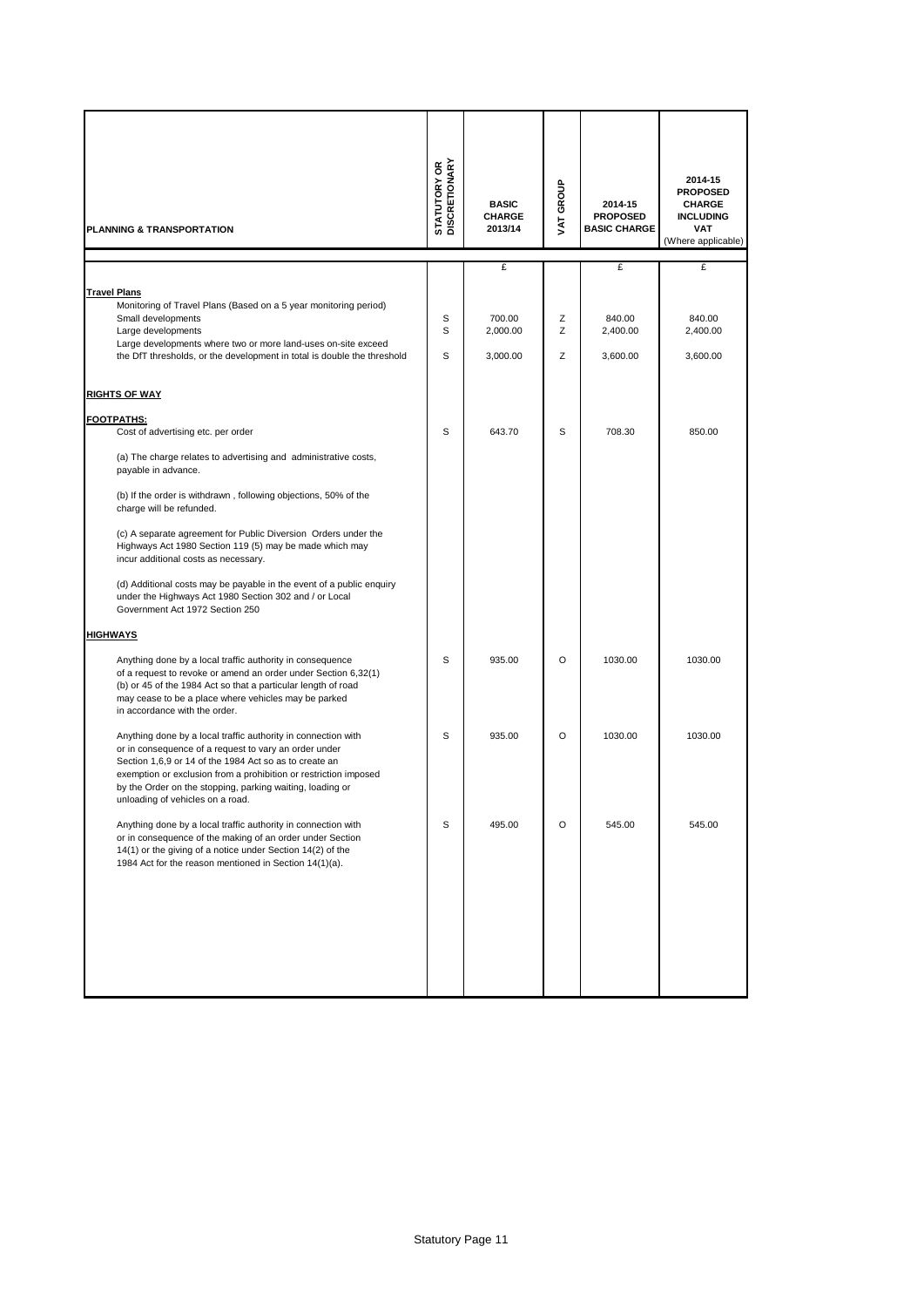| <b>PLANNING &amp; TRANSPORTATION</b>                                                                                                                                                                                                                                                                                                                                                                                                                                                                                        | <b>STATUTORY OR<br/>DISCRETIONARY</b> | <b>BASIC</b><br><b>CHARGE</b><br>2013/14                                              | VAT GROUP | 2014-15 PROPOSED<br><b>BASIC CHARGE</b>                     | 2014-15 PROPOSED<br><b>CHARGE</b><br><b>INCLUDING</b><br><b>VAT</b><br>(Where applicable) |
|-----------------------------------------------------------------------------------------------------------------------------------------------------------------------------------------------------------------------------------------------------------------------------------------------------------------------------------------------------------------------------------------------------------------------------------------------------------------------------------------------------------------------------|---------------------------------------|---------------------------------------------------------------------------------------|-----------|-------------------------------------------------------------|-------------------------------------------------------------------------------------------|
|                                                                                                                                                                                                                                                                                                                                                                                                                                                                                                                             |                                       | £                                                                                     |           | £                                                           | £                                                                                         |
| Anything done by a local traffic authority in connection with<br>or in consequence of an order made or to be made by them<br>under Section 16A of the 1984 Act.                                                                                                                                                                                                                                                                                                                                                             | S                                     | 495.00                                                                                | $\circ$   | 545.00                                                      | 545.00                                                                                    |
| Anything done by a local authority in connection with or<br>in consequence of a request to the Authority, the Chief Officer<br>of Police or any other person specified by or under an order<br>made under Section 49(4) of the 1984 Act to suspend the<br>use of a parking place or any part of it.                                                                                                                                                                                                                         | S                                     | 495.00                                                                                | $\circ$   | 545.00                                                      | 545.00                                                                                    |
| Consideration by a local authority of a request that, under<br>Section 65(1) of the 1984 Act, it cause or permit a traffic<br>sign (not being a sign which fulfils the conditions<br>specified in Section 65(3A)(i) and (ii) to be placed on or<br>near a road to indicate the route to specified land or premises.                                                                                                                                                                                                         | S                                     | Actual cost plus<br>Administration<br>subject to a<br>minimum charge<br>charge of £34 | O         | Actual cost plus<br>£100 non-returnable<br>application cost | Actual cost plus<br>£100 non-returnable<br>application cost                               |
| The placing by a local traffic authority of a traffic sign pursuant<br>to Section 65(1) of the 1984 Act in accordance with a request<br>of the kind referred to in the preceding paragraph.<br>The issue by a County Council, District Council, passenger<br>transport authority or passenger transport executive in<br>England, a County Council or County Borough Council in Wales,<br>to a person eligible to receive travel concessions under a<br>scheme established under Section 93 of the<br>Transport Act 1985, of | S                                     | Actual costs<br>plus<br>administration                                                | O         | Actual cost plus<br>£100 non-returnable<br>application cost | Actual cost plus<br>£100 non-returnable<br>application cost                               |
| (a) any permit or other document as evidence of entitlement<br>to receive travel concessions; or                                                                                                                                                                                                                                                                                                                                                                                                                            | S                                     |                                                                                       | $\circ$   | 10.00                                                       | 10.00                                                                                     |
| (b) a duplicate by a London Borough Council or the<br>Common Council of the City of London of a travel<br>concession permit pursuant to section 52(4) of the London<br>Regional Transport Act 1984 or pursuant to section 53(2)(b)<br>of that Act in accordance with arrangements under<br>section $50(1)$ .                                                                                                                                                                                                                | S                                     |                                                                                       | $\circ$   | 10.00                                                       | 10.00                                                                                     |
| Wide load arrangements.                                                                                                                                                                                                                                                                                                                                                                                                                                                                                                     | S                                     | Actual costs plus<br>administration                                                   | O         | Actual costs plus<br>20% administration                     | Actual costs plus<br>20% administration                                                   |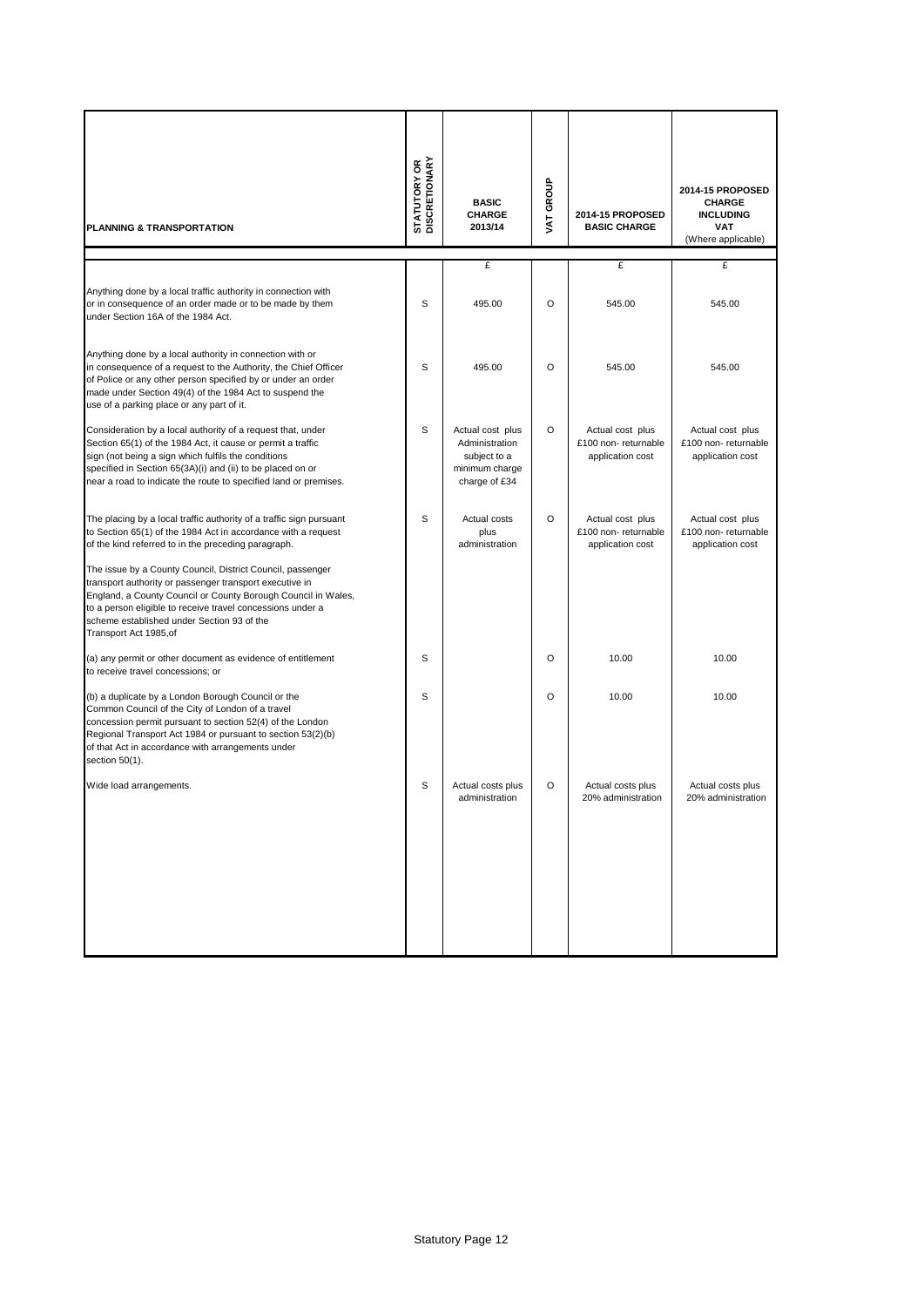| <b>PLANNING &amp; TRANSPORTATION</b>                                                                                                                                                                                                                                      | <b>STATUTORY OR</b><br>DISCRETIONARY | <b>BASIC</b><br><b>CHARGE</b><br>2013/14                                                                                                                                                                    | VAT GROUP | 2014-15 PROPOSED BASIC<br><b>CHARGE</b>                                                                                                                                                                     | 2014-15 PROPOSED CHARGE<br><b>INCLUDING</b><br><b>VAT</b><br>(Where applicable)                                                                                                                             |
|---------------------------------------------------------------------------------------------------------------------------------------------------------------------------------------------------------------------------------------------------------------------------|--------------------------------------|-------------------------------------------------------------------------------------------------------------------------------------------------------------------------------------------------------------|-----------|-------------------------------------------------------------------------------------------------------------------------------------------------------------------------------------------------------------|-------------------------------------------------------------------------------------------------------------------------------------------------------------------------------------------------------------|
|                                                                                                                                                                                                                                                                           |                                      | £                                                                                                                                                                                                           |           | £                                                                                                                                                                                                           | £                                                                                                                                                                                                           |
| New Adoptable Residential Estate Road with standard<br>Bellmouth Section 38 (Fee is for checking drawings and                                                                                                                                                             | S                                    | Up to £30,000 min<br>£1,500 fee Up to £1 million                                                                                                                                                            | $\circ$   | Up to £30,000 min<br>£3,000 fee Up to £1million                                                                                                                                                             | Up to £30,000 min<br>£3,000 fee Up to £1 million                                                                                                                                                            |
| supervision of works)                                                                                                                                                                                                                                                     |                                      | - 8.0% of cost Values in<br>excess<br>of £1million - 5.0% of cost                                                                                                                                           |           | - 8.0% of cost Values in<br>excess<br>of £1million - 5.0% of cost                                                                                                                                           | - 8.0% of cost Values in excess<br>of £1million - 5.0% of cost                                                                                                                                              |
| New Adoptable Residential Estate Road with standard                                                                                                                                                                                                                       | S                                    | Min £1,500 fee. Less than<br>£100,000 -                                                                                                                                                                     | $\circ$   | Min £3,000 fee. Less than<br>£100,000 -                                                                                                                                                                     | Min £3,000 fee. Less than<br>£100,000 -                                                                                                                                                                     |
| Bellmouth Section 278 (Fee is for checking drawings<br>and supervision of works).                                                                                                                                                                                         |                                      | 9% of cost. Greater than<br>£100,000 -<br>8% of cost. Hoarding deposit**<br>£100 per sqm<br>of highway enclosed, hoarding<br>fee 10%<br>of deposit, minimum £500                                            |           | 9% of cost. Greater than<br>£100,000 -<br>8% of cost. Hoarding deposit**<br>£120 per sqm<br>of highway enclosed, hoarding<br>fee 10%<br>of deposit, minimum £600                                            | 9% of cost. Greater than<br>$£100.000 -$<br>8% of cost. Hoarding deposit**<br>£120 per sqm<br>of highway enclosed, hoarding<br>fee 10%<br>of deposit, minimum £600                                          |
| Residential Estate Road Bellmouth to private drive, access to<br>distributor roads or higher category by Section 278 agreement<br>(Fee is for checking drawings and supervision of works)<br>Lower category roads serving 5 units -<br>Section 184 crossover application. | S                                    | Min £1.500 fee. Less than<br>£100,000 -<br>9% of cost. Greater than<br>£100,000 -<br>8% of cost. Hoarding deposit**<br>£100 per sqm<br>of highway enclosed, hoarding<br>fee 10%<br>of deposit, minimum £500 | $\Omega$  | Min £3,000 fee. Less than<br>£100,000 -<br>9% of cost. Greater than<br>£100,000 -<br>8% of cost. Hoarding deposit**<br>£100 per sqm<br>of highway enclosed, hoarding<br>fee 10%<br>of deposit, minimum £600 | Min £3,000 fee. Less than<br>£100,000 -<br>9% of cost. Greater than<br>£100,000 -<br>8% of cost. Hoarding deposit**<br>£100 per sqm<br>of highway enclosed, hoarding<br>fee 10%<br>of deposit, minimum £600 |
| Flat only development's; no adoptable road<br>(Fee is for checking drawings and supervision of works)                                                                                                                                                                     | S                                    | Section 278 only. Minimum fee<br>of £1,500 -<br>8.5% of cost. Hoarding<br>deposit** £100 per<br>sqm of highway enclosed,<br>hoarding fee<br>10% of deposit                                                  | $\circ$   | Section 278 only. Minimum fee<br>of £3,000 -<br>8.5% of cost. Hoarding<br>deposit** £120 per<br>sqm of highway enclosed,<br>hoarding fee<br>10% of deposit                                                  | Section 278 only. Minimum fee of<br>£3,000 -<br>8.5% of cost. Hoarding deposit**<br>£120 per<br>sqm of highway enclosed,<br>hoarding fee<br>10% of deposit                                                  |
| Commercial access; no adoptable road<br>(Fee is for checking drawings and supervision of works)                                                                                                                                                                           | S                                    | Section 278 only. Minimum fee<br>of £1,500 -<br>8.5% of cost. Hoarding<br>deposit** £100 per<br>sqm of highway enclosed,<br>hoarding fee<br>10% of deposit                                                  | $\circ$   | Section 278 only. Minimum fee<br>of £3,000 -<br>8.5% of cost. Hoarding<br>deposit** £120 per<br>sqm of highway enclosed,<br>hoarding fee<br>10% of deposit                                                  | Section 278 only. Minimum fee of<br>£3,000 -<br>8.5% of cost. Hoarding deposit**<br>£120 per<br>sqm of highway enclosed,<br>hoarding fee<br>10% of deposit                                                  |
| Commercial access; with adoptable distributor road<br>(Fee is for checking drawings and supervision of works)                                                                                                                                                             | S                                    | Up to £30,000 min<br>£1,500 fee Up to £1 million<br>- 8.0% of cost Values in<br>excess<br>of £1million - 5.0% of cost                                                                                       | $\circ$   | Up to £30,000 min<br>£3,000 fee Up to £1 million<br>- 8.0% of cost Values in<br>excess<br>of £1 million - 5.0% of cost                                                                                      | Up to £30,000 min<br>£3,000 fee Up to £1 million<br>- 8.0% of cost Values in excess<br>of £1 million - 5.0% of cost                                                                                         |
| Commercial access; with adoptable distributor road<br>Section 278 agreement<br>(Fee is for checking drawings and supervision of works)                                                                                                                                    | S                                    | Minimum fee of £1,500 -<br>8.5% of cost. Hoarding<br>deposit** £100 per<br>sqm of highway enclosed,<br>hoarding fee<br>10% of deposit                                                                       | $\circ$   | Minimum fee of £3,000 -<br>8.5% of cost. Hoarding<br>deposit** £120 per<br>sqm of highway enclosed,<br>hoarding fee<br>10% of deposit                                                                       | Minimum fee of £3,000 -<br>8.5% of cost. Hoarding deposit**<br>£120 per<br>sqm of highway enclosed,<br>hoarding fee<br>10% of deposit                                                                       |
| Temporary Construction Access Licence.                                                                                                                                                                                                                                    | S                                    | POA                                                                                                                                                                                                         | O         | <b>POA</b>                                                                                                                                                                                                  | <b>POA</b>                                                                                                                                                                                                  |
| Crane oversail licence (temporary during construction).<br>Applicable when cranes operate over the public highway.                                                                                                                                                        | S                                    | POA                                                                                                                                                                                                         | O         | <b>POA</b>                                                                                                                                                                                                  | <b>POA</b>                                                                                                                                                                                                  |
| Sign oversail Licence (Permanent). Applicable when<br>signs are located in a position where they<br>overhang the public highway.                                                                                                                                          | S                                    | <b>POA</b>                                                                                                                                                                                                  | $\circ$   | <b>POA</b>                                                                                                                                                                                                  | <b>POA</b>                                                                                                                                                                                                  |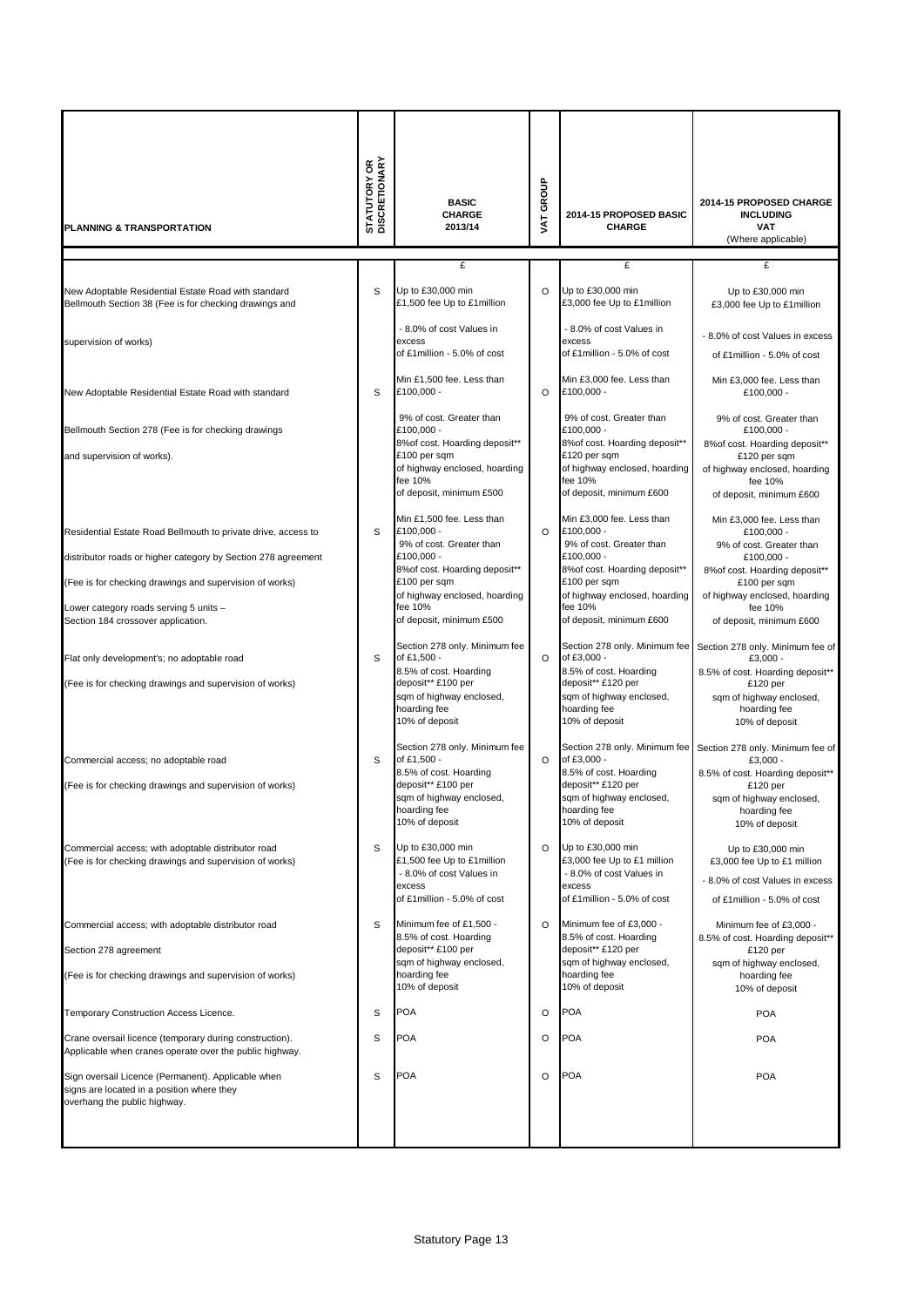# **Fees and Charges Booklet**

# **2014-2015**

# **CONTENTS Part B Discretionary Charges**

| <b>Chief Executives</b>         |                                             |                    |
|---------------------------------|---------------------------------------------|--------------------|
|                                 | Legal Services                              | Pages 1-3          |
|                                 | <b>Business Services</b>                    | Page 4             |
| <b>Childrens Services</b>       |                                             |                    |
|                                 | Learning & Universal Outcomes               | <b>Pages 5-11</b>  |
|                                 | <b>Cultural Services</b>                    | Page 12            |
| <b>Adults &amp; Social Care</b> |                                             |                    |
|                                 | Strategic Commissioning & Resource          | Page 20            |
|                                 | <b>Planning and Transportation</b>          | Pages 21-24        |
|                                 | <b>Environment and Public Protection</b>    |                    |
|                                 | Environment                                 | Pages 25-27        |
|                                 | <b>Public Protection</b>                    | <b>Pages 13-19</b> |
|                                 | <b>Childrens Care and Targeted Outcomes</b> | Pages 28-29        |
| <b>Housing Services</b>         |                                             | Page 30            |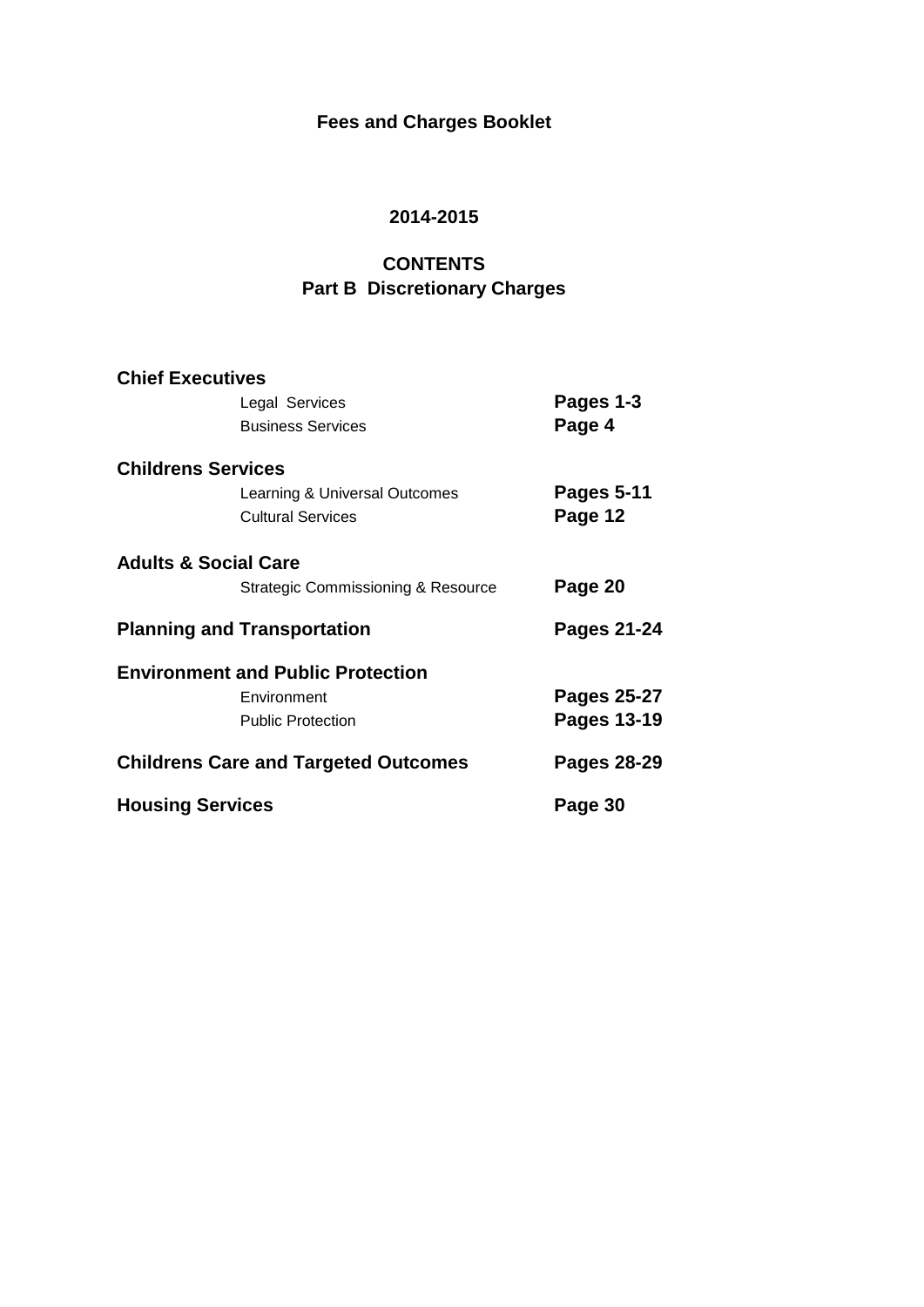| <b>LEGAL AND DEMOCRATIC SERVICES</b>                          | <b>STATUTORY OR</b><br>DISCRETIONARY | <b>BASIC</b><br><b>CHARGE</b><br>2013/14                                      | VAT GROUP | 2014-15 PROPOSED<br><b>BASIC CHARGE</b>                                       | 2014-15 PROPOSED<br><b>CHARGE</b><br><b>INCLUDING</b><br><b>VAT</b><br>(Where applicable) |
|---------------------------------------------------------------|--------------------------------------|-------------------------------------------------------------------------------|-----------|-------------------------------------------------------------------------------|-------------------------------------------------------------------------------------------|
|                                                               |                                      | £                                                                             |           | £                                                                             | £                                                                                         |
| <b>MISCELLANEOUS</b><br>Licences to assign Leasehold Premises | D                                    | 464.40                                                                        | O         | 478.50                                                                        | 478.50                                                                                    |
| Authorised Guarantee Agreement                                | D                                    | 431.60                                                                        | O         | 444.50                                                                        | 444.50                                                                                    |
| Shop Leases                                                   | D                                    | 644.70                                                                        | O         | 664.00                                                                        | 664.00                                                                                    |
| Sale of Land                                                  | D                                    | If under £1,000 min<br>charge £350, then<br>incremental<br>depending on value | Ε         | If under £1,000 min<br>charge £350, then<br>incremental<br>depending on value | If under £1,000 min<br>charge £350, then<br>incremental<br>depending on value             |
| Sale of Garden Land/Additional Land                           | D                                    | 630.50                                                                        | E         | 650.00                                                                        | 650.00                                                                                    |
| Copy of Lease                                                 | D                                    | 79.80                                                                         | S         | 83.30                                                                         | 100.00                                                                                    |
| Commercial Lease Assignment                                   | D                                    | 581.30                                                                        | E         | 600.00                                                                        | 600.00                                                                                    |
| Commercial Lease Grant                                        | D                                    | 630.50                                                                        | Ε         | 650.00                                                                        | 650.00                                                                                    |
| <b>Commercial Licences</b>                                    | D                                    | 451.40-640.50                                                                 | Е         | 465.00-660.00                                                                 | 465.00-660.00                                                                             |
| Deed of Covenants                                             | D                                    | 418.50                                                                        | E         | 417.50                                                                        | 417.50                                                                                    |
| Landlords Licence                                             | D                                    | 491.70                                                                        | O         | 506.50                                                                        | 506.50                                                                                    |
| Licence of Alteration                                         | D                                    | 630.50                                                                        | O         | 650.00                                                                        | 650.00                                                                                    |
| Notice of Assignment                                          | D                                    | 73.20                                                                         | O         | 75.50                                                                         | 75.50                                                                                     |
| Notice of Charge                                              | D                                    | 73.20                                                                         | O         | 75.50                                                                         | 75.50                                                                                     |
| Retrospective Consent                                         | D                                    | 107.10                                                                        | O         | 110.50                                                                        | 110.50                                                                                    |
| Right to Buy Engrossment                                      | D                                    | 65.60                                                                         | O         | 68.00                                                                         | 68.00                                                                                     |
| Legal charge re drafting of document for:-                    |                                      |                                                                               |           |                                                                               |                                                                                           |
| Section 106 (Complex)                                         | D                                    | 1545.00                                                                       | O         | 1591.00                                                                       | 1591.00                                                                                   |
| <b>Rent Reviews</b>                                           | D                                    | 195.20 - 257.40                                                               | O         | 201.00-265.00                                                                 | 201.00-265.00                                                                             |
| Easements                                                     | D                                    | 763.80                                                                        | O         | 787.00                                                                        | 787.00                                                                                    |
| Surrenders                                                    | D                                    | 498.30                                                                        | O         | 514.00                                                                        | 514.00                                                                                    |
| Deed of Variation                                             | D                                    | 498.30                                                                        | O         | 514.00                                                                        | 514.00                                                                                    |
| Transfer of Open Spaces                                       | D                                    | 692.20                                                                        | O         | 713.00                                                                        | 713.00                                                                                    |
| Wayleave Agreement                                            | D                                    | 285.30                                                                        | O         | 294.00                                                                        | 294.00                                                                                    |
|                                                               |                                      |                                                                               |           |                                                                               |                                                                                           |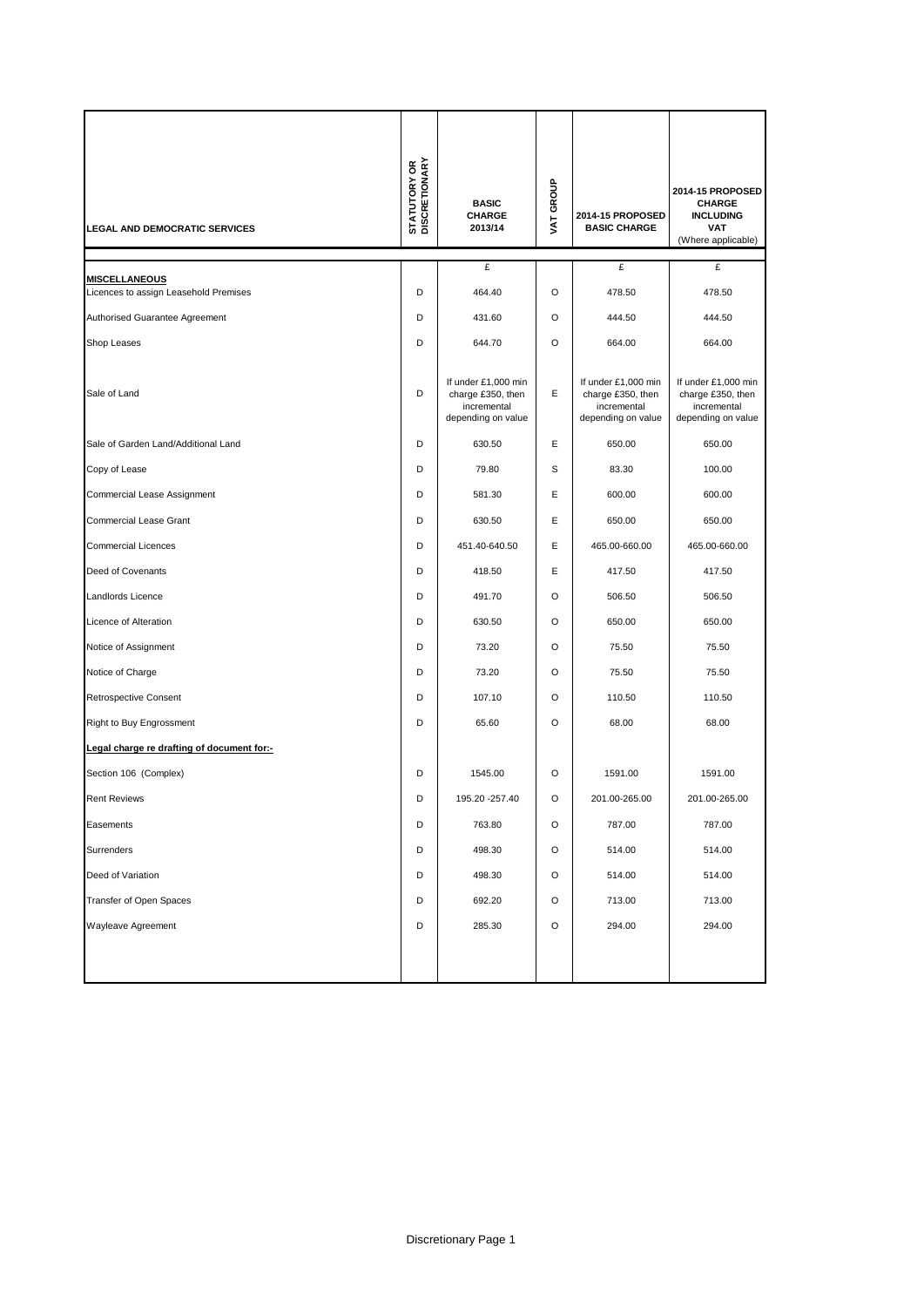| <b>LEGAL AND DEMOCRATIC SERVICES</b>                                                               | <b>STATUTORY OR</b><br>DISCRETIONARY | <b>BASIC</b><br><b>CHARGE</b><br>2013/14 | VAT GROUP | 2014-15<br>PROPOSED BASIC<br>CHARGE | 2014-15 PROPOSED<br>CHARGE<br><b>INCLUDING</b><br><b>VAT</b><br>(Where applicable) |
|----------------------------------------------------------------------------------------------------|--------------------------------------|------------------------------------------|-----------|-------------------------------------|------------------------------------------------------------------------------------|
|                                                                                                    |                                      | £                                        |           | £                                   | £                                                                                  |
| <b>COUNCIL HOUSE SALES</b>                                                                         |                                      |                                          |           |                                     |                                                                                    |
| Transfer prints<br>Lease prints                                                                    | D<br>D                               | 39.10<br>62.70                           | O<br>O    | 40.50<br>65.00                      | 40.50<br>65.00                                                                     |
| <b>Registration Fees</b><br>Ownership Changes Leaseholds Houses & Flats                            | D                                    | 41.00                                    | O         | 42.50                               | 42.50                                                                              |
| Transfer of Equity approval and seal                                                               | D                                    | 65.50                                    | O         | 67.50                               | 67.50                                                                              |
| Stat charge discharge - discount 3 year period                                                     | D                                    | 63.60                                    | $\circ$   | 65.50                               | 65.50                                                                              |
| Letter of Postponement concerning authorized works on<br>properties with statutory discount charge | D                                    | 61.30                                    | $\circ$   | 63.50                               | 63.50                                                                              |
| Leasehold Enquiries - Maintenance and rent details,<br>insurance etc.                              | D                                    | 143.40                                   | O         | 148.00                              | 148.00                                                                             |
| Copy of Landlord's Offer Notice Full<br>Copy of Landlord's Offer Notice Part                       | D<br>D                               | 32.10<br>13.20                           | S<br>S    | 33.35<br>13.37                      | 40.00<br>16.00                                                                     |
| Fee for Application to buy garage                                                                  | D                                    | 69.70                                    | S         | 72.53                               | 87.00                                                                              |
| Copy of Service Charge Certificate                                                                 | D                                    | 27.90                                    | S         | 28.75                               | 34.50                                                                              |
| Copy of Insurance Policy                                                                           | D                                    | 41.90                                    | S         | 43.33                               | 52.00                                                                              |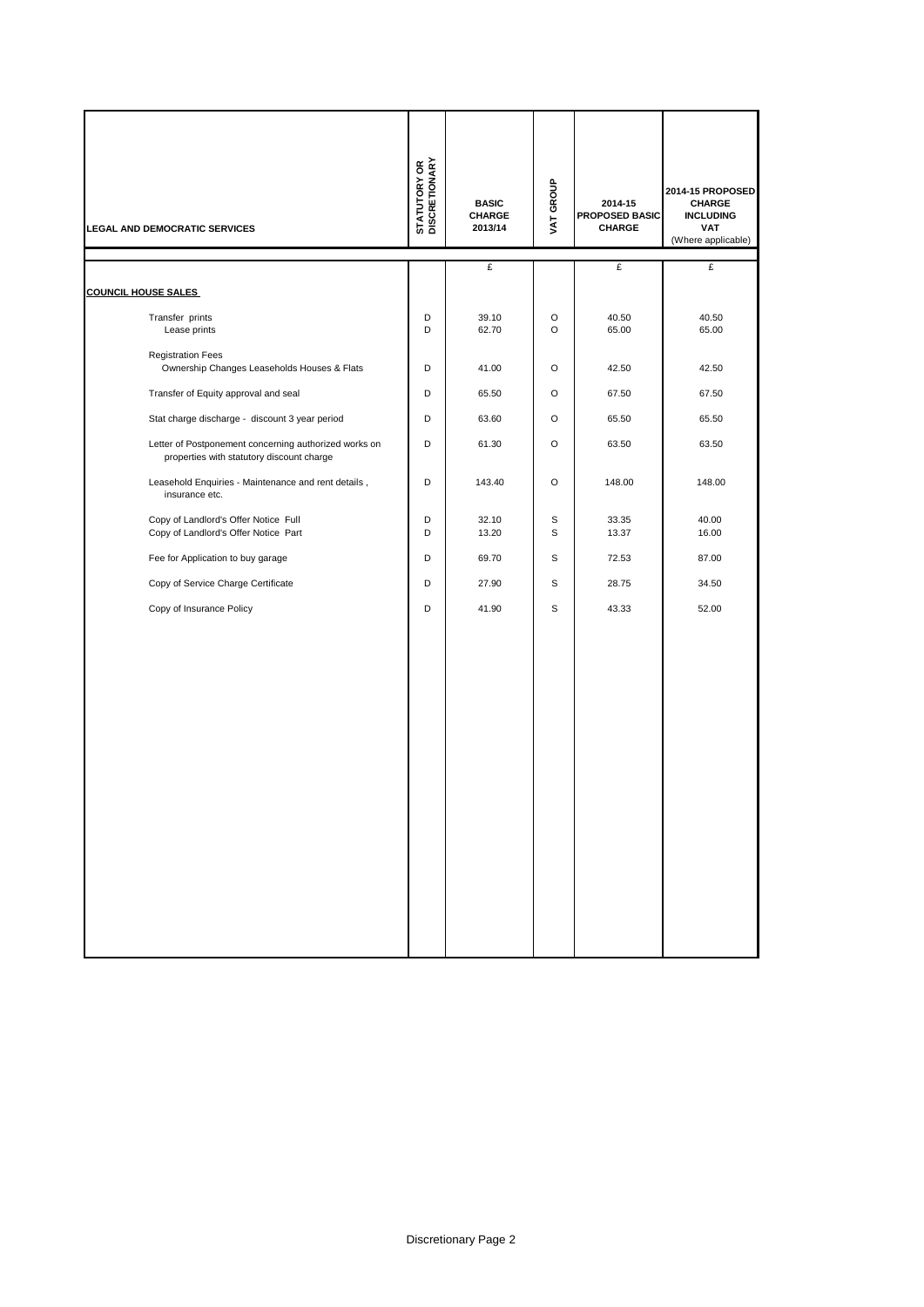| <b>LEGAL AND DEMOCRATIC SERVICES</b>                                                                                                                                                                                                                                           | <b>STATUTORY OR<br/>DISCRETIONARY</b> | <b>BASIC</b><br>CHARGE<br>2013/14 | <b>CURRENT</b><br><b>CHARGE</b><br>2013/14 | VAT GROUP               | 2014-15<br><b>PROPOSED</b><br><b>BASIC CHARGE</b> | 2014-15 PROPOSED<br><b>CHARGE</b><br><b>INCLUDING</b><br><b>VAT</b><br>(Where applicable) |
|--------------------------------------------------------------------------------------------------------------------------------------------------------------------------------------------------------------------------------------------------------------------------------|---------------------------------------|-----------------------------------|--------------------------------------------|-------------------------|---------------------------------------------------|-------------------------------------------------------------------------------------------|
|                                                                                                                                                                                                                                                                                |                                       | £                                 | £                                          |                         | £                                                 | £                                                                                         |
| <b>REGISTRATION</b><br><b>STATUTORY</b><br><b>DISCRETIONARY</b><br>Certificates issued by Superintendent Registrar<br>Standard Certificate of Birth - 24 hour service<br>Standard Certificate of Death - 24 hour service<br>Standard Certificate of Marriage - 24 hour service | D<br>D<br>D<br>D                      | 15.00<br>15.00<br>15.00           | 15.00<br>15.00<br>15.00                    | O<br>O<br>$\circ$       | 16.00<br>16.00<br>16.00                           | 16.00<br>16.00<br>16.00                                                                   |
| Short Certificate of Birth - 24 hour service                                                                                                                                                                                                                                   |                                       | 15.00                             | 15.00                                      | O                       | 16.00                                             | 16.00                                                                                     |
| Certificates issued by Superintendent Registrar<br>Standard Certificate of Birth - 2 hour service<br>Standard Certificate of Death - 2 hour service<br>Standard Certificate of Marriage - 2 hour service<br>Short Certificate of Birth - 2 hour service                        | D<br>D<br>D<br>D                      | 25.00<br>25.00<br>25.00<br>25.00  | 25.00<br>25.00<br>25.00<br>25.00           | O<br>O<br>O<br>$\Omega$ | 25.00<br>25.00<br>25.00<br>25.00                  | 25.00<br>25.00<br>25.00<br>25.00                                                          |
| Fees for Superintendent Registrar attendance at approved premises<br>for Marriage/Civil Partnership<br>Monday - Friday<br>Saturday<br>Sunday, Bank or Public Holiday                                                                                                           | D<br>D<br>D                           | 350.00<br>390.00<br>430.00        | 370.00<br>405.00<br>460.00                 | O<br>O<br>O             | 381.00<br>420.00<br>475.00                        | 0.00<br>381.00<br>420.00<br>475.00                                                        |
| Fees for Superintendent Registrar attendance at Register Office for<br>Naming Ceremonies/Renewal of Vows/Commitment Ceremony<br>(Civil Ceremonies Ltd Partnership)<br>Saturday                                                                                                 | D                                     | 200.00                            | 210.00                                     | O                       | 216.00                                            | 216.00                                                                                    |
| Fees for Superintendent Registrar attendance at Approved Premise for<br>Naming Ceremonies/Renewal of Vows/Commitment Ceremony<br>(Civil Ceremonies Ltd Partnership)<br>Monday - Friday<br>Saturday                                                                             | D<br>D                                | 230.00<br>260.00                  | 250.00<br>280.00                           | O<br>O                  | 258.00<br>290.00                                  | 258.00<br>290.00                                                                          |
| Sunday                                                                                                                                                                                                                                                                         | D                                     | 290.00                            | 290.00                                     | $\circ$                 | 300.00                                            | 300.00                                                                                    |
| Approved Premises Regulations<br>application for approval<br>request for review<br>Hawthorne Suite - Thameside                                                                                                                                                                 | D<br>D                                | 1,857.10<br>585.30                | 1,803.00<br>568.25                         | O<br>O                  | 1,860.00<br>585.00                                | 1,860.00<br>585.00                                                                        |
| Monday - Friday<br>Saturday                                                                                                                                                                                                                                                    | D<br>D                                | 150.00<br>190.00                  | 165.00<br>195.00                           | O<br>O                  | 170.00<br>200.00                                  | 170.00<br>200.00                                                                          |
| Private Citizenship Ceremony<br>Monday - Saturday<br>Nationality Checking Services                                                                                                                                                                                             | D<br>D                                | 120.00<br>0.00                    | 130.00<br>50.00                            | O<br>O                  | 134.00<br>52.00                                   | 134.00<br>52.00                                                                           |
|                                                                                                                                                                                                                                                                                |                                       |                                   |                                            |                         |                                                   |                                                                                           |
| <b>REGISTER OF ELECTIONS</b>                                                                                                                                                                                                                                                   |                                       |                                   |                                            |                         |                                                   |                                                                                           |
| Register of Electors - Certificate of Residency, per elector, per year                                                                                                                                                                                                         | D                                     | 12.50                             | 12.50                                      | Ε                       | 13.00                                             | 13.00                                                                                     |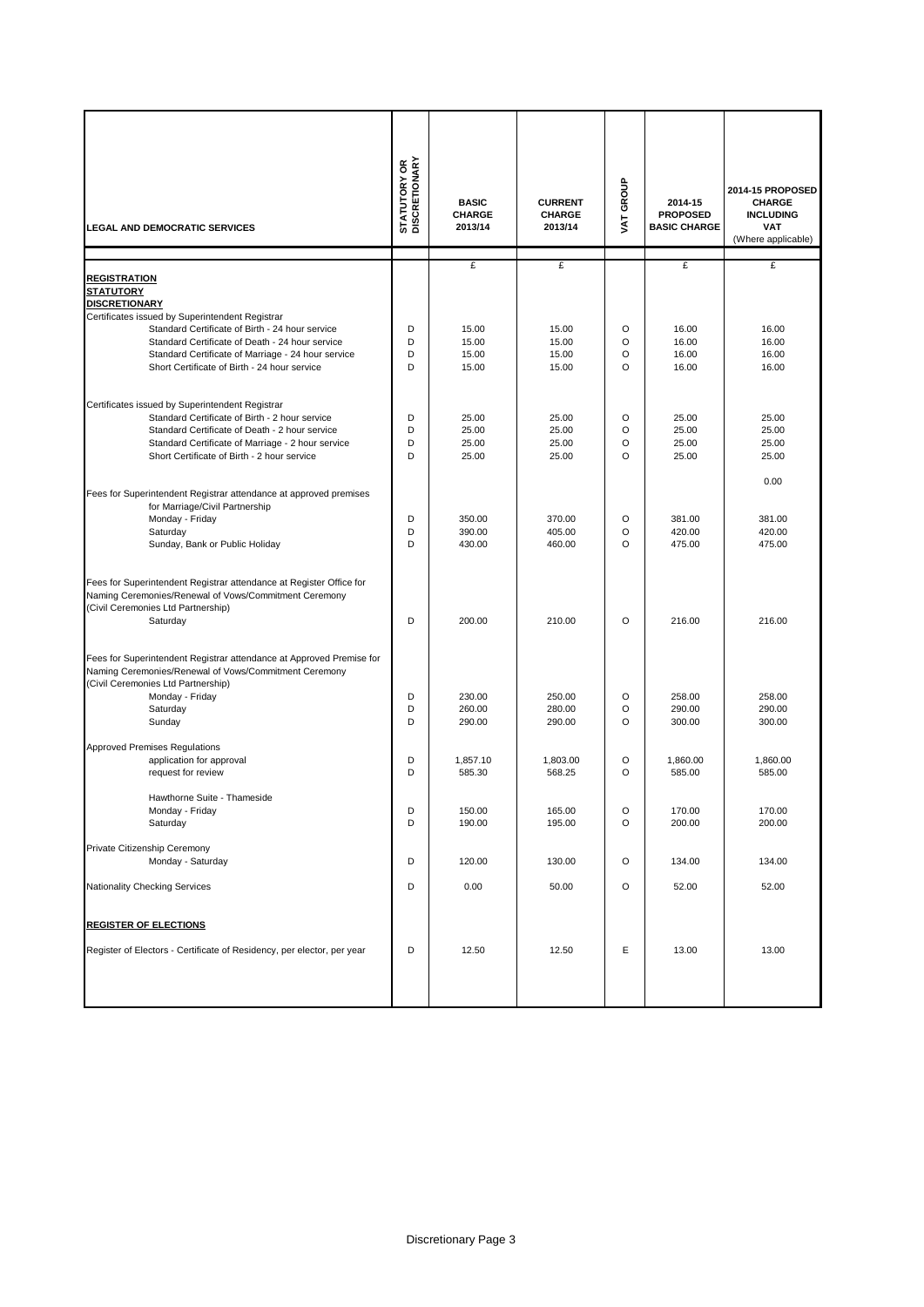| <b>BUSINESS SERVICES</b>                                           | <b>STATUTORY OR<br/>DISCRETIONARY</b> | <b>BASIC</b><br><b>CHARGE</b><br>2013/14 | VAT GROUP | 2014-15<br><b>PROPOSED</b><br><b>BASIC CHARGE</b> | 2014-15 PROPOSED<br><b>CHARGE</b><br><b>INCLUDING</b><br><b>VAT</b><br>(Where applicable) |
|--------------------------------------------------------------------|---------------------------------------|------------------------------------------|-----------|---------------------------------------------------|-------------------------------------------------------------------------------------------|
| <b>MISCELLANEOUS</b>                                               |                                       | £                                        |           | £                                                 | £                                                                                         |
| Use of Council Chamber & Committee Rooms<br>Per Hour               | D                                     | 27.00                                    | E         | 28.00                                             | 28.00                                                                                     |
| Half Day                                                           | D                                     | 85.00                                    | E         | 87.50                                             | 87.50                                                                                     |
| Full Day                                                           | D                                     | 160.00                                   | E         | 165.00                                            | 165.00                                                                                    |
| Weekend - per hour                                                 | D                                     | 49.00                                    | E         | 49.50                                             | 49.50                                                                                     |
| Insurance Premium on Hire charge for non - commercial organisation | D                                     | 9% of hire fee                           | S         | 9% of hire fee                                    | 9% of hire fee                                                                            |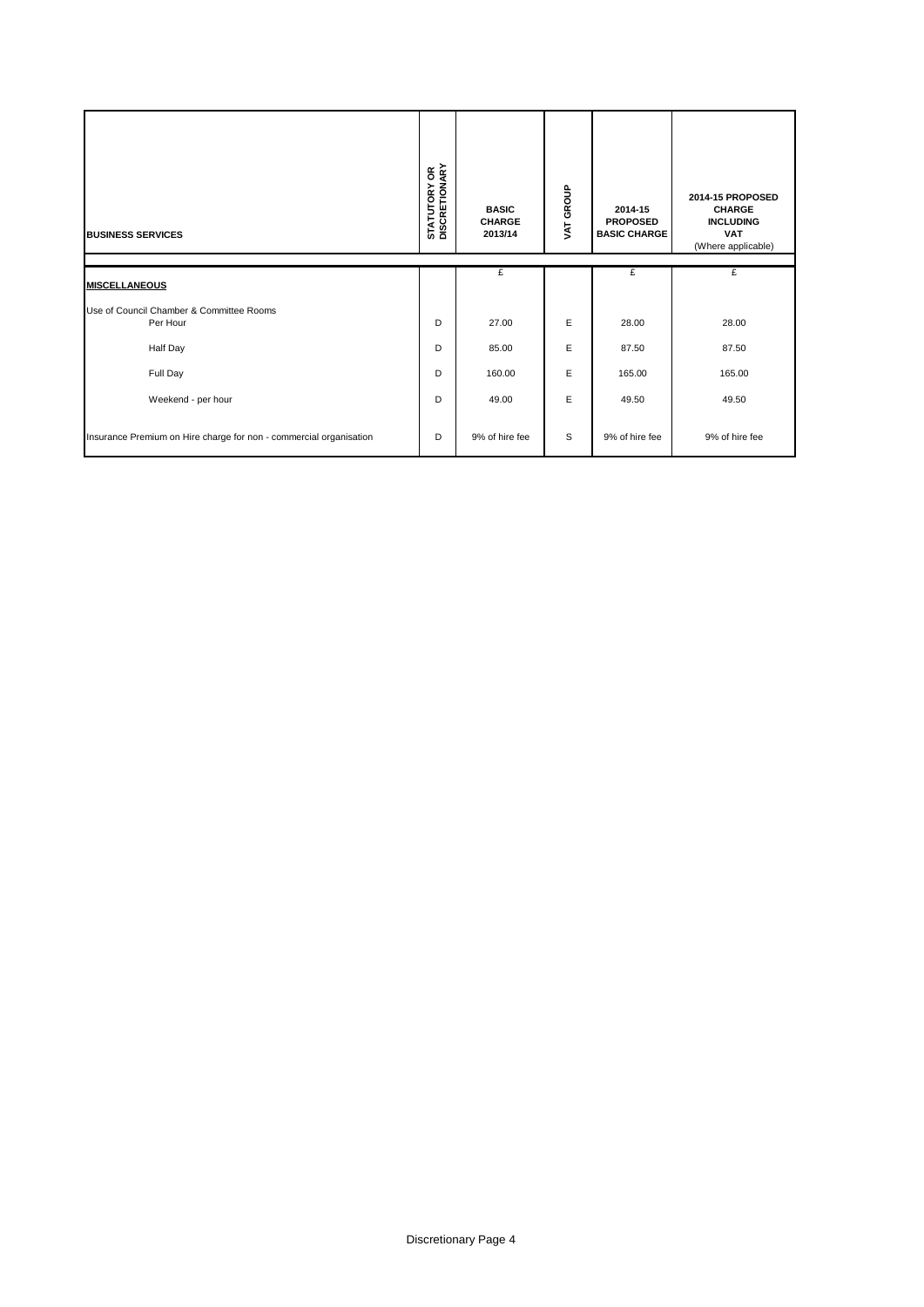| <b>LEARNING &amp; UNIVERSAL OUTCOMES</b>                                                                                                                                                                                                                                              | <b>STATUTORY OR<br/>DISCRETIONARY</b> | <b>BASIC</b><br><b>CHARGE</b><br>2013/14          | VAT GROUP                  | 2014-15<br>PROPOSED BASIC<br><b>CHARGE</b>        | 2014-15<br><b>PROPOSED</b><br><b>CHARGE</b><br><b>INCLUDING</b><br><b>VAT</b><br>(Where applicable) |
|---------------------------------------------------------------------------------------------------------------------------------------------------------------------------------------------------------------------------------------------------------------------------------------|---------------------------------------|---------------------------------------------------|----------------------------|---------------------------------------------------|-----------------------------------------------------------------------------------------------------|
|                                                                                                                                                                                                                                                                                       |                                       | £                                                 |                            | £                                                 | £                                                                                                   |
| <b>Thurrock Play Service</b><br>Per session                                                                                                                                                                                                                                           | D                                     | 12.00                                             | Ε                          | 13.00                                             | 13.00                                                                                               |
| <b>Nursery Places</b><br>Full placement costs per week                                                                                                                                                                                                                                | D                                     | 201.00                                            | Е                          | 207.00                                            | 207.00                                                                                              |
| <b>Pre School Sessions</b><br>per 3 hour session                                                                                                                                                                                                                                      | D                                     | 12.00                                             | Е                          | 13.00                                             | 13.00                                                                                               |
| <b>After School Club</b><br>Per session                                                                                                                                                                                                                                               | D                                     | 12.00                                             | Е                          | 13.00                                             | 13.00                                                                                               |
| <b>Holiday Club</b><br>Per Day                                                                                                                                                                                                                                                        | D                                     | 31.00                                             | Е                          | 32.00                                             | 32.00                                                                                               |
| <b>GRANGEWATERS OUTDOOR EDUCATION CENTRE</b>                                                                                                                                                                                                                                          |                                       |                                                   |                            |                                                   |                                                                                                     |
| <b>Activity Package</b><br>1 x 2 hour session - Peak Rate<br>1 x 2 hour session - Off Peak Rate<br>2 x 2 hour session - Peak Rate<br>2 x 2 hour session - Off Peak Rate<br>3 x 2 hour session - Peak Rate<br>3 x 2 hour session - Off Peak Rate<br>Minimum group size 10 participants | D<br>D<br>D<br>D<br>D<br>D            | 11.00<br>9.50<br>21.00<br>18.00<br>30.00<br>25.00 | S<br>S<br>S<br>S<br>S<br>S | 11.25<br>9.58<br>21.25<br>18.33<br>30.00<br>25.00 | 13.50<br>11.50<br>25.50<br>22.00<br>36.00<br>30.00                                                  |
| Private Tuition Package<br>Kayak, Canoe, Dinghy Sailing, Archery or Climbing lesson-Max 3 people<br>- 1 hour<br>- 2 hour                                                                                                                                                              | D<br>D                                | 50.00<br>90.00                                    | S<br>S                     | 20.00<br>30.00                                    | 24.00<br>36.00                                                                                      |
| Celebration Package - Per Celebration event<br>Up to ten participants<br>2 hour session - under 18<br>3 hour session - under 18<br>4 hour session - under 18                                                                                                                          | D<br>D<br>D                           | 130.00<br>175.00<br>220.00                        | S<br>S<br>S                | 130.00<br>175.00<br>220.00                        | 156.00<br>210.00<br>264.00                                                                          |
| School holiday Package<br>Per person aged 8 to 16 years of age<br>Per Day PEAK<br>Per five day weekPEAK<br>Per Day OFF PEAK<br>Per five day weekOFF PEAK                                                                                                                              | D<br>D<br>D<br>D                      | 30.00<br>120.00<br>New<br>New                     | S<br>s<br>S<br>s           | 35.00<br>140.00<br>25.00<br>100.00                | 42.00<br>168.00<br>30.00<br>120.00                                                                  |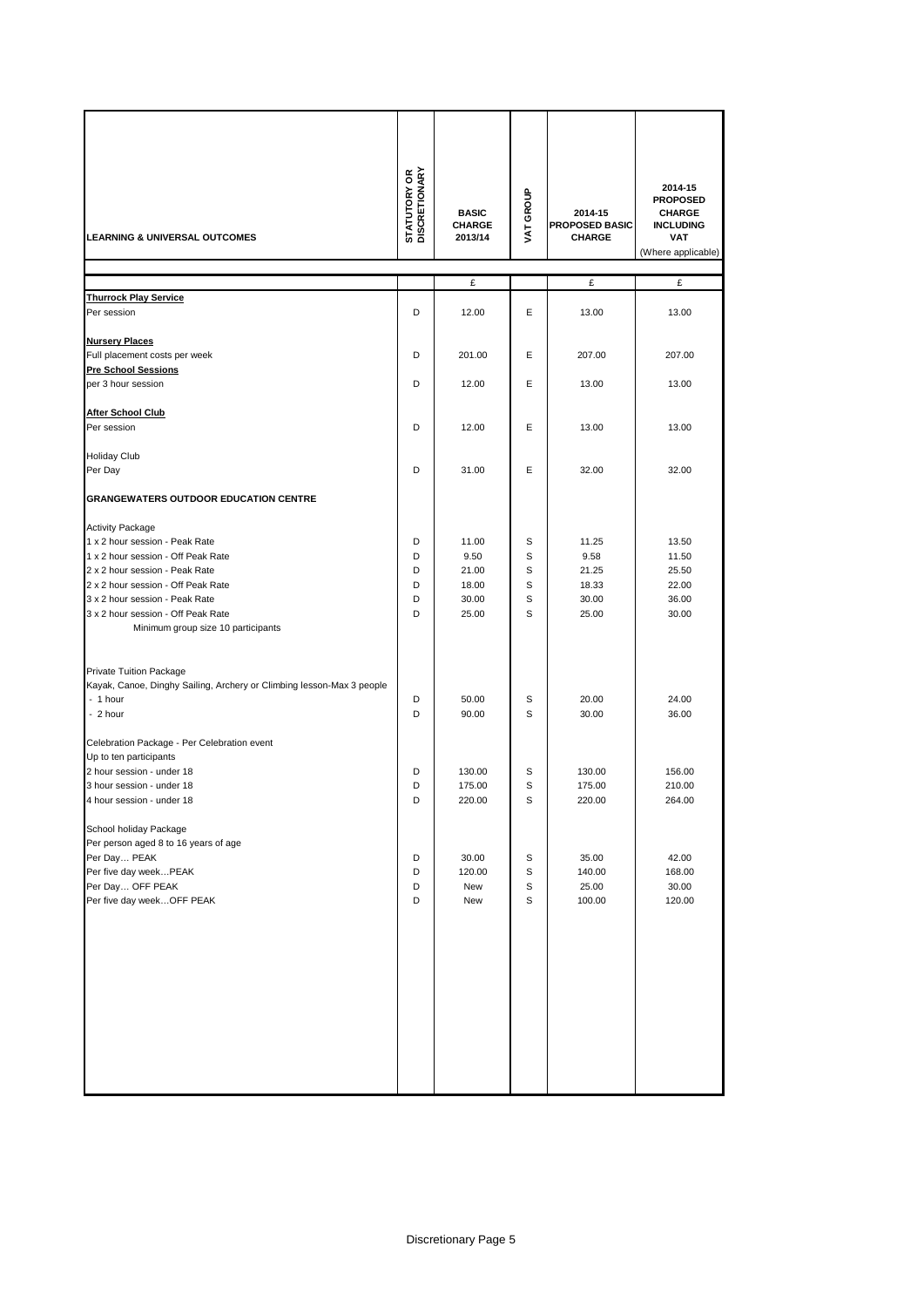| <b>LEARNING &amp; UNIVERSAL OUTCOMES</b>                                                                                                                                                                                                 | <b>STATUTORY OR<br/>DISCRETIONARY</b> | <b>BASIC</b><br>CHARGE<br>2013/14 | VAT GROUP   | 2014-15<br>PROPOSED BASIC<br>CHARGE | 2014-15 PROPOSED<br><b>CHARGE</b><br><b>INCLUDING</b><br><b>VAT</b><br>(Where applicable) |
|------------------------------------------------------------------------------------------------------------------------------------------------------------------------------------------------------------------------------------------|---------------------------------------|-----------------------------------|-------------|-------------------------------------|-------------------------------------------------------------------------------------------|
|                                                                                                                                                                                                                                          |                                       | £                                 |             | £                                   | £                                                                                         |
|                                                                                                                                                                                                                                          |                                       |                                   |             |                                     |                                                                                           |
| Corporate Package<br>Per person (excluding catering) per day<br>- 2 hour<br>- 4 hour<br>- 6 hour<br>Catering and accommodation rates are variable dependant on level of<br>service required - Quotes will be provided                    | D<br>D<br>D                           | 40.00<br>70.00<br>100.00          | S<br>S<br>S | 41.25<br>72.08<br>103.33            | 49.50<br>86.50<br>124.00                                                                  |
| Mobile Climbing wall Package<br>Up to 3 hours activity (Instuctors on site Max 4 hours)<br>3 to 6 hours activity (Instructors on site Max 7 hours)<br>Additional staff hours on site - per hour                                          | D<br>D<br>D                           | 270.00<br>500.00<br>60.00         | S<br>S<br>S | 278.33<br>515.00<br>62.08           | 334.00<br>618.00<br>74.50                                                                 |
| <b>Accommodation Package</b><br>Residential visits per person for 24 hours-<br>one berth in a 10 berth cabin or tent<br>(One supervising adult free with each ten paying guests)<br>Day Visits Use of Day Hut or Dining Cabin<br>Per day | D<br>D                                | 14.00<br>New                      | S<br>S      | 14.58<br>50.00                      | 17.50<br>60.00                                                                            |
| Per Half Day                                                                                                                                                                                                                             | D                                     | New                               | S           | 30.00                               | 36.00                                                                                     |
| Catering Package<br>Per person for breakfast, packed lunch and evening meal<br>(One supervising adult free with each ten paying guests)<br>Additional meals:<br>Breakfast per person<br>Packed Lunch per person                          | D<br>D<br>D                           | 18.00<br>5.50<br>5.00             | S<br>S<br>S | 18.33<br>6.00<br>5.50               | 22.00<br>7.20<br>6.60                                                                     |
| Evening Meal per person                                                                                                                                                                                                                  | D                                     | 7.50                              | S           | 8.00                                | 9.60                                                                                      |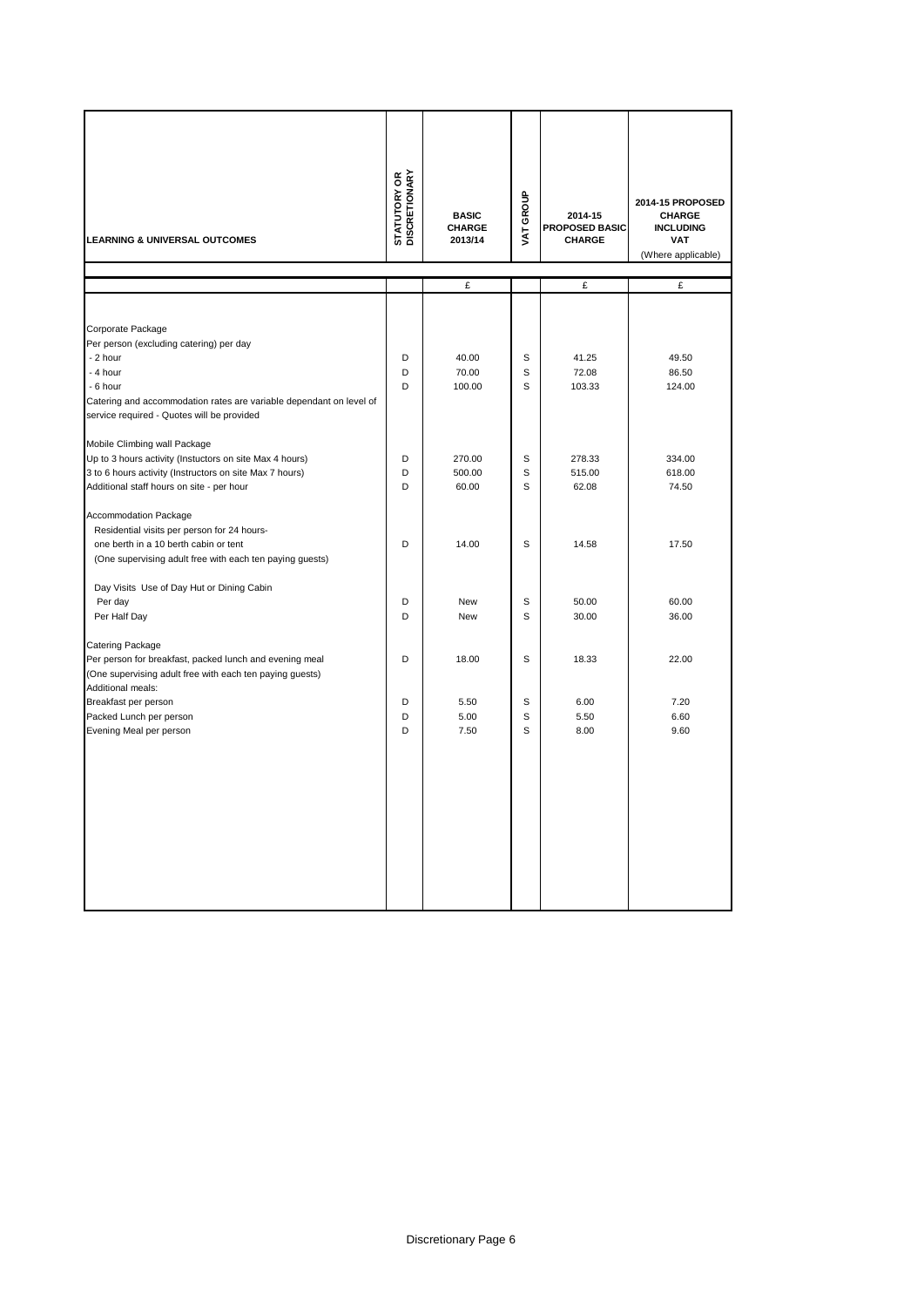| <b>LEARNING &amp; UNIVERSAL OUTCOMES</b>                                                                                   | <b>STATUTORY OR<br/>DISCRETIONARY</b> | <b>BASIC</b><br><b>CHARGE</b><br>2013/14 | VAT GROUP | 2014-15<br><b>PROPOSED</b><br><b>BASIC CHARGE</b> | 2014-15<br><b>PROPOSED</b><br><b>CHARGE</b><br><b>INCLUDING</b><br><b>VAT</b><br>(Where applicable) |
|----------------------------------------------------------------------------------------------------------------------------|---------------------------------------|------------------------------------------|-----------|---------------------------------------------------|-----------------------------------------------------------------------------------------------------|
|                                                                                                                            |                                       | £                                        |           | £                                                 | £                                                                                                   |
| Meeting Room Hire Fees Without Catering                                                                                    |                                       |                                          |           |                                                   |                                                                                                     |
| Classroom Half Day                                                                                                         | D                                     | 33.00                                    | Ε         | 34.00                                             | 34.00                                                                                               |
| Classroom Full Day                                                                                                         | D                                     | 55.00                                    | E         | 57.00                                             | 57.00                                                                                               |
| Large meeting room Half Day                                                                                                | D<br>D                                | 65.00                                    | Ε<br>E    | 67.00                                             | 67.00                                                                                               |
| Large meeting room Full Day                                                                                                |                                       | 108.00                                   |           | 111.00                                            | 111.00                                                                                              |
| <b>Accredited Course Package</b>                                                                                           |                                       |                                          |           |                                                   |                                                                                                     |
| Adult two day course (RYA Dinghy Sailing, RYA Powerboat*,                                                                  |                                       |                                          |           |                                                   |                                                                                                     |
| RYA Safety Boat*, BCU 1 and 2 star Paddlesports) per person                                                                | D                                     | 140.00                                   | Ε         | 140.00                                            | 140.00                                                                                              |
| (* Powerboat courses have a fuel surcharge per person)                                                                     | D                                     | 35.00                                    | E         | 35.00                                             | 35.00                                                                                               |
| Youth two day course (RYA Dinghy Sailing, RYA Powerboat*,                                                                  |                                       |                                          |           |                                                   |                                                                                                     |
| RYA Safety Boat*, BCU 1 and 2 star Paddlesports) per person                                                                | D                                     | 75.00                                    | E         | 75.00                                             | 75.00                                                                                               |
| (* Powerboat courses have a fuel surcharge per person)                                                                     | D                                     | 35.00                                    | E         | 35.00                                             | 35.00                                                                                               |
|                                                                                                                            |                                       |                                          |           |                                                   |                                                                                                     |
| <b>Family package</b>                                                                                                      |                                       |                                          |           |                                                   |                                                                                                     |
| Up to 2 Adults & 4 children                                                                                                | D                                     | 88.00                                    | Ε         | 100.00                                            | 100.00                                                                                              |
| 2 hours                                                                                                                    | D                                     | <b>New</b>                               | E         | 180.00                                            | 180.00                                                                                              |
| 4 hours                                                                                                                    |                                       |                                          |           |                                                   |                                                                                                     |
| <b>Equipment Included</b>                                                                                                  |                                       |                                          |           |                                                   |                                                                                                     |
| Duke of Edinburgh's Award                                                                                                  |                                       |                                          |           |                                                   |                                                                                                     |
| Charges for a group of 14 participants from:                                                                               |                                       |                                          |           |                                                   |                                                                                                     |
| <b>Expedition triaing, practice and assessment</b>                                                                         |                                       |                                          |           |                                                   |                                                                                                     |
| <b>Bronze</b>                                                                                                              | D                                     | New                                      |           | 840.01                                            | 1008.00                                                                                             |
| Silver                                                                                                                     | D                                     | <b>New</b>                               |           | 1,120.00                                          | 1,344.00                                                                                            |
| Gold                                                                                                                       | D                                     | <b>New</b>                               |           | 1,400.00                                          | 1,680.00                                                                                            |
|                                                                                                                            |                                       |                                          |           |                                                   |                                                                                                     |
| <b>Expedition practice and Assessment</b>                                                                                  |                                       |                                          |           |                                                   |                                                                                                     |
| <b>Bronze</b>                                                                                                              | D                                     | New                                      |           | 770.00                                            | 924.00                                                                                              |
| Silver                                                                                                                     | D                                     | New                                      |           | 1,025.00                                          | 1,230.00                                                                                            |
| Gold                                                                                                                       | D                                     | <b>New</b>                               |           | 1,280.00                                          | 1,536.00                                                                                            |
|                                                                                                                            |                                       |                                          |           |                                                   |                                                                                                     |
| Gold residential - five days full board with a mix of adventure                                                            |                                       |                                          |           |                                                   |                                                                                                     |
| activities and woodland management Basic package cost, additional                                                          | D                                     | New                                      | S         | 150.00                                            | 180.00                                                                                              |
| support & activities by negotiation:                                                                                       |                                       |                                          |           |                                                   |                                                                                                     |
|                                                                                                                            |                                       |                                          |           |                                                   |                                                                                                     |
| <b>Welsh Mountain Adventure</b>                                                                                            |                                       |                                          |           |                                                   |                                                                                                     |
| Fully inclusive 5 days visit to the Brecon Beacons with activities                                                         |                                       |                                          |           |                                                   |                                                                                                     |
| from a menu to include hill walking, rock climbing, gorge walking,<br>caving, canoeing and mountain biking                 |                                       |                                          |           |                                                   |                                                                                                     |
| Price based on a group of 15 people - Basic package cost, additional                                                       | D                                     | New                                      | S         | 5,200.00                                          | 6,240.00                                                                                            |
| support & activities by negotiation:                                                                                       |                                       |                                          |           |                                                   |                                                                                                     |
|                                                                                                                            |                                       |                                          |           |                                                   |                                                                                                     |
| <b>Junior Boot Camp</b>                                                                                                    |                                       |                                          |           |                                                   |                                                                                                     |
| Five day, highly intensive residential stay at Grangewaters                                                                |                                       |                                          |           |                                                   |                                                                                                     |
| focussed on personal fitness, teamwork and leadership.                                                                     |                                       |                                          |           |                                                   |                                                                                                     |
|                                                                                                                            |                                       |                                          |           |                                                   |                                                                                                     |
| Full board with 24 hour staffing.                                                                                          |                                       |                                          |           |                                                   |                                                                                                     |
| This programme is suitable for young people aged 12 to 18 years                                                            |                                       |                                          |           |                                                   |                                                                                                     |
| Price per person, minimum charge for 10 participants                                                                       | D                                     | New                                      | Ε         | 395.00                                            | 395.00                                                                                              |
|                                                                                                                            |                                       |                                          |           |                                                   |                                                                                                     |
| SCHOOLS - for other charges, please contact direct                                                                         |                                       |                                          |           |                                                   |                                                                                                     |
| School meal charges - Pupils                                                                                               | D                                     | 1.80                                     | O         | 1.90                                              | 1.90                                                                                                |
| School meal charges - Teachers & Visitors                                                                                  | D                                     | 2.02                                     | S         | 2.09                                              | 2.50                                                                                                |
|                                                                                                                            |                                       |                                          |           |                                                   |                                                                                                     |
| <b>ADULT EDUCATION:</b>                                                                                                    | D                                     |                                          |           |                                                   |                                                                                                     |
| Charges for the service are set out in the Adult Education                                                                 |                                       |                                          |           |                                                   |                                                                                                     |
| Prospectus published at the beginning of the academic year.<br>For more information on courses and charges please contact: |                                       |                                          |           |                                                   |                                                                                                     |
| Grays 01375 372476                                                                                                         |                                       |                                          |           |                                                   |                                                                                                     |
| Stanford 01375 673616                                                                                                      |                                       |                                          |           |                                                   |                                                                                                     |
|                                                                                                                            |                                       |                                          |           |                                                   |                                                                                                     |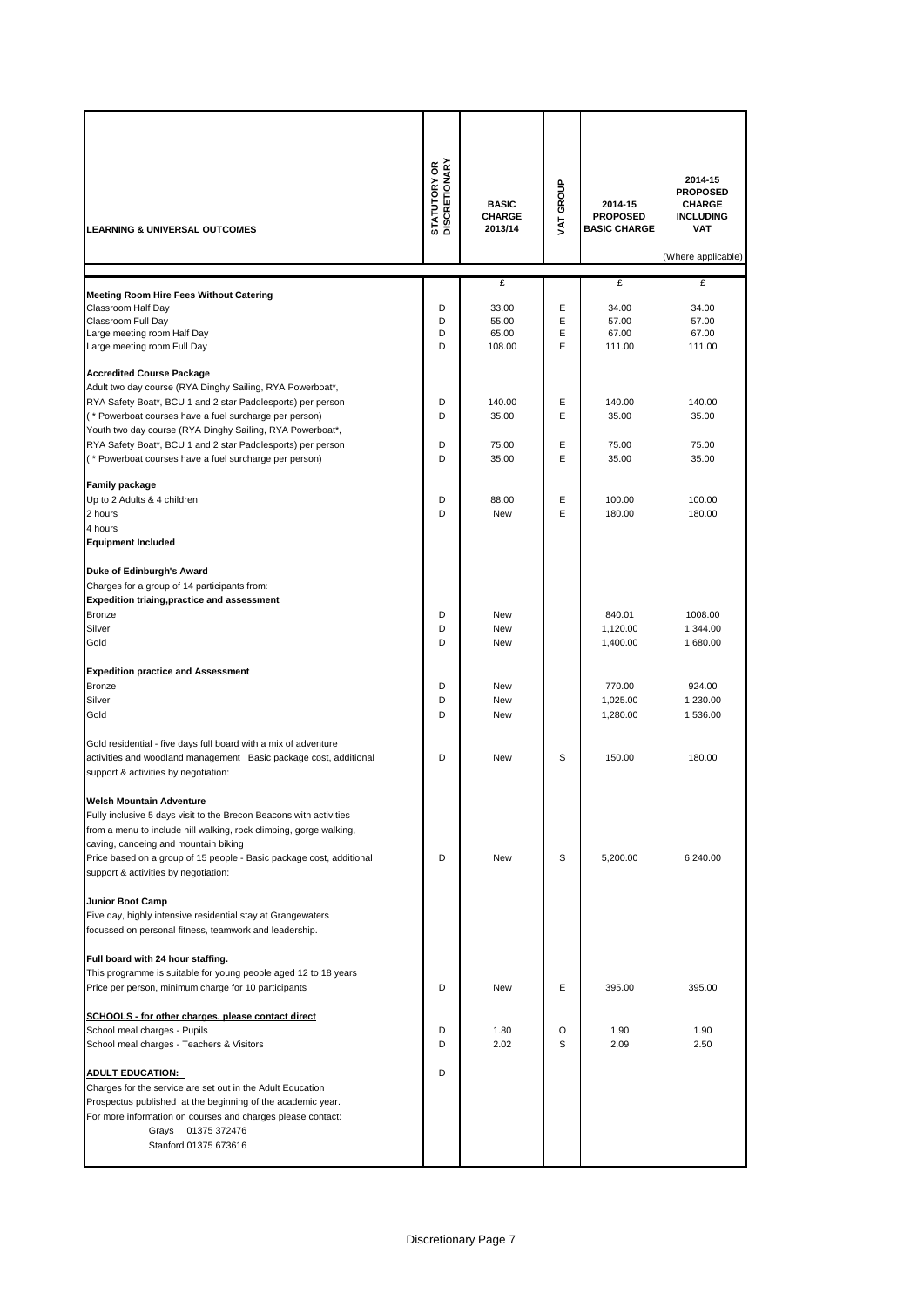| <b>LEARNING &amp; UNIVERSAL OUTCOMES</b>                                                                                                                                                                                | <b>STATUTORY OR<br/>DISCRETIONARY</b> | <b>BASIC</b><br><b>CHARGE</b><br>2013/14 | VAT GROUP        | 2014-15<br>PROPOSED BASIC<br><b>CHARGE</b> | 2014-15<br><b>PROPOSED</b><br><b>CHARGE</b><br><b>INCLUDING</b><br><b>VAT</b><br>(Where applicable) |
|-------------------------------------------------------------------------------------------------------------------------------------------------------------------------------------------------------------------------|---------------------------------------|------------------------------------------|------------------|--------------------------------------------|-----------------------------------------------------------------------------------------------------|
| <u>LIBRARIES</u>                                                                                                                                                                                                        |                                       | £                                        |                  | £                                          | £                                                                                                   |
| <b>FINES</b>                                                                                                                                                                                                            |                                       |                                          |                  |                                            |                                                                                                     |
| Books:<br>Day1<br>Day 2                                                                                                                                                                                                 | D<br>D                                | 0.10<br>0.20                             | O<br>O           | 0.10<br>0.20                               | 0.10<br>0.20                                                                                        |
| Day 3<br>Day 4<br>Day 5<br>Day 6                                                                                                                                                                                        | D<br>D<br>D<br>D                      | 0.30<br>0.40<br>0.50<br>0.60             | O<br>O<br>O<br>O | 0.30<br>0.40<br>0.50<br>0.60               | 0.30<br>0.40<br>0.50<br>0.60                                                                        |
| Day 7<br>(The fines will be charged on the days which the library is open)<br>Maximum charge (8 weeks) *                                                                                                                | D<br>D                                | 0.70<br>5.60                             | O<br>O           | 0.70<br>5.60                               | 0.70<br>5.60                                                                                        |
| * This maximum charge limits the extent of a fine payable for late<br>return of a single item. A renewal constitutes a new loan.<br>NOTE:<br>Books borrowed on children's and young adult tickets - exempt              |                                       |                                          |                  |                                            |                                                                                                     |
| RECORDED SOUND<br>Compact Disc Hire - 1 week loan                                                                                                                                                                       | D                                     | 1.00                                     | O                | 1.00                                       | 1.00                                                                                                |
| All spoken word for children (tape or CD)<br>Spoken Word on CD - 3 week loan<br>Playaways - 3 week loan<br><b>LANGUAGE COURSES</b>                                                                                      | D<br>D<br>D                           | free<br>1.80<br>1.80                     | O<br>O<br>O      | free<br>1.80<br>1.80                       | free<br>1.80<br>1.80                                                                                |
| Single item for 3 weeks<br>Multiple sets for 12 weeks                                                                                                                                                                   | D<br>D                                | 1.00<br>3.00                             | O<br>O           | 1.00<br>3.00                               | 1.00<br>3.00                                                                                        |
| <b>NOTE</b><br>People who are blind, partially sighted or who have<br>difficulty in reading print due to physical learning disabilities<br>do not pay fines or hire or request charges for recorded sound<br><b>DVD</b> |                                       |                                          |                  |                                            |                                                                                                     |
| <b>TV &amp; Feature Films Hire</b><br>Each item / week<br>Overdue: item / week<br>Maximum charge - 8 weeks                                                                                                              | D<br>D<br>D                           | 2.00<br>2.00<br>16.00                    | O<br>O<br>O      | 2.00<br>2.00<br>16.00                      | 2.00<br>2.00<br>16.00                                                                               |
| Children's DVD Hire<br>Each item / week<br>Overdue: item / week<br>Maximum charge - 8 weeks                                                                                                                             | D<br>D<br>D                           | 2.00<br>2.00<br>16.00                    | O<br>O<br>O      | 2.00<br>2.00<br>16.00                      | 2.00<br>2.00<br>16.00                                                                               |
| Non Fiction DVD Hire<br>Each item / week<br>Overdue: item / week<br>Maximum charge - 8 weeks                                                                                                                            | D<br>D<br>D                           | 2.00<br>2.00<br>16.00                    | O<br>O<br>O      | 2.00<br>2.00<br>16.00                      | 2.00<br>2.00<br>16.00                                                                               |
| NOTE: Deaf and hard of hearing people do not pay fines on<br>hire or request charges for sub-titled videos.                                                                                                             |                                       |                                          |                  |                                            |                                                                                                     |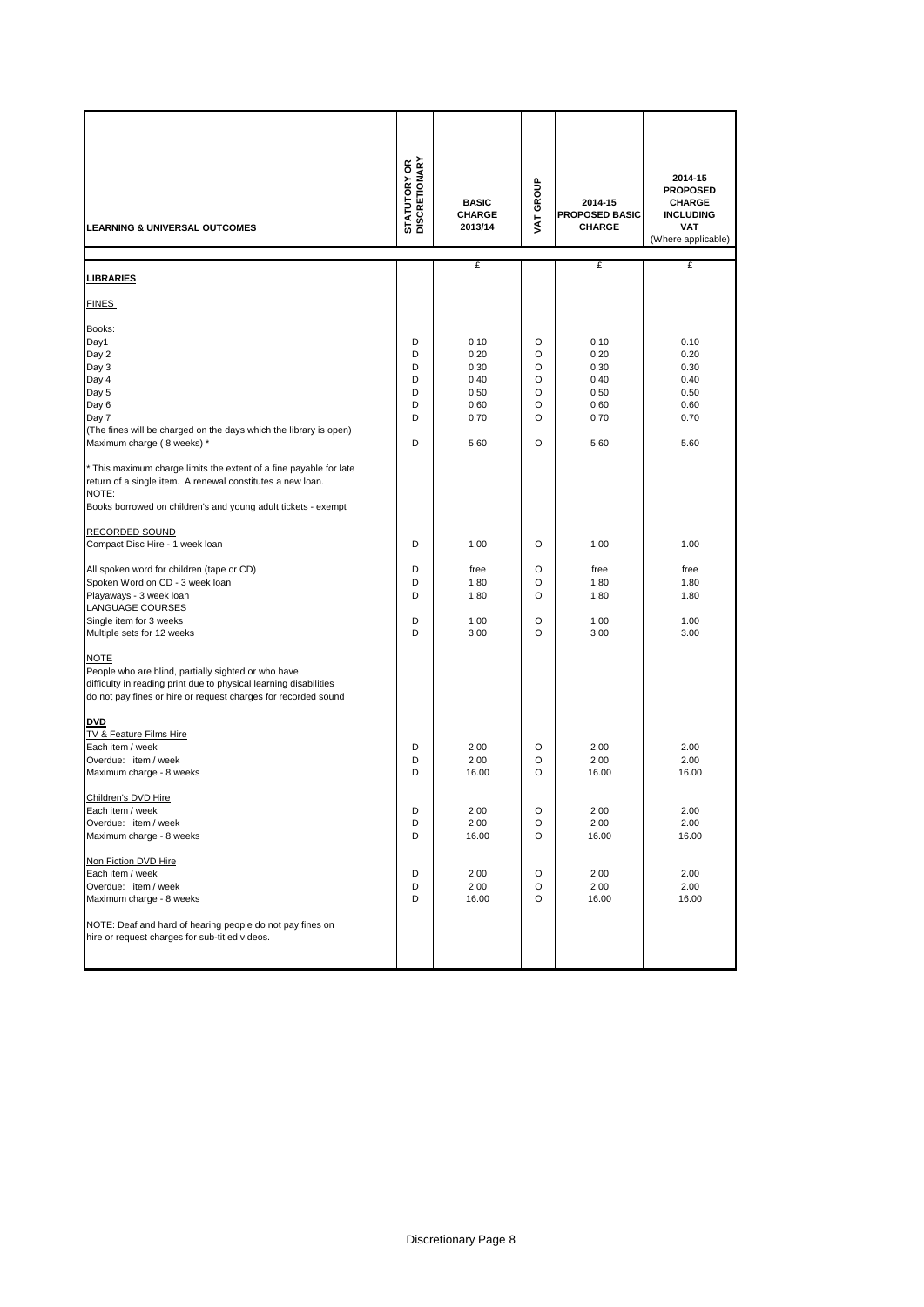| <b>LEARNING &amp; UNIVERSAL OUTCOMES</b>                                                                                                                                                                                                    | <b>STATUTORY OR<br/>DISCRETIONARY</b> | <b>BASIC</b><br><b>CHARGE</b><br>2013/14 | VAT GROUP    | 2014-15<br>PROPOSED BASIC<br><b>CHARGE</b> | 2014-15<br><b>PROPOSED</b><br><b>CHARGE</b><br><b>INCLUDING</b><br><b>VAT</b><br>(Where applicable) |
|---------------------------------------------------------------------------------------------------------------------------------------------------------------------------------------------------------------------------------------------|---------------------------------------|------------------------------------------|--------------|--------------------------------------------|-----------------------------------------------------------------------------------------------------|
|                                                                                                                                                                                                                                             |                                       | £                                        |              | £                                          | £                                                                                                   |
| <b>CATALOGUE REQUESTS</b><br>Requests from Library catalogue<br>Requests not from Library catalogue, including British Library                                                                                                              |                                       |                                          |              | Free<br>3.00                               |                                                                                                     |
| MUSIC SETS AND PLAY SETS                                                                                                                                                                                                                    |                                       |                                          |              |                                            |                                                                                                     |
| Music Set Hire                                                                                                                                                                                                                              |                                       |                                          |              |                                            |                                                                                                     |
| Vocal scores (per item)                                                                                                                                                                                                                     | D                                     | 0.40                                     | O            | 0.40                                       | 0.40                                                                                                |
| Sheets - per set                                                                                                                                                                                                                            | D<br>D                                | 3.35<br>3.35                             | O<br>$\circ$ | 3.35<br>3.35                               | 3.35<br>3.35                                                                                        |
| Chamber music (3 or more parts)<br>Orchestral set                                                                                                                                                                                           | D                                     | 6.50                                     | $\circ$      | 6.50                                       | 6.50                                                                                                |
| Play Sets Hire (3-15 copies)                                                                                                                                                                                                                | D                                     | 2.60                                     | $\circ$      | 2.60                                       | 2.60                                                                                                |
|                                                                                                                                                                                                                                             |                                       |                                          |              |                                            |                                                                                                     |
| <b>BORROWERS' LOST TICKETS</b>                                                                                                                                                                                                              |                                       |                                          |              |                                            |                                                                                                     |
| Adult - First Loss                                                                                                                                                                                                                          | D                                     | 1.60                                     | $\circ$      | 2.00                                       | 2.00                                                                                                |
| - Second and subsequent loss                                                                                                                                                                                                                | D                                     | 1.60                                     | $\circ$      | 2.00                                       | 2.00                                                                                                |
|                                                                                                                                                                                                                                             |                                       |                                          |              |                                            |                                                                                                     |
| <b>CHILDREN'S LOST TICKETS</b>                                                                                                                                                                                                              | D                                     | 1st Free<br>2nd 1.60                     | 0            | 1st Free<br>2                              | 1st Free<br>2nd 2.00                                                                                |
| <b>SALES</b>                                                                                                                                                                                                                                |                                       |                                          |              |                                            |                                                                                                     |
| Adult fiction - hardback                                                                                                                                                                                                                    | D                                     | 0.65                                     | Ζ            | 0.80                                       | 0.80                                                                                                |
| Adult fiction - paperback                                                                                                                                                                                                                   | D                                     | 0.20                                     | Z            | 0.30                                       | 0.30                                                                                                |
| Adult non fiction - hardback                                                                                                                                                                                                                | D                                     | 1.00                                     | Ζ            | 1.50                                       | 1.50                                                                                                |
| Adult non fiction - paperback                                                                                                                                                                                                               | D<br>D                                | 0.50                                     | Z            | 0.80                                       | 0.80                                                                                                |
| Children's - hardback<br>Children's - paperback                                                                                                                                                                                             | D                                     | 0.60<br>0.20                             | Ζ<br>Z       | 0.80<br>0.30                               | 0.80<br>0.30                                                                                        |
| CD's                                                                                                                                                                                                                                        | D                                     | 2.17                                     | S            | 1.50                                       | 1.80                                                                                                |
| Cassettes - per cassette                                                                                                                                                                                                                    | D                                     | 0.25                                     | S            | withdrawn                                  |                                                                                                     |
| DVD's                                                                                                                                                                                                                                       | D                                     | 2.00                                     | S            | 2.00                                       | 2.40                                                                                                |
|                                                                                                                                                                                                                                             |                                       |                                          |              |                                            |                                                                                                     |
| <b>DAMAGED AND LOST ITEMS</b><br>Replacement cost or publication price for books and other<br>materials during the first year. Thereafter, 10% reduction<br>for each year to a minimum of 50% or the following<br>whichever is the greater. |                                       |                                          |              |                                            |                                                                                                     |
| Books for which no current value can be traced :                                                                                                                                                                                            |                                       |                                          |              |                                            |                                                                                                     |
| Adult books                                                                                                                                                                                                                                 | D                                     | 25.00                                    | O            | 25.00                                      | 25.00                                                                                               |
| Children's books                                                                                                                                                                                                                            | D                                     | 15.00                                    | O            | 15.00                                      | 15.00                                                                                               |
|                                                                                                                                                                                                                                             |                                       |                                          |              |                                            |                                                                                                     |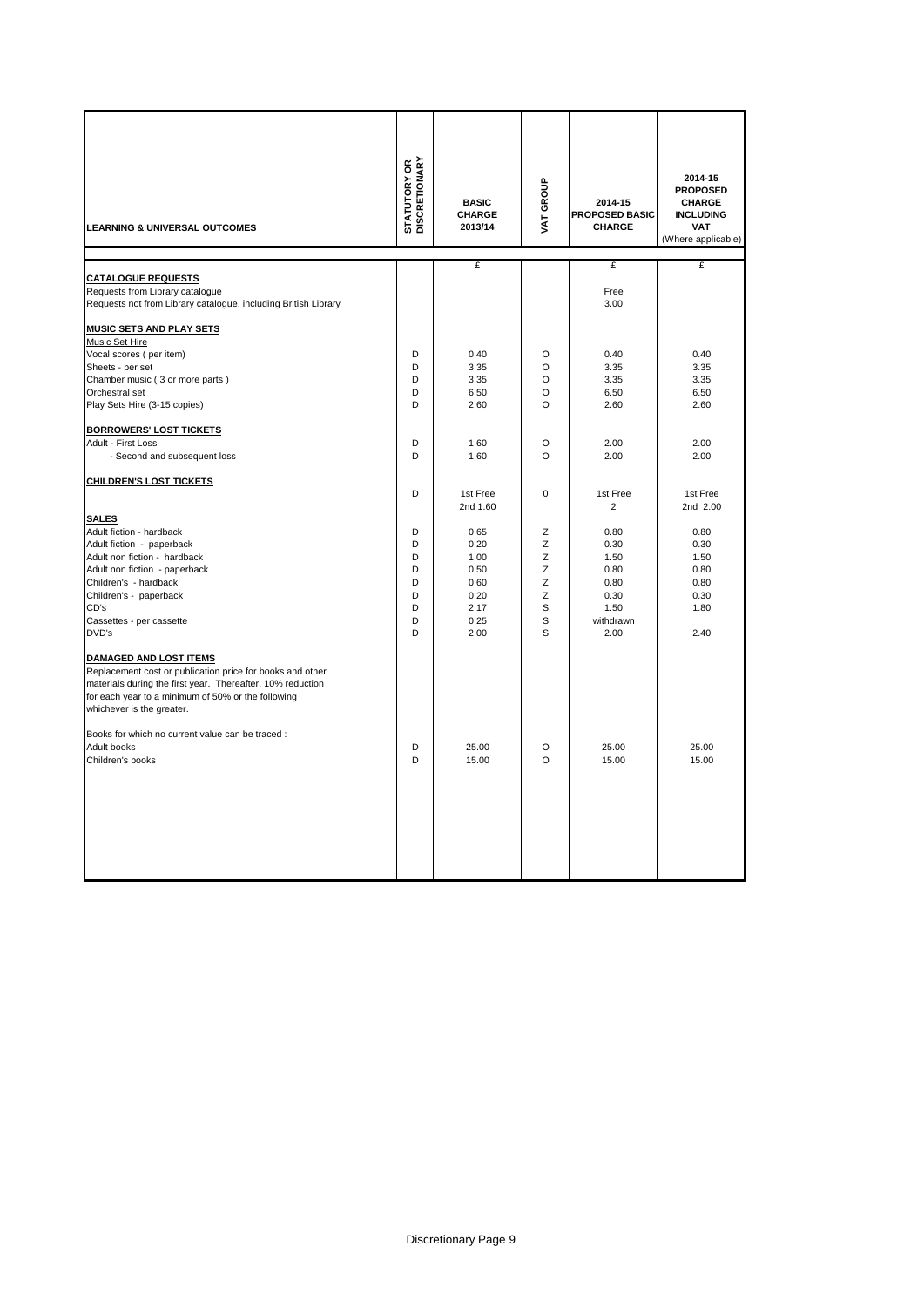| <b>LEARNING &amp; UNIVERSAL OUTCOMES</b>               | <b>STATUTORY OR<br/>DISCRETIONARY</b> | <b>BASIC</b><br>CHARGE<br>2013/14 | VAT GROUP | 2014-15<br>PROPOSED BASIC<br><b>CHARGE</b> | 2014-15 PROPOSED<br><b>CHARGE</b><br><b>INCLUDING</b><br><b>VAT</b><br>(Where applicable) |
|--------------------------------------------------------|---------------------------------------|-----------------------------------|-----------|--------------------------------------------|-------------------------------------------------------------------------------------------|
|                                                        |                                       | £                                 |           | £                                          | £                                                                                         |
| <b>LOST COMPACT DISC CASSETTE INSERTS/</b>             |                                       |                                   |           |                                            |                                                                                           |
| <b>CASES AND BOOK WALLETS</b>                          |                                       |                                   |           |                                            |                                                                                           |
| Compact Disc/CD ROM or Cassette Insert                 | D                                     | Full Cost                         | $\circ$   | Full Cost                                  | Full Cost                                                                                 |
| Compact Disc/CD Rom Case                               | D                                     | 1.24                              | O         | 1.50                                       | 1.50                                                                                      |
| <b>Cassette Case</b>                                   | D                                     | 0.67                              | $\circ$   | N/a                                        | N/a                                                                                       |
| Video - case                                           | D                                     | 1.24                              | $\circ$   | N/a                                        | N/a                                                                                       |
| Video - insert                                         | D                                     | <b>Full Cost</b>                  | O         | N/a                                        | N/a                                                                                       |
| <b>Book wallets</b>                                    | D                                     | 0.67                              | O         | 0.80                                       | 0.80                                                                                      |
| <b>DVD</b> insert                                      | D                                     | Full Cost                         | $\circ$   | Full Cost                                  | <b>Full Cost</b>                                                                          |
| <b>DVD Case</b>                                        | D                                     | 1.24                              | O         | 1.50                                       | 1.50                                                                                      |
| <b>PHOTOCOPIERS</b>                                    |                                       |                                   |           |                                            |                                                                                           |
| Single copy A4 size - Monochrome                       | D                                     | 0.10                              | S         | 0.08                                       | 0.10                                                                                      |
| Single copy A3 size - Monochrome                       | D                                     | 0.15                              | S         | 0.13                                       | 0.16                                                                                      |
| Single copy A4 size - Colour                           | D                                     | 1.00                              | S         | 0.83                                       | 1.00                                                                                      |
| Single copy A3 size - Colour                           | D                                     | 1.25                              | S         | 1.25                                       | 1.50                                                                                      |
|                                                        |                                       |                                   |           |                                            |                                                                                           |
| <b>MICROFILM PRINTS</b>                                |                                       |                                   |           |                                            |                                                                                           |
| per page                                               | D                                     | 0.30                              | S         | 0.21                                       | 0.25                                                                                      |
| <b>FAX</b>                                             |                                       |                                   |           |                                            |                                                                                           |
| Outgoing                                               |                                       |                                   |           |                                            |                                                                                           |
| First page: UK                                         | D                                     | 1.00                              | S         | 1.00                                       | 1.20                                                                                      |
| Additional page                                        | D                                     | 0.50                              | S         | 0.50                                       | 0.60                                                                                      |
| First page: Europe                                     | D                                     | 2.50                              | S         | 2.50                                       | 3.00                                                                                      |
| Additional page                                        | D                                     | 1.00                              | S         | 1.00                                       | 1.20                                                                                      |
| First page : Elsewhere                                 | D                                     | 3.00                              | S         | 3.00                                       | 3.60                                                                                      |
| Additional page:                                       | D                                     | 1.50                              | S         | 1.50                                       | 1.80                                                                                      |
| Fax to free numbers (Admin charge)                     |                                       | New                               | S         | 1.80                                       | 2.16                                                                                      |
| Libraries located within shopping centres where fax    |                                       |                                   |           |                                            |                                                                                           |
| charges are cheaper may match the charge of the lowest |                                       |                                   |           |                                            |                                                                                           |
| competitor (in agreement with the group manager)       |                                       |                                   |           |                                            |                                                                                           |
| Incoming                                               |                                       |                                   |           |                                            |                                                                                           |
| Each                                                   | D                                     | 1.00                              | S         | 1.20                                       | 1.44                                                                                      |
| <b>INTERNET AND WORD PROCESSING</b>                    |                                       |                                   |           |                                            |                                                                                           |
|                                                        |                                       |                                   |           |                                            |                                                                                           |
| Use of the Internet                                    |                                       | <b>FREE</b>                       |           | <b>FREE</b>                                | <b>FREE</b>                                                                               |
| Word Processing:                                       |                                       |                                   |           |                                            |                                                                                           |
| Black and white                                        | D<br>D                                | 0.20                              | S<br>S    | 0.21                                       | 0.25                                                                                      |
| Colour                                                 |                                       | 0.20                              |           | 0.21                                       | 0.25                                                                                      |
| <b>CD-ROM PRINT-OUTS:</b>                              |                                       |                                   |           |                                            |                                                                                           |
| Black and white                                        | D                                     | 0.20                              | S         | 0.21                                       | 0.25                                                                                      |
| Colour                                                 | D                                     | 0.20                              | S         | 0.21                                       | 0.25                                                                                      |
|                                                        |                                       |                                   |           |                                            |                                                                                           |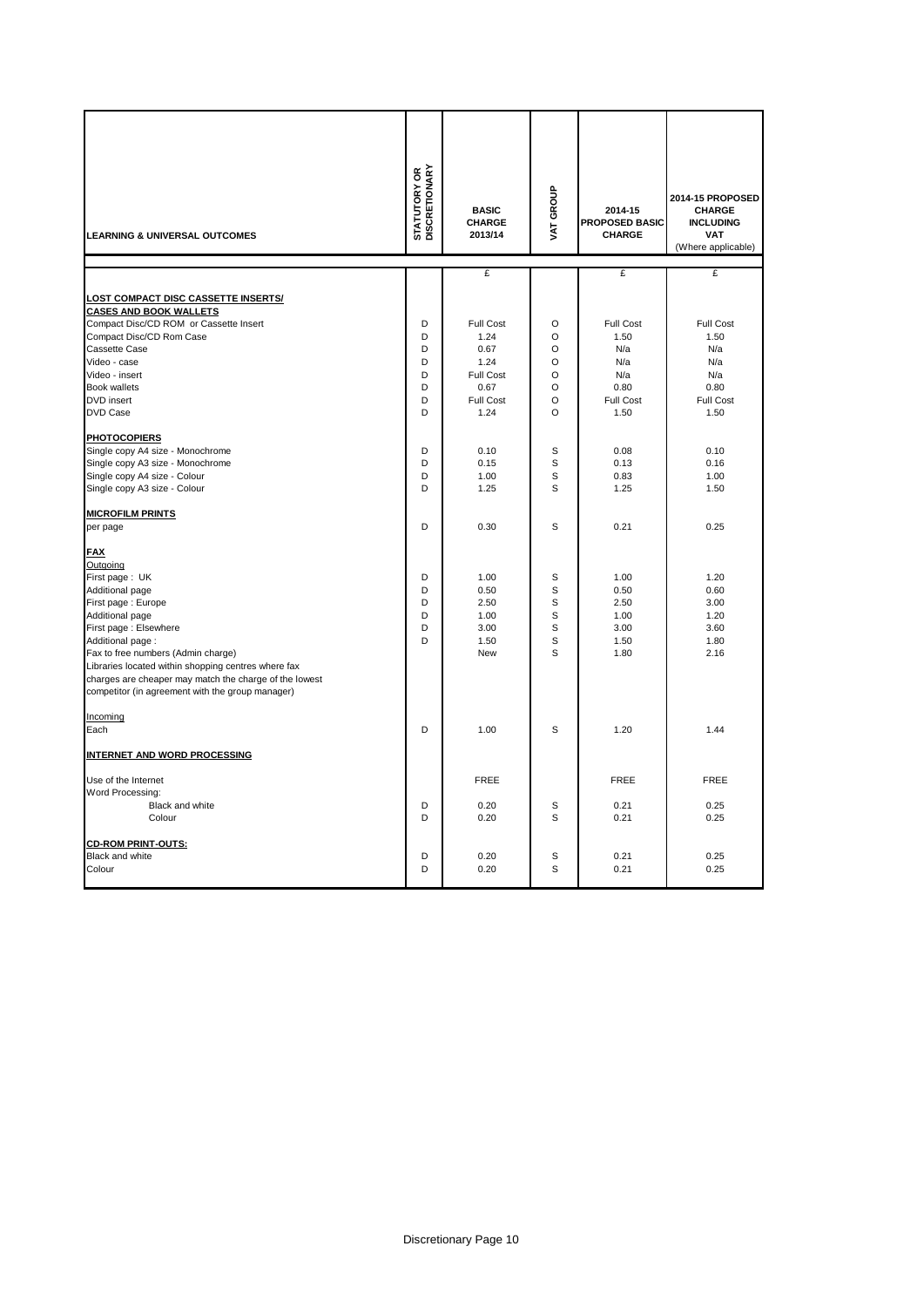| <b>LEARNING &amp; UNIVERSAL OUTCOMES</b>                                                                      | <b>STATUTORY OR<br/>DISCRETIONARY</b> | <b>BASIC</b><br><b>CHARGE</b><br>2013/14 | VAT GROUP | 2014-15<br>PROPOSED BASIC<br>CHARGE | 2014-15 PROPOSED<br><b>CHARGE</b><br><b>INCLUDING</b><br><b>VAT</b><br>(Where applicable) |
|---------------------------------------------------------------------------------------------------------------|---------------------------------------|------------------------------------------|-----------|-------------------------------------|-------------------------------------------------------------------------------------------|
|                                                                                                               |                                       | £                                        |           | £                                   | £                                                                                         |
| <b>PRINT-OUTS/DISC COPIES FROM LIBRARY</b><br>DATABASES (e.g. Clubs and Societies)                            | D                                     | 0.20                                     | S         | 0.21                                | 0.25                                                                                      |
| <b>EXHIBITIONS</b>                                                                                            |                                       |                                          |           |                                     |                                                                                           |
| <b>Display Screens</b>                                                                                        |                                       |                                          |           |                                     |                                                                                           |
| Deposit (non refundable)                                                                                      | D<br>D                                | 115.00<br>68.00                          | S<br>S    | 115.00<br>68.00                     | 138.00<br>81.60                                                                           |
| Weekly hire per set                                                                                           |                                       |                                          |           |                                     |                                                                                           |
|                                                                                                               |                                       |                                          | S         |                                     |                                                                                           |
| <b>Exhibition Space</b>                                                                                       |                                       |                                          |           |                                     |                                                                                           |
| Exhibition of works or crafts by individual artists and craftsmen                                             | D                                     | 25% commission                           | Е         | 25% commission                      | 25% commission                                                                            |
| <b>PREMISES HIRE</b><br>Commercial organisations and public meetings held<br>by political parties<br>Per hour |                                       | or minimum hire                          |           | or minimum hire                     | or minimum hire                                                                           |
| Under 24 sq.m.                                                                                                | D                                     | 33.00                                    | Е         | 33.00                               | 33.00                                                                                     |
| 24 - 70 sq.m.                                                                                                 |                                       | Negotiable                               | Ε<br>Е    | Negotiable                          | Negotiable                                                                                |
| Over 70 sq.m.                                                                                                 |                                       | Negotiable                               |           | Negotiable                          | Negotiable                                                                                |
| Other organisations and non-public meetings of<br>political parties                                           |                                       |                                          |           |                                     |                                                                                           |
| Under 24 sq.m.                                                                                                | D                                     | 6.90                                     | Е         | 6.90                                | 6.90                                                                                      |
| 24 - 70 sq.m.<br>Over 70 sq.m.                                                                                | D<br>D                                | 10.30<br>13.90                           | Е<br>Е    | 10.30<br>13.90                      | 10.30<br>13.90                                                                            |
|                                                                                                               |                                       |                                          |           |                                     |                                                                                           |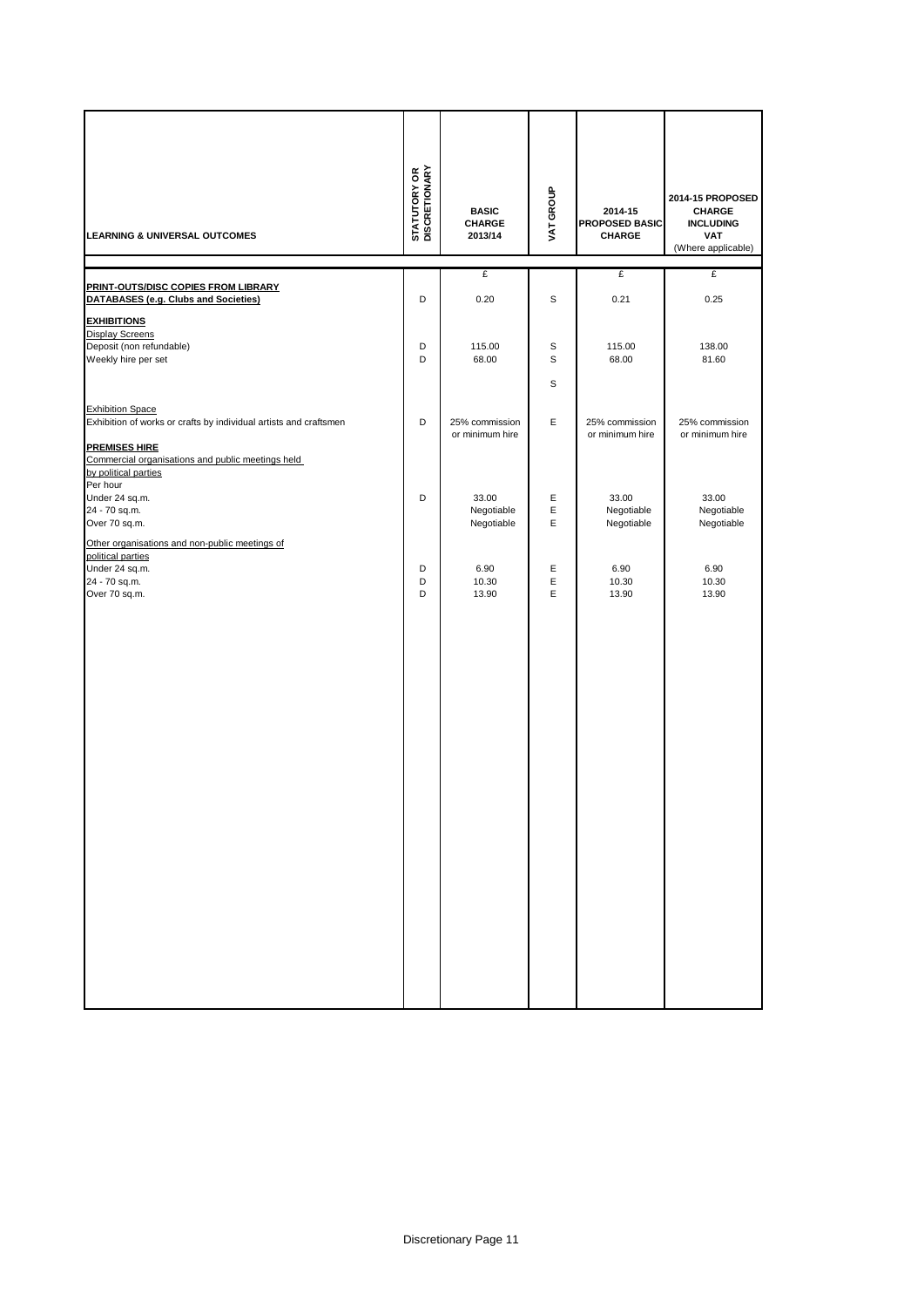| <b>CULTURAL SERVICES</b>                                                                                                                                                                                                                                                                                                                                                                                | <b>STATUTORY OR<br/>DISCRETIONARY</b> | <b>BASIC</b><br><b>CHARGE</b><br>2013/14 | VAT GROUP | 2014-15<br><b>PROPOSED</b><br><b>BASIC CHARGE</b> | 2014-15<br><b>PROPOSED</b><br><b>CHARGE</b><br><b>INCLUDING</b><br><b>VAT</b><br>(Where applicable) |
|---------------------------------------------------------------------------------------------------------------------------------------------------------------------------------------------------------------------------------------------------------------------------------------------------------------------------------------------------------------------------------------------------------|---------------------------------------|------------------------------------------|-----------|---------------------------------------------------|-----------------------------------------------------------------------------------------------------|
|                                                                                                                                                                                                                                                                                                                                                                                                         |                                       | £                                        | £         | £                                                 | £                                                                                                   |
| THAMESIDE THEATRE AND CENTRAL COMPLEX<br>The Thameside Theatre operates 3 tariffs dependant on the status of the hirer<br>Tariff 1 Thurrock based non profit organisations, members<br>of Thurrock Arts Council and Thurrock Schools and Colleges<br>Standard Fee per Hour 09.00 to 18.00                                                                                                               |                                       |                                          |           |                                                   |                                                                                                     |
| Mon to Thurs                                                                                                                                                                                                                                                                                                                                                                                            | D                                     | 51.50                                    | Ε         | 53.00                                             | 53.00                                                                                               |
| Fri<br>Sat                                                                                                                                                                                                                                                                                                                                                                                              | D<br>D                                | 67.00<br>83.40                           | E<br>E    | 69.00<br>86.00                                    | 69.00<br>86.00                                                                                      |
| Sun                                                                                                                                                                                                                                                                                                                                                                                                     | D                                     | 108.00                                   | E         | 112.00                                            | 112.00                                                                                              |
|                                                                                                                                                                                                                                                                                                                                                                                                         |                                       |                                          |           |                                                   |                                                                                                     |
| Standard Fee per period 18.00 to 23.00<br>Mon to Thurs                                                                                                                                                                                                                                                                                                                                                  | D                                     | 228.00                                   | E         | 235.00                                            | 235.00                                                                                              |
| Fri                                                                                                                                                                                                                                                                                                                                                                                                     | D                                     | 418.00                                   | E         | 430.00                                            | 430.00                                                                                              |
| Sat                                                                                                                                                                                                                                                                                                                                                                                                     | D                                     | 549.00                                   | E         | 566.00                                            | 566.00                                                                                              |
| Additional Hours after 23.00                                                                                                                                                                                                                                                                                                                                                                            |                                       |                                          |           |                                                   |                                                                                                     |
| Mon to Thurs                                                                                                                                                                                                                                                                                                                                                                                            | D                                     | 120.00                                   | Ε         | 124.00                                            | 124.00                                                                                              |
| Fri                                                                                                                                                                                                                                                                                                                                                                                                     | D                                     | 150.00                                   | Ε         | 155.00                                            | 155.00                                                                                              |
| Sat                                                                                                                                                                                                                                                                                                                                                                                                     | D                                     | 219.00                                   | Ε         | 225.00                                            | 225.00                                                                                              |
| Sun<br>Insurance @ 9 % is applicable on these prices                                                                                                                                                                                                                                                                                                                                                    | D                                     | 247.00                                   | Ε         | 255.00                                            | 255.00                                                                                              |
|                                                                                                                                                                                                                                                                                                                                                                                                         |                                       |                                          |           |                                                   |                                                                                                     |
| Tariff 2 Thurrock based commercial organisations                                                                                                                                                                                                                                                                                                                                                        |                                       |                                          |           |                                                   |                                                                                                     |
| Mon to Thurs<br>Fri                                                                                                                                                                                                                                                                                                                                                                                     | D<br>D                                | 114.00<br>121.00                         | Ε<br>Ε    | 118.00<br>125.00                                  | 118.00<br>125.00                                                                                    |
| Sat                                                                                                                                                                                                                                                                                                                                                                                                     | D                                     | 124.00                                   | E         | 128.00                                            | 128.00                                                                                              |
| Sun                                                                                                                                                                                                                                                                                                                                                                                                     | D                                     | 202.00                                   | E         | 208.00                                            | 208.00                                                                                              |
| Standard Fee per period 18.00 to 23.00                                                                                                                                                                                                                                                                                                                                                                  |                                       |                                          |           |                                                   |                                                                                                     |
| Mon to Thurs                                                                                                                                                                                                                                                                                                                                                                                            | D                                     | 377.00                                   | Ε         | 388.00                                            | 388.00                                                                                              |
| Fri                                                                                                                                                                                                                                                                                                                                                                                                     | D                                     | 635.00                                   | Ε         | 655.00                                            | 655.00                                                                                              |
| Sat                                                                                                                                                                                                                                                                                                                                                                                                     | D                                     | 839.00                                   | E         | 865.00                                            | 865.00                                                                                              |
| Additional Hours after 23.00                                                                                                                                                                                                                                                                                                                                                                            |                                       |                                          |           |                                                   |                                                                                                     |
| Mon to Thurs                                                                                                                                                                                                                                                                                                                                                                                            | D                                     | 162.00                                   | Ε         | 167.00                                            | 167.00                                                                                              |
| Fri                                                                                                                                                                                                                                                                                                                                                                                                     | D                                     | 185.00                                   | E         | 190.00                                            | 190.00                                                                                              |
| Sat<br>Sun                                                                                                                                                                                                                                                                                                                                                                                              | D<br>D                                | 241.00<br>323.00                         | E<br>E    | 248.00<br>333.00                                  | 248.00<br>333.00                                                                                    |
| Insurance @ 9 % is applicable on these prices                                                                                                                                                                                                                                                                                                                                                           |                                       |                                          |           |                                                   |                                                                                                     |
|                                                                                                                                                                                                                                                                                                                                                                                                         |                                       |                                          |           |                                                   |                                                                                                     |
| Tariff 3 Commercial organisations from outside Thurrock<br>Mon to Thurs                                                                                                                                                                                                                                                                                                                                 | D                                     | 132.00                                   | Е         | 132.00                                            | 132.00                                                                                              |
| Fri                                                                                                                                                                                                                                                                                                                                                                                                     | D                                     | 139.00                                   | Ε         | 139.00                                            | 139.00                                                                                              |
| Sat                                                                                                                                                                                                                                                                                                                                                                                                     | D                                     | 150.00                                   | Е         | 150.00                                            | 150.00                                                                                              |
| Sun                                                                                                                                                                                                                                                                                                                                                                                                     | D                                     | 221.00                                   | Ε         | 221.00                                            | 221.00                                                                                              |
| Standard Fee per period 18.00 to 23.00                                                                                                                                                                                                                                                                                                                                                                  |                                       |                                          |           |                                                   |                                                                                                     |
| Mon to Thurs                                                                                                                                                                                                                                                                                                                                                                                            | D                                     | 484.00                                   | Е         | 484.00                                            | 484.00                                                                                              |
| Fri                                                                                                                                                                                                                                                                                                                                                                                                     | D                                     | 774.00                                   | Е         | 774.00                                            | 774.00                                                                                              |
| Sat                                                                                                                                                                                                                                                                                                                                                                                                     | D                                     | 1,054.00                                 | E         | 1,054.00                                          | 1,054.00                                                                                            |
| Additional Hours after 23.00                                                                                                                                                                                                                                                                                                                                                                            |                                       |                                          |           |                                                   |                                                                                                     |
| Mon to Thurs                                                                                                                                                                                                                                                                                                                                                                                            | D<br>D                                | 178.00                                   | Ε<br>Е    | 178.00                                            | 178.00                                                                                              |
| Fri<br>Sat                                                                                                                                                                                                                                                                                                                                                                                              | D                                     | 199.00<br>334.00                         | Ε         | 199.00<br>334.00                                  | 199.00<br>334.00                                                                                    |
| Sun                                                                                                                                                                                                                                                                                                                                                                                                     | D                                     | 371.00                                   | Ε         | 371.00                                            | 371.00                                                                                              |
| Insurance @ 9 % is applicable on these prices                                                                                                                                                                                                                                                                                                                                                           |                                       |                                          |           |                                                   |                                                                                                     |
| <b>Performance Surcharge</b><br>Where an audience is present a one off surcharge will be applied to<br>cover the cost of the box office, kiosk, bar and staff.<br>Bank Holidays are charged at 200% of whichever tariff applies.<br>Venue details on www.thurrock.gov.uk/theatre.<br>Thameside Theatre Telephone for further details<br>0845-300-5264 or 01375 413981 - Thurrock Council Extension 4981 | D                                     | 75.00                                    | S         | 75.00                                             | 90.00                                                                                               |
| <b>MUSEUM</b>                                                                                                                                                                                                                                                                                                                                                                                           |                                       |                                          |           |                                                   |                                                                                                     |
| Sale of museum merchandise, cost as determined by the<br>Heritage Officer in consultation with the Head of Corporate Finance                                                                                                                                                                                                                                                                            |                                       |                                          |           |                                                   |                                                                                                     |
|                                                                                                                                                                                                                                                                                                                                                                                                         |                                       |                                          |           |                                                   |                                                                                                     |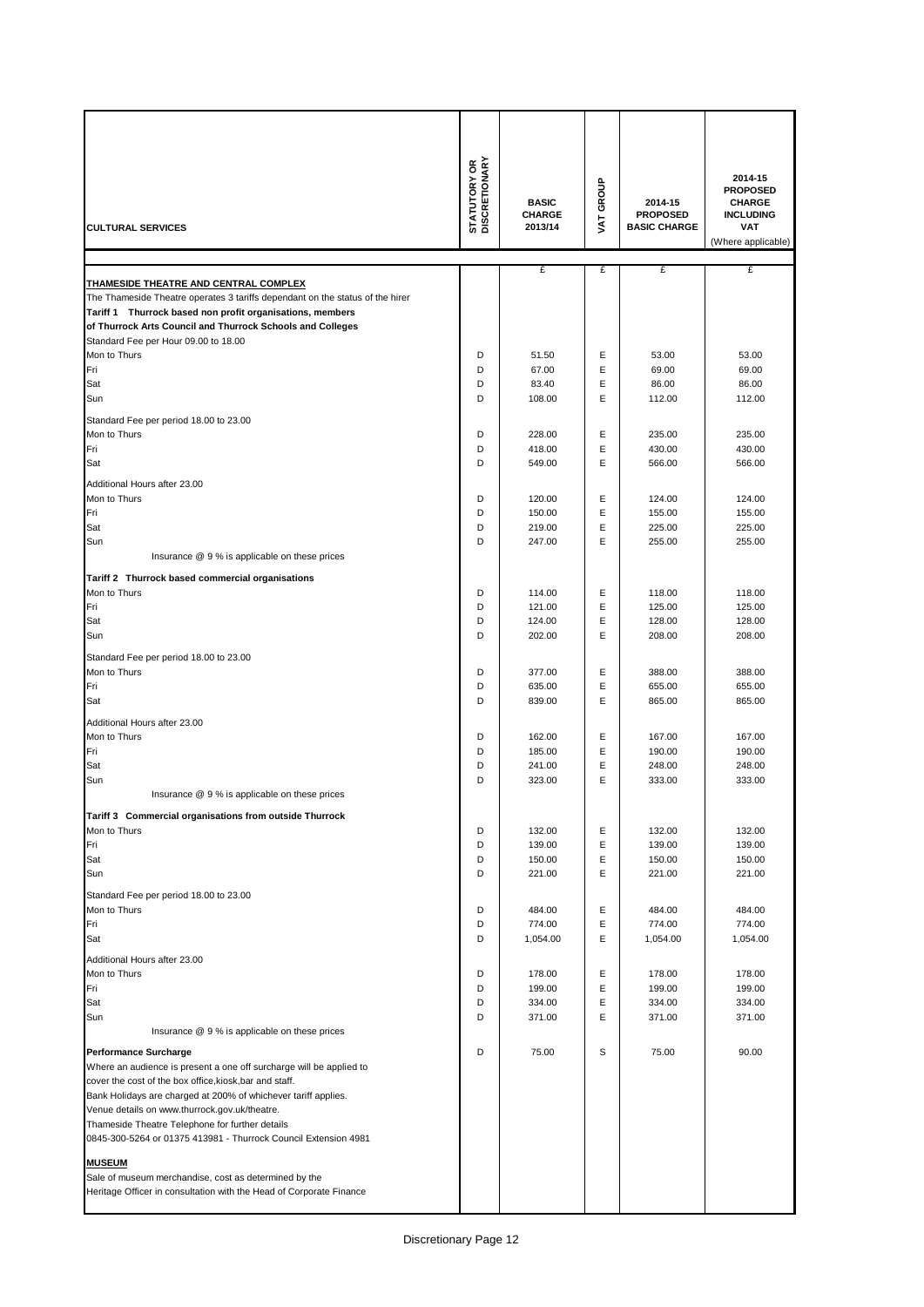| <b>PUBLIC PROTECTION</b>                                                                                                                                                                                                                                                                                                                                                                                  | <b>STATUTORY OR</b><br>DISCRETIONARY | <b>BASIC</b><br><b>CHARGE</b><br>2013/14                           | VAT GROUP                       | 2014-15<br><b>PROPOSED BASIC</b><br><b>CHARGE</b>                 | 2014-15 PROPOSED<br><b>CHARGE</b><br><b>INCLUDING</b><br><b>VAT</b><br>(Where applicable) |
|-----------------------------------------------------------------------------------------------------------------------------------------------------------------------------------------------------------------------------------------------------------------------------------------------------------------------------------------------------------------------------------------------------------|--------------------------------------|--------------------------------------------------------------------|---------------------------------|-------------------------------------------------------------------|-------------------------------------------------------------------------------------------|
|                                                                                                                                                                                                                                                                                                                                                                                                           |                                      | £                                                                  |                                 | £                                                                 | £                                                                                         |
| <b>LICENCES</b><br>Vehicle Dismantler                                                                                                                                                                                                                                                                                                                                                                     | D                                    | 100.00                                                             | O                               | 100.00                                                            | 100.00                                                                                    |
|                                                                                                                                                                                                                                                                                                                                                                                                           |                                      |                                                                    |                                 |                                                                   |                                                                                           |
| OTHER SALES AND SERVICE CHARGES                                                                                                                                                                                                                                                                                                                                                                           |                                      |                                                                    |                                 |                                                                   |                                                                                           |
| Food Export certificates                                                                                                                                                                                                                                                                                                                                                                                  | D                                    | 40.00                                                              | Е                               | 40.00                                                             | 40.00                                                                                     |
| Voluntary Surrender of Foods                                                                                                                                                                                                                                                                                                                                                                              | D                                    | 30.00                                                              | S                               | 30.00                                                             | 36.00                                                                                     |
| <b>Animal-Related Licences</b><br>All fees are plus the cost of vet visit payable on invoice before<br>the licence is granted                                                                                                                                                                                                                                                                             |                                      |                                                                    |                                 |                                                                   |                                                                                           |
| Animal Boarding Establishment<br>Animal Breeding Establishment<br>Pet Shop<br>Dangerous Wild Animals<br><b>Riding Establishment</b><br>Zoo<br>Performing Animals (Registration)                                                                                                                                                                                                                           | D<br>D<br>D<br>D<br>D<br>D<br>D      | 150.00<br>150.00<br>150.00<br>150.00<br>150.00<br>150.00<br>114.00 | O<br>O<br>O<br>O<br>O<br>O<br>O | 150.00<br>150.00<br>150.00<br>150.00<br>150.00<br>150.00<br>60.00 | 150.00<br>150.00<br>150.00<br>150.00<br>150.00<br>150.00<br>60.00                         |
| Copies of Register entries and Licences                                                                                                                                                                                                                                                                                                                                                                   | D                                    | 6.00                                                               | O                               | 6.00                                                              | 6.00                                                                                      |
| <b>Skin Piercing Registrations</b><br>Registration of acupuncture, tattooing, ear piercing<br>and electrolysis                                                                                                                                                                                                                                                                                            | D                                    | 120.00                                                             | O                               | 120.00                                                            | 120.00                                                                                    |
| Note: Charge originally statutory - now discretionary<br><b>Street Trading Consents</b><br>Class A static vehicle 4-7 days per week inc. trading 17.00-05.00<br>Class A static vehicle 1-3 days per week inc. trading 17.00-05.00<br>Class A static vehicle 1-7 days per week 07.00-17.00 only<br>Class A daily rate for street trading<br>Class B vehicle mobile around borough during its trading hours | D<br>D<br>D<br>D<br>D                | 2,600.00<br>1,545.00<br>1,545.00<br>100.00<br>1,000.00             | O<br>O<br>O<br>O<br>O           | 2,600.00<br>1,545.00<br>1,545.00<br>100.00<br>1,000.00            | 2,600.00<br>1,545.00<br>1,545.00<br>100.00<br>1,000.00                                    |
| <b>CONTROL OF DOGS</b><br>Gemini Kennels Fees & Charges                                                                                                                                                                                                                                                                                                                                                   |                                      |                                                                    |                                 |                                                                   |                                                                                           |
| Kennelling per day<br>Admin Charge<br>Call Out Charges<br>Weekday 9am - 10pm<br>Weekday 10pm - 9am<br>Weekend 9am - 10am<br>Weekend 10pm - 9am Bank<br>Holidays and other times                                                                                                                                                                                                                           | D<br>D<br>D<br>D<br>D<br>D           | 11.00<br>45.00<br>50.00<br>60.00<br>60.00<br>70.00                 | O<br>O<br>O<br>O<br>O<br>O      | 11.00<br>45.00<br>50.00<br>60.00<br>60.00<br>70.00                | 11.00<br>45.00<br>50.00<br>60.00<br>60.00<br>70.00                                        |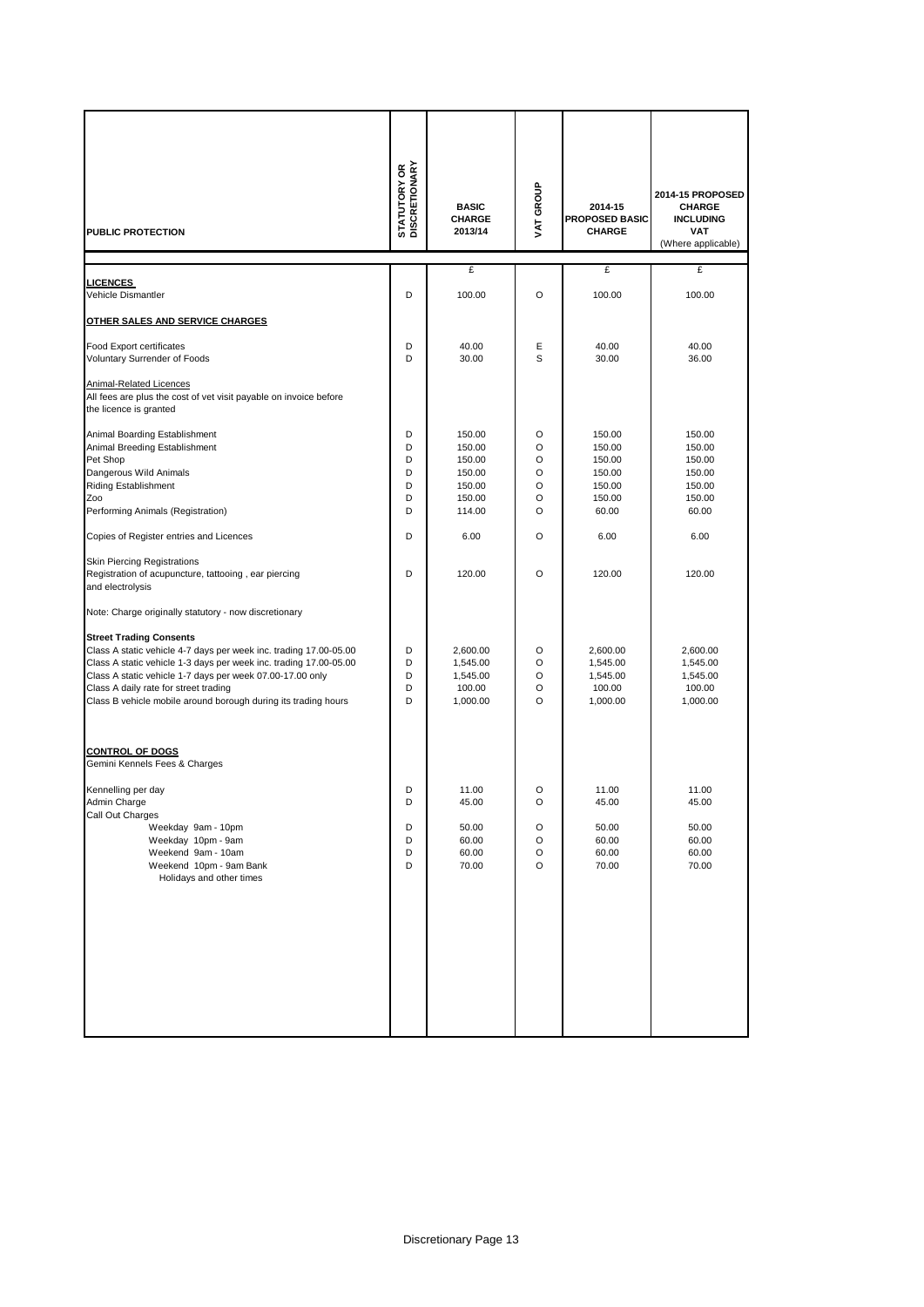| <b>PUBLIC PROTECTION</b>                                                                                                                                                                                          | <b>STATUTORY OR</b><br>DISCRETIONARY | <b>BASIC</b><br><b>CHARGE</b><br>2013/14                        | VAT GROUP                        | 2014-15 PROPOSED BASIC<br><b>CHARGE</b>                         | 2014-15 PROPOSED<br><b>CHARGE</b><br><b>INCLUDING</b><br><b>VAT</b><br>(Where applicable) |
|-------------------------------------------------------------------------------------------------------------------------------------------------------------------------------------------------------------------|--------------------------------------|-----------------------------------------------------------------|----------------------------------|-----------------------------------------------------------------|-------------------------------------------------------------------------------------------|
|                                                                                                                                                                                                                   |                                      | £                                                               |                                  | £                                                               | £                                                                                         |
| <b>SEX ESTABLISHMENT LICENCES</b><br>Application for new licence<br>Application for renewed licence<br>Application for transfer                                                                                   | D<br>D<br>D                          | 3,000.00<br>2,000.00<br>100.00                                  | O<br>O<br>O                      | 3,000.00<br>2,000.00<br>100.00                                  | 3,000.00<br>2,000.00<br>100.00                                                            |
| <b>HACKNEY CARRIAGE LICENCES</b><br><b>Vehicle Licences</b><br>Hackney Carriage (HC)<br>Private Hire Vehicle (PHV)<br>Vehicle Replacement<br>Change of Ownership                                                  | D<br>D<br>D<br>D                     | 350.00<br>325.00<br>40.00<br>40.00                              | O<br>O<br>O<br>O                 | 350.00<br>325.00<br>40.00<br>40.00                              | 350.00<br>325.00<br>40.00<br>40.00                                                        |
| <b>Drivers Licences</b><br>HC & PH New (combined licence)<br>HC & PH Renewal (combined licence)<br>PH New<br><b>PH Renewal</b><br><b>HC New</b><br><b>HC Renewal</b>                                              | D<br>D<br>D<br>D<br>D<br>D           | 180.00<br>150.00<br>120.00<br>100.00<br>120.00<br>100.00        | O<br>O<br>O<br>O<br>O<br>$\circ$ | 180.00<br>150.00<br>120.00<br>100.00<br>120.00<br>100.00        | 180.00<br>150.00<br>120.00<br>100.00<br>120.00<br>100.00                                  |
| <b>Private Hire Operators</b><br>Operators having 1 vehicle<br>Operators having 2 - 5 vehicles<br>Operators having 6 - 10 vehicles<br>Operators having 11 - 20 vehicles<br>Operators having more than 20 vehicles | D<br>D<br>D<br>D<br>D                | 100.00<br>300.00<br>500.00<br>800.00<br>1,000.00                | O<br>O<br>O<br>O<br>O            | 100.00<br>300.00<br>500.00<br>800.00<br>1,000.00                | 100.00<br>300.00<br>500.00<br>800.00<br>1,000.00                                          |
| <b>Other Charges</b><br>Additional Knowledge test<br>Checking and sealing taximeters<br>Replacement Drivers Badges<br>Replacement Plate, mounting Bracket & Vehicle ID card<br>Replacement door stickers          | D<br>D<br>D<br>D<br>D                | 20.00<br>20.00<br>20.00<br>25.00<br>5.00                        | O<br>O<br>O<br>O<br>$\circ$      | 20.00<br>20.00<br>20.00<br>25.00<br>5.00                        | 20.00<br>20.00<br>20.00<br>25.00<br>5.00                                                  |
| <b>Street Trading Charges</b><br>Class A<br>1 Evening Static vehicle operating more than 3 days<br>per week. Operating hours include any time between<br>5pm and 2am                                              | D                                    | 2,600 Per Annum<br>plus £100 if trading<br>between 11pm and 2am | Е                                | 2,600 Per Annum<br>plus £100 if trading<br>between 11pm and 2am | 2.600 Per Annum<br>plus £100 if trading<br>between 11pm and 2am                           |
| 2 Evening Static vehicle operating hours 1-3 days per week<br>Operating hours include any time between 5pm and 2am e.g<br>seafood stalls                                                                          | D                                    | 1,545 per annum                                                 | Ε                                | 1,545 per annum                                                 | 1,545 per annum                                                                           |
| 3 Daytime Static vehicle 1-7 days per week. Opening hours<br>between 7am and 5 pm                                                                                                                                 | D                                    | 1,545 per annum                                                 | Ε                                | 1,545 per annum                                                 | 1,545 per annum                                                                           |
| 4 Daily Rate for Street Trading                                                                                                                                                                                   | D                                    | 100 per day                                                     | Ε                                | 100 per day                                                     | 100 per day                                                                               |
| Class B<br>Mobile Vehicle remaining on any one site for less than one<br>hour in any 24 hour period.                                                                                                              | D                                    | 1,000 per year                                                  | Е                                | 1,000 per year                                                  | 1,000 per year                                                                            |
| Replacement vehicle plate within current annual consent                                                                                                                                                           | D                                    | 10.00                                                           | S                                | 10.00                                                           | 12.00                                                                                     |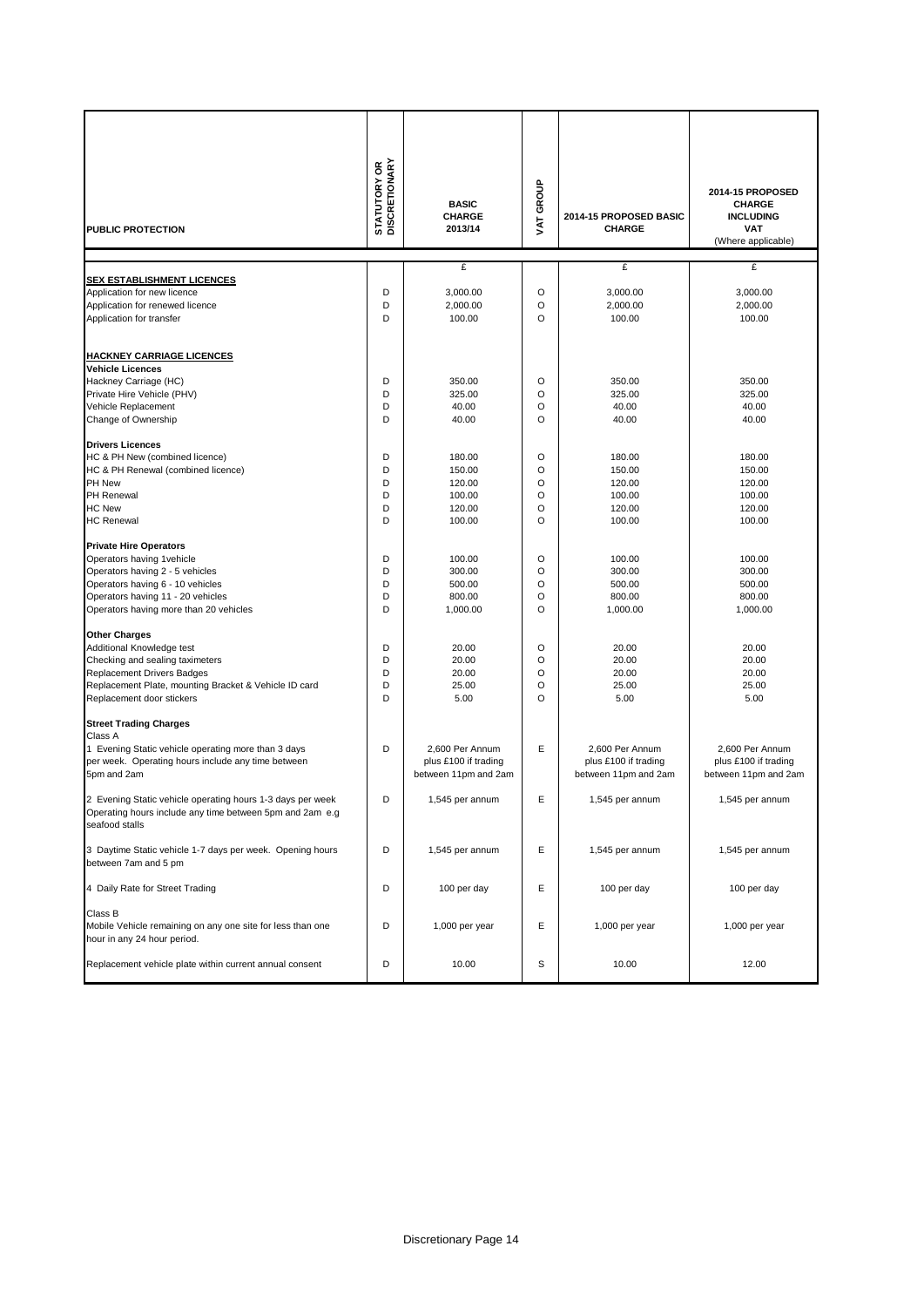| <b>PUBLIC PROTECTION</b>                                                                                                                                                                                                                         | <b>STATUTORY OR</b><br>DISCRETIONARY | <b>BASIC</b><br><b>CHARGE</b><br>2013/14 | VAT GROUP | 2014-15<br><b>PROPOSED BASIC</b><br><b>CHARGE</b> | 2014-15 PROPOSED<br><b>CHARGE</b><br><b>INCLUDING</b><br><b>VAT</b><br>(Where applicable) |
|--------------------------------------------------------------------------------------------------------------------------------------------------------------------------------------------------------------------------------------------------|--------------------------------------|------------------------------------------|-----------|---------------------------------------------------|-------------------------------------------------------------------------------------------|
|                                                                                                                                                                                                                                                  |                                      | £                                        |           | £                                                 | £                                                                                         |
| <b>FEE SCHEDULE FOR THE TESTING AND</b><br><u>VERIFICATION OF WEIGHING AND MEASURING</u><br><b>EQUIPMENT</b>                                                                                                                                     |                                      |                                          |           |                                                   |                                                                                           |
| These fees apply to work carried out during normal office hours.<br>We are happy to carry out work outside of these times but an<br>additional charge based on the time taken is made.                                                           |                                      |                                          |           |                                                   |                                                                                           |
| B. Special Weighing and Measuring Equipment                                                                                                                                                                                                      |                                      |                                          |           |                                                   |                                                                                           |
| Weighing and measuring equipment                                                                                                                                                                                                                 |                                      |                                          |           |                                                   |                                                                                           |
| per hour at the place of<br>submission, for the purpose of examination, testing,<br>stamping or other evaluation of the equipment.                                                                                                               | D                                    | 65.00<br>Per Officer/ hour               | S         | 65.00<br>Per Officer/hour                         | 78.00<br>Per Officer/ hour                                                                |
| These would include:-                                                                                                                                                                                                                            |                                      |                                          |           |                                                   |                                                                                           |
| 1. Automatic or totalising weighing machines<br>2. Equipment designed to weigh loads in motion<br>3. Bulk fuel measuring equipment tested following<br>a Regulation 65 or 66 occurrence.<br>4. Equipment tested by means of statistical sampling |                                      | <b>POA</b>                               |           | <b>POA</b>                                        | <b>POA</b>                                                                                |
| 5. The establishment of calibration curves for templates<br>6. Templets graduated in millimetres<br>7. Testing of other services in pursuance of a community<br>obligation other than E.C.initial or partial verification.                       |                                      |                                          |           |                                                   |                                                                                           |
|                                                                                                                                                                                                                                                  |                                      |                                          |           |                                                   |                                                                                           |
| C. Weights<br>Weights exceeding 5kg or not exceeding 500mg, 2CM                                                                                                                                                                                  | D                                    | <b>POA</b>                               | S         | <b>POA</b>                                        | <b>POA</b>                                                                                |
| Other Weights                                                                                                                                                                                                                                    | D                                    | <b>POA</b>                               | S         | <b>POA</b>                                        | <b>POA</b>                                                                                |
| D. Measures                                                                                                                                                                                                                                      |                                      |                                          |           |                                                   |                                                                                           |
| Linear Measures:<br>Not exceeding 3m, for each scale                                                                                                                                                                                             | D                                    | <b>POA</b>                               | S         | <b>POA</b>                                        | <b>POA</b>                                                                                |
|                                                                                                                                                                                                                                                  |                                      |                                          |           |                                                   |                                                                                           |
| Capacity Measures:<br>Capacity Measures, without divisions, not exceeding 1 litre                                                                                                                                                                | D                                    | <b>POA</b>                               | S         | <b>POA</b>                                        | <b>POA</b>                                                                                |
| Cubic Ballast Measures: (Other than brim measures)<br>Liquid capacity measures for making up and checking quantity                                                                                                                               | D                                    | <b>POA</b>                               | S         | <b>POA</b>                                        | <b>POA</b>                                                                                |
| packages                                                                                                                                                                                                                                         | D                                    | <b>POA</b>                               | S         | <b>POA</b>                                        | <b>POA</b>                                                                                |
| Templates:<br>Per Scale first item<br>Second & Subsequent Items                                                                                                                                                                                  | D<br>D                               | <b>POA</b><br><b>POA</b>                 | S<br>S    | <b>POA</b><br><b>POA</b>                          | <b>POA</b><br><b>POA</b>                                                                  |
| E. Weighing Instruments                                                                                                                                                                                                                          |                                      |                                          |           |                                                   |                                                                                           |
| a) Non-EC                                                                                                                                                                                                                                        |                                      | <b>POA</b>                               |           | <b>POA</b>                                        | <b>POA</b>                                                                                |
| Not Exceeding 1 tonne<br>Exceeding 1 tonne to 10 tonne (2240lb-22400lb)                                                                                                                                                                          | D<br>D                               | <b>POA</b>                               | S<br>S    | <b>POA</b>                                        | <b>POA</b>                                                                                |
| Exceeding 10 tonnes                                                                                                                                                                                                                              | D                                    | <b>POA</b>                               | S         | <b>POA</b>                                        | <b>POA</b>                                                                                |
| b) EC (NAWI)                                                                                                                                                                                                                                     |                                      |                                          |           |                                                   |                                                                                           |
| Not Exceeding 1 tonne<br>Exceeding 1 tonne to 10 tonne (2240lb-22400lb)                                                                                                                                                                          | D<br>D                               | <b>POA</b><br><b>POA</b>                 | S<br>S    | <b>POA</b><br><b>POA</b>                          | <b>POA</b><br><b>POA</b>                                                                  |
| Exceeding 10 tonnes                                                                                                                                                                                                                              | D                                    | <b>POA</b>                               | S         | <b>POA</b>                                        | <b>POA</b>                                                                                |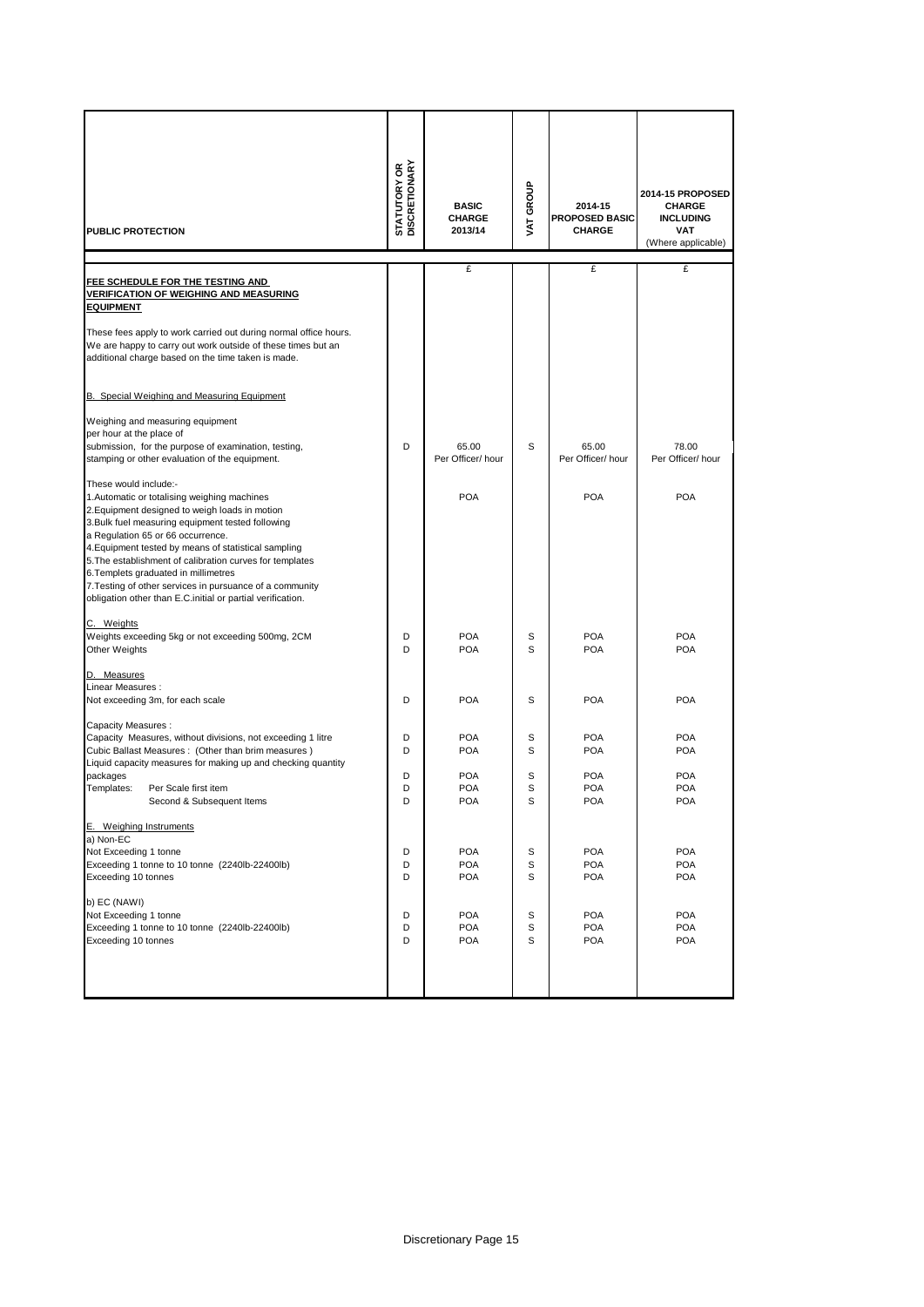| <b>PUBLIC PROTECTION</b>                                                                                                                                                                                                                                                                                                                                                                                                                                                                                                                                                                                                                                                                                                                        | <b>STATUTORY OR<br/>DISCRETIONARY</b>               | <b>BASIC</b><br><b>CHARGE</b><br>2013/14                                                                                                               | VAT GROUP                                           | 2014-15<br>PROPOSED BASIC<br><b>CHARGE</b>                                                                                                             | 2014-15 PROPOSED<br><b>CHARGE</b><br><b>INCLUDING</b><br><b>VAT</b><br>(Where applicable)                                                              |
|-------------------------------------------------------------------------------------------------------------------------------------------------------------------------------------------------------------------------------------------------------------------------------------------------------------------------------------------------------------------------------------------------------------------------------------------------------------------------------------------------------------------------------------------------------------------------------------------------------------------------------------------------------------------------------------------------------------------------------------------------|-----------------------------------------------------|--------------------------------------------------------------------------------------------------------------------------------------------------------|-----------------------------------------------------|--------------------------------------------------------------------------------------------------------------------------------------------------------|--------------------------------------------------------------------------------------------------------------------------------------------------------|
| When testing instruments incorporation remote display or<br>printing facilities, and where completion of the test requires a<br>second person or a second series of tests by the same<br>person, an additional fee may be based upon the basic fee<br>given above plus a 50% surcharge.<br>When supplying specialist equipment (including but not limited to<br>weighbridge test unit, van and test weights, etc) an additional fee                                                                                                                                                                                                                                                                                                             |                                                     | £                                                                                                                                                      |                                                     | £                                                                                                                                                      | £                                                                                                                                                      |
| may be charged hourly, daily or per appointment, according to<br>circumstance.<br>F. Measuring Instruments for Intoxicating Liquor<br>1.Not exceeding 150 ml<br>2.Other                                                                                                                                                                                                                                                                                                                                                                                                                                                                                                                                                                         | D<br>D                                              | <b>POA</b><br><b>POA</b>                                                                                                                               | S<br>s                                              | <b>POA</b><br><b>POA</b>                                                                                                                               | <b>POA</b><br><b>POA</b>                                                                                                                               |
| G. Measuring Instruments for Liquid Fuel and Lubricants<br>Container type (unsubdivided)<br>Single/multi (nozzles)                                                                                                                                                                                                                                                                                                                                                                                                                                                                                                                                                                                                                              | D                                                   | <b>POA</b>                                                                                                                                             | S                                                   | <b>POA</b>                                                                                                                                             | <b>POA</b>                                                                                                                                             |
| First Nozzle Tested, per site<br>Each Additional Nozzle Tested                                                                                                                                                                                                                                                                                                                                                                                                                                                                                                                                                                                                                                                                                  | D<br>D                                              | <b>POA</b><br><b>POA</b>                                                                                                                               | S<br>S                                              | <b>POA</b><br><b>POA</b>                                                                                                                               | <b>POA</b><br><b>POA</b>                                                                                                                               |
| Testing of Peripheral electronic equipment on a separate visit                                                                                                                                                                                                                                                                                                                                                                                                                                                                                                                                                                                                                                                                                  | D                                                   | <b>POA</b>                                                                                                                                             | S                                                   | <b>POA</b>                                                                                                                                             | <b>POA</b>                                                                                                                                             |
| Testing of credit card acceptor (per unit, regardless of no. of<br>slots/nozzles/pumps)                                                                                                                                                                                                                                                                                                                                                                                                                                                                                                                                                                                                                                                         | D                                                   | <b>POA</b>                                                                                                                                             | S                                                   | POA                                                                                                                                                    | <b>POA</b>                                                                                                                                             |
| H.Road Tankers Liquid Fuel (Above 100 Litres)<br>1. Metre measuring systems<br>Wet hose type with two testing liquids<br>Wet hose with three testing liquids<br>Dry hose type with two testing liquids<br>Dry hose with three testing liquids<br>Wet/Dry Hose with two testing liquids<br>Wet/Dry Hose with three testing liquids<br>Following a regulation 65 to 66 occurrence<br>2. Dipstick measuring systems<br>(a) Up to 7600 litres (for calibration of each compartment and<br>production of chart)<br>(b) for any compartment over 7600 litres, basic fee plus<br>additional costs at the rate of £59.90 per extra officer/hour<br>(c) Initial/spare dipstick (each)<br>(d) Replacement dipstick (including examination of compartment) | D<br>D<br>D<br>D<br>D<br>D<br>D<br>D<br>D<br>D<br>D | <b>POA</b><br><b>POA</b><br><b>POA</b><br><b>POA</b><br><b>POA</b><br><b>POA</b><br><b>POA</b><br><b>POA</b><br><b>POA</b><br><b>POA</b><br><b>POA</b> | S<br>S<br>S<br>S<br>S<br>S<br>S<br>S<br>S<br>S<br>S | <b>POA</b><br><b>POA</b><br><b>POA</b><br><b>POA</b><br><b>POA</b><br><b>POA</b><br><b>POA</b><br><b>POA</b><br><b>POA</b><br><b>POA</b><br><b>POA</b> | <b>POA</b><br><b>POA</b><br><b>POA</b><br><b>POA</b><br><b>POA</b><br><b>POA</b><br><b>POA</b><br><b>POA</b><br><b>POA</b><br><b>POA</b><br><b>POA</b> |
| I. Certificate of Errors<br>For Supplying a certificate containing results of errors found<br>on testing. Certificate supplied request of the submitter; fee applies<br>when no other fee is payable)<br><b>Other Certificates</b>                                                                                                                                                                                                                                                                                                                                                                                                                                                                                                              | D<br>D                                              | 52.50<br>40.00                                                                                                                                         | S<br>O                                              | 52.50<br>40.00                                                                                                                                         | 63.00<br>40.00                                                                                                                                         |
| J. Poisons Act Registrations<br>1. Initial Registration<br>2. Re-registration<br>3. Change in details of registration                                                                                                                                                                                                                                                                                                                                                                                                                                                                                                                                                                                                                           | D<br>D<br>D                                         | 36.00<br>19.00<br>10.00                                                                                                                                | O<br>O<br>O                                         | 36.00<br>19.00<br>10.00                                                                                                                                | 36.00<br>19.00<br>10.00                                                                                                                                |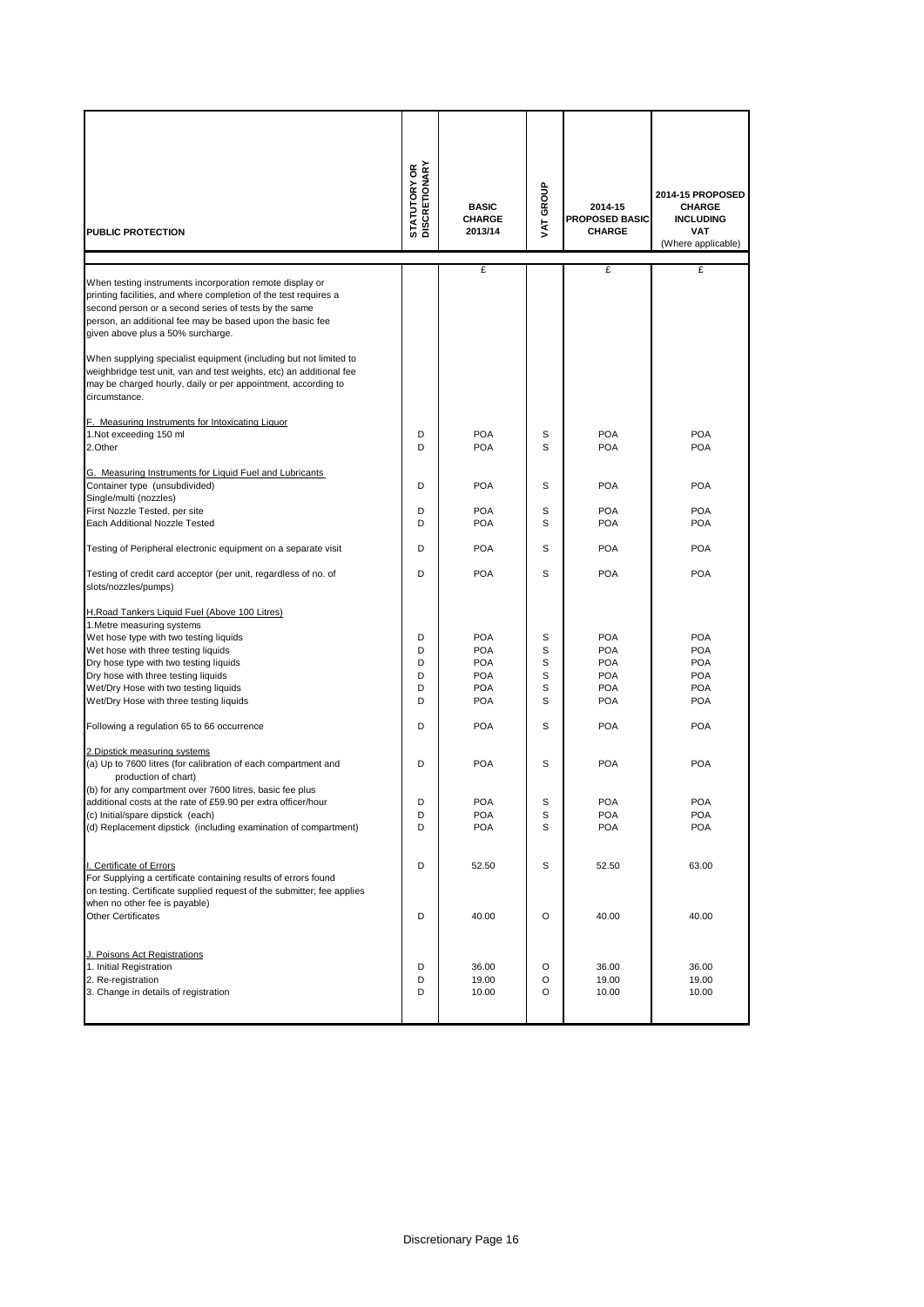| <b>PUBLIC PROTECTION</b>                                                                                                                                                                                                                                                                                                                                                                                                                                | <b>STATUTORY OR<br/>DISCRETIONARY</b> | <b>BASIC</b><br><b>CHARGE</b><br>2013/14                                          | VAT GROUP                                                     | 2014-15<br><b>PROPOSED BASIC</b><br><b>CHARGE</b>                      | 2014-15 PROPOSED<br><b>CHARGE</b><br><b>INCLUDING</b><br><b>VAT</b><br>(Where applicable)                                                        |
|---------------------------------------------------------------------------------------------------------------------------------------------------------------------------------------------------------------------------------------------------------------------------------------------------------------------------------------------------------------------------------------------------------------------------------------------------------|---------------------------------------|-----------------------------------------------------------------------------------|---------------------------------------------------------------|------------------------------------------------------------------------|--------------------------------------------------------------------------------------------------------------------------------------------------|
| Massage and Special Treatment Licences                                                                                                                                                                                                                                                                                                                                                                                                                  |                                       | $\mathbf{f}$                                                                      |                                                               | $\mathbf{f}$                                                           | £                                                                                                                                                |
| Replacement Licence (address change or change of ownership)                                                                                                                                                                                                                                                                                                                                                                                             | D                                     | 60.00                                                                             | O                                                             | 60.00                                                                  | 60.00                                                                                                                                            |
| Provision of information concerning Health and<br>Safety at work effective from 1st April 1999                                                                                                                                                                                                                                                                                                                                                          |                                       |                                                                                   |                                                               |                                                                        |                                                                                                                                                  |
| Most information will be provided free of charge but the<br>Council reserves the right to make a reasonable charge<br>where significant work needs to be undertaken to<br>answer the query.                                                                                                                                                                                                                                                             |                                       |                                                                                   |                                                               |                                                                        |                                                                                                                                                  |
| (a) Factual Statement / Voluntary Disclosure<br>(postage included)                                                                                                                                                                                                                                                                                                                                                                                      | D                                     | 65.00                                                                             | S                                                             | 65.00                                                                  | 78.00<br>per hour of officer<br>time spent.<br>N.B.Minimum charge<br>will be for one hours<br>work. Part hours<br>are charged as a full<br>hour. |
| (b) Photographs (postage included)                                                                                                                                                                                                                                                                                                                                                                                                                      | D                                     | 1.50                                                                              | S                                                             | 1.50                                                                   | 1.80<br>per photograph plus<br>£10.00 admin.charge                                                                                               |
| (c) Photocopying / copies of Public Registers                                                                                                                                                                                                                                                                                                                                                                                                           | D                                     | 0.50                                                                              | S                                                             | 0.50                                                                   | 0.60<br>per sheet with<br>£3.50 admin charge<br>plus postage                                                                                     |
| <b>Other Environmental Protection Charges</b>                                                                                                                                                                                                                                                                                                                                                                                                           |                                       |                                                                                   |                                                               |                                                                        |                                                                                                                                                  |
| Environmental surveys - Private Companiesper hour<br>Contaminated Land enquiries - Solicitors / Potential Home ownersper h<br>Contaminated Land enquiries - Residents - Flat Fee<br>Swimming pool sampling (e-coli etc)per sample<br>Service of notice 10 properties drainage per hour<br>Nuisance and public health EP officers charges per hour<br>High Hedges  Fixed Charge for owners on Benefits<br>High Hedges  Fixed Charge for all other owners | D<br>D<br>D<br>D<br>D<br>D<br>D<br>D  | 65.00<br>65.00<br>New<br>New/Change<br>65.00<br>32.00<br>New/Change<br>New/Change | $\circ$<br>O<br>O<br>O<br>O<br>$\circ$<br>$\circ$<br>$\Omega$ | 65.00<br>65.00<br>30.00<br>50.00<br>65.00<br>32.00<br>250.00<br>500.00 | 65.00<br>65.00<br>30.00<br>50.00<br>65.00<br>32.00<br>250.00<br>500.00                                                                           |
| New/ChangePreviously shown as hourly rate for this service.                                                                                                                                                                                                                                                                                                                                                                                             |                                       |                                                                                   |                                                               |                                                                        |                                                                                                                                                  |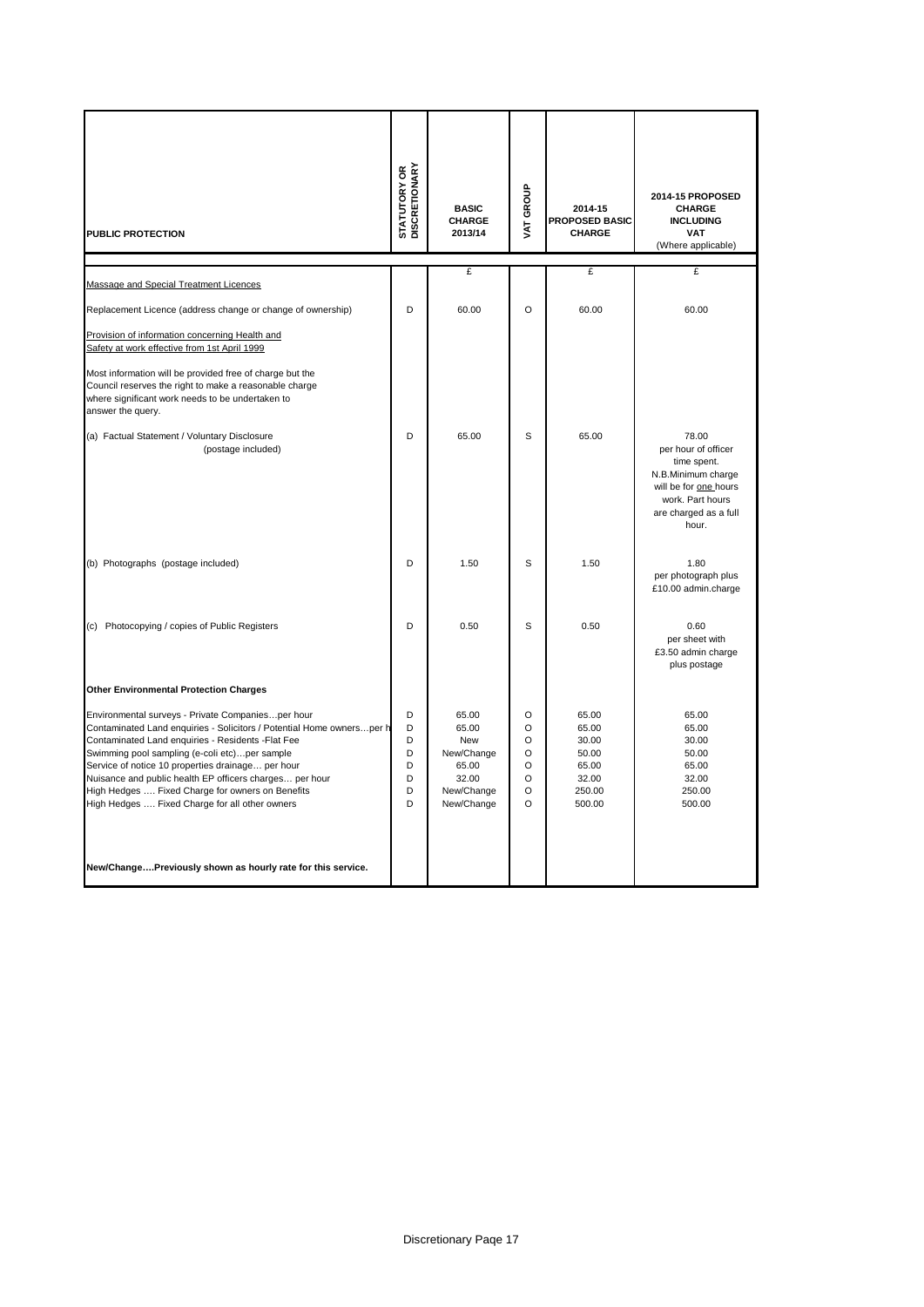| <b>PUBLIC PROTECTION</b>                                                                                  | <b>STATUTORY OR<br/>DISCRETIONARY</b> | <b>BASIC</b><br><b>CHARGE</b><br>2013/14 | VAT GROUP    | 2014-15<br><b>PROPOSED BASIC</b><br><b>CHARGE</b> | 2014-15 PROPOSED<br><b>CHARGE</b><br><b>INCLUDING</b><br><b>VAT</b><br>(Where applicable) |
|-----------------------------------------------------------------------------------------------------------|---------------------------------------|------------------------------------------|--------------|---------------------------------------------------|-------------------------------------------------------------------------------------------|
|                                                                                                           |                                       | £                                        |              | £                                                 | £                                                                                         |
| <b>ABANDONED VEHICLES</b>                                                                                 |                                       |                                          |              |                                                   |                                                                                           |
| Unwanted vehicles (not including Caravans) : Where collection and                                         |                                       |                                          |              |                                                   |                                                                                           |
| disposal is carried out by the Council's authorised contractor                                            | D                                     | 35.00                                    | S            | 35.00                                             | 42.00                                                                                     |
|                                                                                                           |                                       |                                          |              |                                                   |                                                                                           |
| Unwanted Caravans: Where collection and disposal is carried out<br>by the Council's authorised contractor | D                                     | 150.00                                   | S            | 150.00                                            | 180.00                                                                                    |
|                                                                                                           |                                       |                                          |              |                                                   |                                                                                           |
| Abandoned vehicles: Where collection and disposal is carried                                              |                                       |                                          |              |                                                   |                                                                                           |
| out by the Council's authorised contractor                                                                |                                       |                                          |              |                                                   |                                                                                           |
| To take vehicle into storage                                                                              | D                                     | 150.00                                   | S            | 166.67                                            | 200.00                                                                                    |
| Storage (When taken into safe custody) per day                                                            | D                                     | 16.67                                    | S            | 16.67                                             | 20.00                                                                                     |
| Fixed Penalty Notice for abandoning a Vehicle                                                             | D                                     | 200.00                                   | O            | 200.00                                            | 200.00                                                                                    |
| Administration charge for removal of vehicle from private property                                        |                                       |                                          |              |                                                   |                                                                                           |
| when directed by Management company                                                                       | D                                     | 55.00                                    | S            | 55.00                                             | 66.00                                                                                     |
|                                                                                                           |                                       |                                          |              |                                                   |                                                                                           |
| <b>ENFORCEMENT FEES - FIXED PENALTY NOTICES</b>                                                           |                                       |                                          |              |                                                   |                                                                                           |
| Fly Posting - the inappropriate display of advertising in the                                             |                                       |                                          |              |                                                   |                                                                                           |
| Borough without formal permission.                                                                        | D                                     | 75.00                                    | O            | 75.00                                             | 75.00                                                                                     |
| Fixed Penalty Notice if paid within 10 days                                                               | D                                     | 50.00                                    | $\Omega$     | 50.00                                             | 50.00                                                                                     |
|                                                                                                           |                                       |                                          |              |                                                   |                                                                                           |
| Dog Fouling - allowing dogs to foul footpath and/or green spaces                                          |                                       |                                          |              |                                                   |                                                                                           |
| without disposing of same appropriately                                                                   | D                                     | 75.00                                    | O            | 75.00                                             | 75.00                                                                                     |
| Fixed Penalty Notice if paid within 10 days                                                               | D                                     | 50.00                                    | $\Omega$     | 50.00                                             | 50.00                                                                                     |
| Litter. Depositing of litter on land in the open air                                                      | D                                     | 75.00                                    | O            | 75.00                                             | 75.00                                                                                     |
| Fixed Penalty Notice if paid within 10 days                                                               | D                                     | 50.00                                    | O            | 50.00                                             | 50.00                                                                                     |
|                                                                                                           |                                       |                                          |              |                                                   |                                                                                           |
| Failure to comply with Street Litter Control Notice/Litter Clearing Notice                                | D                                     | 75.00                                    | $\Omega$     | 75.00                                             | 75.00                                                                                     |
| Fixed Penalty Notice if paid within 10 days                                                               | D                                     | 60.00                                    | O            | 60.00                                             | 60.00                                                                                     |
|                                                                                                           |                                       |                                          |              |                                                   |                                                                                           |
| Waste Receptacles. If refuse is not properly contained<br>Fixed Penalty Notice if paid within 10 days     | D<br>D                                | 75.00<br>60.00                           | O<br>$\circ$ | 75.00<br>60.00                                    | 75.00<br>60.00                                                                            |
|                                                                                                           |                                       |                                          |              |                                                   |                                                                                           |
| Graffiti.                                                                                                 | D                                     | 75.00                                    | O            | 75.00                                             | 75.00                                                                                     |
| Fixed Penalty Notice if paid within 10 days                                                               | D                                     | 50.00                                    | O            | 50.00                                             | 50.00                                                                                     |
|                                                                                                           |                                       |                                          |              |                                                   |                                                                                           |
|                                                                                                           |                                       |                                          |              |                                                   |                                                                                           |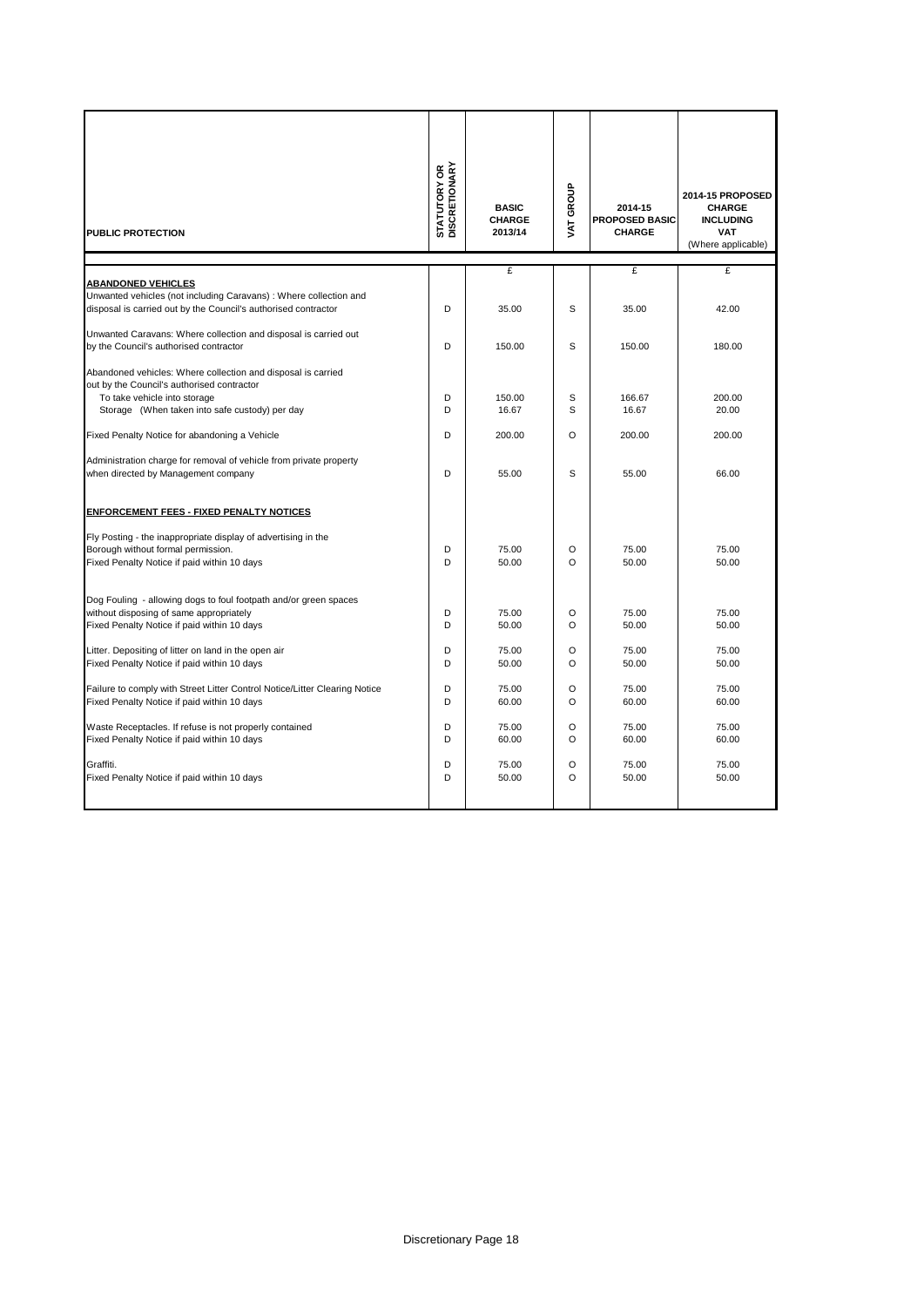|                                                                                                       | <b>STATUTORY OR</b><br>DISCRETIONARY |                       |              |                                  |                                   |
|-------------------------------------------------------------------------------------------------------|--------------------------------------|-----------------------|--------------|----------------------------------|-----------------------------------|
|                                                                                                       |                                      | <b>BASIC</b>          | VAT GROUP    |                                  | 2014-15 PROPOSED                  |
|                                                                                                       |                                      | <b>CHARGE</b>         |              | 2014-15<br><b>PROPOSED BASIC</b> | <b>CHARGE</b><br><b>INCLUDING</b> |
| <b>PUBLIC PROTECTION</b>                                                                              |                                      | 2013/14               |              | <b>CHARGE</b>                    | <b>VAT</b>                        |
|                                                                                                       |                                      |                       |              |                                  | (Where applicable)                |
|                                                                                                       |                                      |                       |              |                                  |                                   |
| <b>Gambling Licences</b>                                                                              |                                      | £                     |              | £                                | £                                 |
|                                                                                                       |                                      |                       |              |                                  |                                   |
| Regional casino premises Licence                                                                      |                                      |                       |              |                                  |                                   |
| Application fee in respect of Premises Licence                                                        | D                                    | 15.000.00             | O            | 15,000.00                        | 15,000.00                         |
| <b>Annual Fee</b>                                                                                     | D                                    | 15,000.00             | O            | 15,000.00                        | 15,000.00                         |
| Application fee to vary a licence                                                                     | D<br>D                               | 7,500.00              | O            | 7,500.00                         | 7,500.00                          |
| Application fee to transfer a licence<br>Application fee for reinstatement of a licence               | D                                    | 6,500.00<br>6,500.00  | O<br>O       | 6,500.00<br>6,500.00             | 6,500.00<br>6,500.00              |
| Application fee in respect of Provisional Statement                                                   | D                                    | 15,000.00             | O            | 15,000.00                        | 15,000.00                         |
|                                                                                                       |                                      |                       |              |                                  |                                   |
| Large casino premises Licence                                                                         |                                      |                       |              |                                  |                                   |
| Application fee in respect of Premises Licence                                                        | D                                    | 10,000.00             | O            | 10,000.00                        | 10,000.00                         |
| <b>Annual Fee</b>                                                                                     | D                                    | 10,000.00             | O            | 10,000.00                        | 10,000.00                         |
| Application fee to vary a licence                                                                     | D                                    | 5,000.00              | O            | 5,000.00                         | 5,000.00                          |
| Application fee to transfer a licence                                                                 | D                                    | 2,150.00              | O            | 2,150.00                         | 2,150.00                          |
| Application fee for reinstatement of a licence<br>Application fee in respect of Provisional Statement | D<br>D                               | 2,150.00<br>10,000.00 | O<br>$\circ$ | 2,150.00<br>10,000.00            | 2,150.00<br>10,000.00             |
|                                                                                                       |                                      |                       |              |                                  |                                   |
| Small casino premises Licence                                                                         |                                      |                       |              |                                  |                                   |
| Application fee in respect of Premises Licence                                                        | D                                    | 8,000.00              | O            | 8.000.00                         | 8,000.00                          |
| <b>Annual Fee</b>                                                                                     | D                                    | 5,000.00              | O            | 5,000.00                         | 5,000.00                          |
| Application fee to vary a licence                                                                     | D                                    | 4,000.00              | O            | 4,000.00                         | 4,000.00                          |
| Application fee to transfer a licence                                                                 | D                                    | 1,800.00              | O            | 1,800.00                         | 1,800.00                          |
| Application fee for reinstatement of a licence                                                        | D                                    | 1,800.00              | O            | 1,800.00                         | 1,800.00                          |
| Application fee in respect of Provisional Statement                                                   | D                                    | 8,000.00              | O            | 8,000.00                         | 8,000.00                          |
| <b>Bingo premises Licence</b>                                                                         |                                      |                       |              |                                  |                                   |
| Application fee in respect of Premises Licence                                                        | D                                    | 3,000.00              | O            | 3,000.00                         | 3,000.00                          |
| Annual Fee                                                                                            | D                                    | 800.00                | O            | 800.00                           | 800.00                            |
| Application fee to vary a licence                                                                     | D                                    | 1,500.00              | O            | 1,500.00                         | 1,500.00                          |
| Application fee to transfer a licence                                                                 | D                                    | 1,000.00              | O            | 1,000.00                         | 1,000.00                          |
| Application fee for reinstatement of a licence                                                        | D                                    | 1,000.00              | O            | 1,000.00                         | 1,000.00                          |
| Application fee in respect of Provisional Statement                                                   | D                                    | 3,000.00              | O            | 3,000.00                         | 3,000.00                          |
|                                                                                                       |                                      |                       |              |                                  |                                   |
| <b>Adult Gaming Centre premises Licence</b><br>Application fee in respect of Premises Licence         | D                                    | 1,600.00              | O            | 1,600.00                         | 1,600.00                          |
| Annual Fee                                                                                            | D                                    | 800.00                | O            | 800.00                           | 800.00                            |
| Application fee to vary a licence                                                                     | D                                    | 800.00                | O            | 800.00                           | 800.00                            |
| Application fee to transfer a licence                                                                 | D                                    | 1,000.00              | O            | 1,000.00                         | 1,000.00                          |
| Application fee for reinstatement of a licence                                                        | D                                    | 1,000.00              | O            | 1,000.00                         | 1,000.00                          |
| Application fee in respect of Provisional Statement                                                   | D                                    | 1,600.00              | $\circ$      | 1,600.00                         | 1,600.00                          |
|                                                                                                       |                                      |                       |              |                                  |                                   |
| <b>Betting Premises (Track) Licence</b>                                                               | D                                    | 2,500.00              | O            | 2,500.00                         | 2,500.00                          |
| Application fee in respect of Premises Licence<br><b>Annual Fee</b>                                   | D                                    | 1,000.00              | O            | 1,000.00                         | 1,000.00                          |
| Application fee to vary a licence                                                                     | D                                    | 1,250.00              | O            | 1,250.00                         | 1,250.00                          |
| Application fee to transfer a licence                                                                 | D                                    | 950.00                | O            | 950.00                           | 950.00                            |
| Application fee for reinstatement of a licence                                                        | D                                    | 950.00                | O            | 950.00                           | 950.00                            |
| Application fee in respect of Provisional Statement                                                   | D                                    | 2,500.00              | O            | 2,500.00                         | 2,500.00                          |
| <b>Gambling Licences Continued</b>                                                                    |                                      |                       |              |                                  |                                   |
| <b>Family Entertainment Centre Premises Licence</b>                                                   |                                      |                       |              |                                  |                                   |
| Application fee in respect of Premises Licence                                                        | D                                    | 1,600.00              | O            | 1,600.00                         | 1,600.00                          |
| <b>Annual Fee</b>                                                                                     | D                                    | 600.00                | O            | 600.00                           | 600.00                            |
| Application fee to vary a licence                                                                     | D                                    | 800.00                | O            | 800.00                           | 800.00                            |
| Application fee to transfer a licence                                                                 | D                                    | 800.00                | O            | 800.00                           | 800.00                            |
| Application fee for reinstatement of a licence<br>Application fee in respect of Provisional Statement | D<br>D                               | 800.00<br>1,600.00    | O<br>O       | 800.00<br>1,600.00               | 800.00<br>1,600.00                |
|                                                                                                       |                                      |                       |              |                                  |                                   |
| Regional casino premises Licence                                                                      |                                      |                       |              |                                  |                                   |
| Application fee in respect of Premises Licence                                                        | D                                    | 2,500.00              | O            | 2,500.00                         | 2,500.00                          |
| <b>Annual Fee</b>                                                                                     | D                                    | 500.00                | O            | 500.00                           | 500.00                            |
| Application fee to vary a licence                                                                     | D                                    | 1,200.00              | O            | 1,200.00                         | 1,200.00                          |
| Application fee to transfer a licence                                                                 | D                                    | 1,000.00              | O            | 1,000.00                         | 1,000.00                          |
|                                                                                                       | D                                    | 1,000.00              | O            | 1,000.00                         | 1,000.00                          |
| Application fee for reinstatement of a licence<br>Application fee in respect of Provisional Statement | D                                    | 2,500.00              | O            | 2,500.00                         | 2,500.00                          |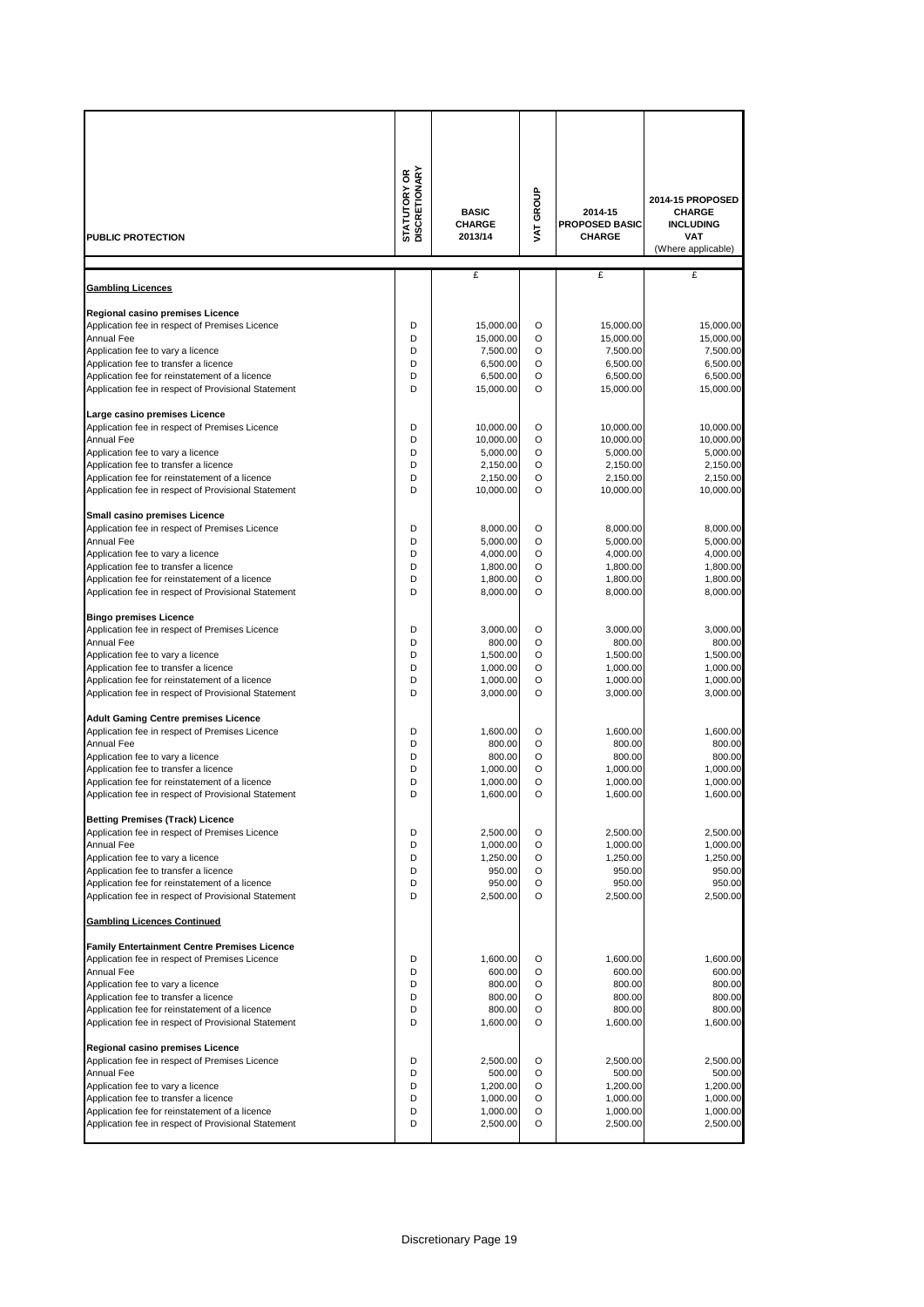| STRATEGIC COMMISSIONING and RESOURCES                                                                                                                                                                                                                                                                                                                                                                                                                                                                                                                                                                                                                                                                                                                                                                                                                                                                                                                                                                     | <b>STATUTORY OR<br/>DISCRETIONARY</b> | <b>BASIC</b><br><b>CHARGE</b><br>2013/14 | VAT GROUP             | 2014-15<br><b>PROPOSED</b><br><b>BASIC CHARGE</b> | 2014-15<br><b>PROPOSED</b><br><b>CHARGE</b><br><b>INCLUDING</b><br><b>VAT</b><br>(Where applicable) |
|-----------------------------------------------------------------------------------------------------------------------------------------------------------------------------------------------------------------------------------------------------------------------------------------------------------------------------------------------------------------------------------------------------------------------------------------------------------------------------------------------------------------------------------------------------------------------------------------------------------------------------------------------------------------------------------------------------------------------------------------------------------------------------------------------------------------------------------------------------------------------------------------------------------------------------------------------------------------------------------------------------------|---------------------------------------|------------------------------------------|-----------------------|---------------------------------------------------|-----------------------------------------------------------------------------------------------------|
|                                                                                                                                                                                                                                                                                                                                                                                                                                                                                                                                                                                                                                                                                                                                                                                                                                                                                                                                                                                                           |                                       | £                                        |                       | £                                                 | £                                                                                                   |
| <b>MEALS ON WHEELS</b><br>Per meal served at home<br>Per meal served at Luncheon Club<br>Per meal for services at day centres<br>- mid day meal<br>- breakfast only<br>- tea only                                                                                                                                                                                                                                                                                                                                                                                                                                                                                                                                                                                                                                                                                                                                                                                                                         | D<br>D<br>D<br>D<br>D                 | 4.00<br>4.00<br>4.00<br>1.00<br>1.00     | O<br>O<br>O<br>O<br>O | 4.00<br>4.00<br>4.00<br>1.00<br>1.00              | 4.00<br>4.00<br>4.00<br>1.00<br>1.00                                                                |
| <b>DOMICILIARY CARE</b><br>The charge for home care per hour is<br>Charge made in line with "Fairer Charging" guidance with<br>protection for people on Income Support plus 25% buffer.<br>Service users in receipt of double handed care will be charged<br>double<br><b>RESIDENTIAL ACCOMMODATION CHARGES</b><br>Maximum weekly charge for residents to other local authorities<br>Residential Accommodation is outside the scope of VAT<br>when supplied to/for people who were Thurrock residents but<br>exempt when supplied to/for non Thurrock residents<br>or other local authorities<br>Homes for Older people (per week)<br>Charges to Other Local Authorities/Organisations are at<br>rates shown above.<br><b>Community Day Care Service</b><br>The scale of charges outlined below relate to the charges per<br>day made to other Local Authorities where Non-Thurrock<br>residents attend the Centre<br>Adult Community Services - Fees are based on individual<br>needs and circumstances. | D<br>D                                | 13.00<br>600.00                          | O<br>O                | 13.00<br>600.00                                   | 13.00<br>600.00                                                                                     |
| <b>CHARGE FOR ATTENDANCE AT DAY CENTRES</b><br>Per attendance                                                                                                                                                                                                                                                                                                                                                                                                                                                                                                                                                                                                                                                                                                                                                                                                                                                                                                                                             | D                                     | 9.70                                     | O                     | 9.70                                              | 9.70                                                                                                |
| <b>TRANSPORT</b><br>Per Journey<br>these charges are for Thurrock Residents<br><b>RESPITE CARE FOR ADULTS WITH DISABILITIES</b>                                                                                                                                                                                                                                                                                                                                                                                                                                                                                                                                                                                                                                                                                                                                                                                                                                                                           | D                                     | 1.00                                     | O                     | 1.00                                              | 1.00                                                                                                |
| The charge outlined below relates to the use of Thurrock<br>Council's own Short Break Service<br>Charge per night per service user                                                                                                                                                                                                                                                                                                                                                                                                                                                                                                                                                                                                                                                                                                                                                                                                                                                                        | D                                     | 20.00                                    | O                     | 20.00                                             | 20.00                                                                                               |
| <b>BLUE BADGES</b><br><b>Application Fee</b>                                                                                                                                                                                                                                                                                                                                                                                                                                                                                                                                                                                                                                                                                                                                                                                                                                                                                                                                                              | D                                     | 10.00                                    | O                     | 10.00                                             | 10.00                                                                                               |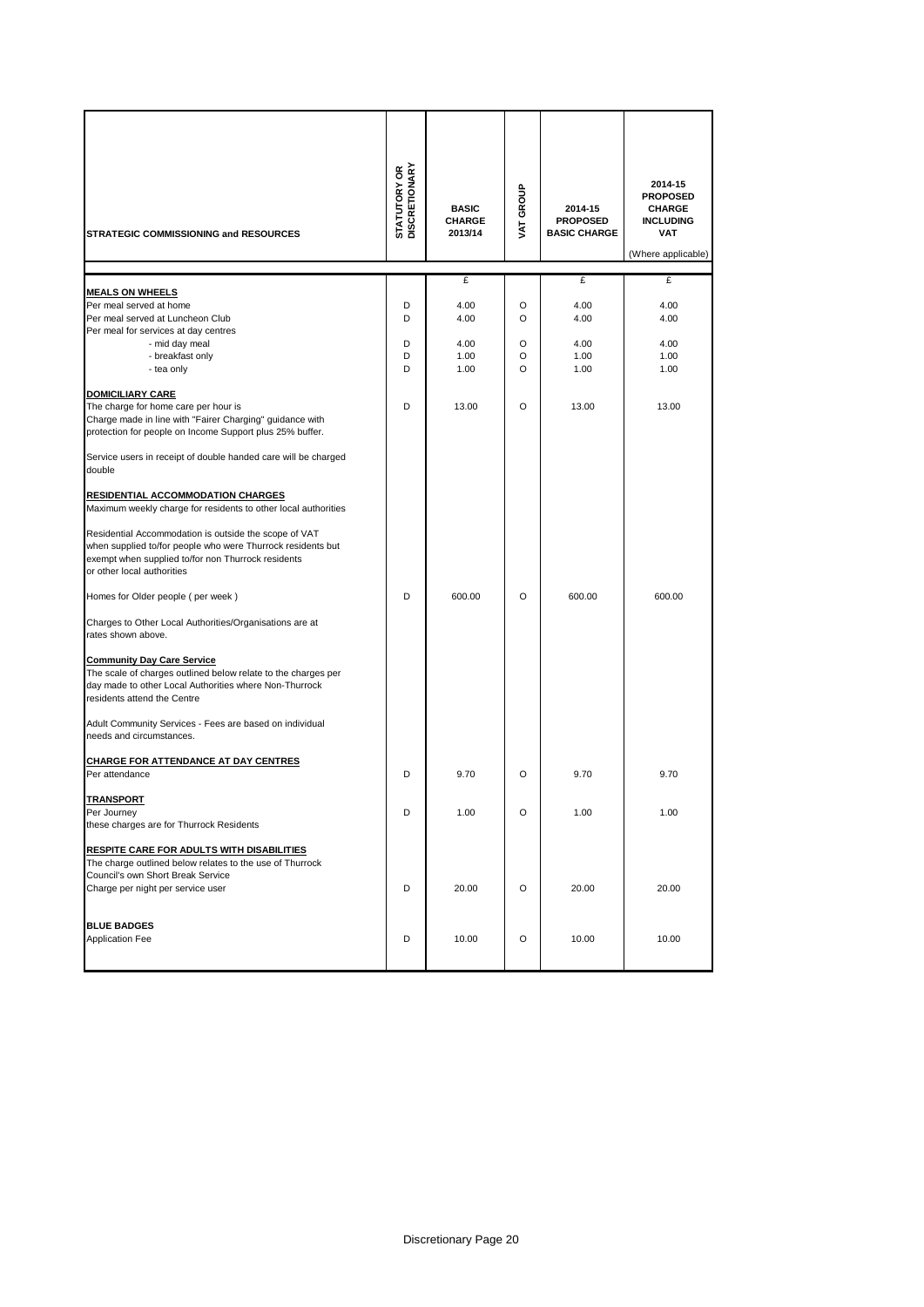| PLANNING & TRANSPORTATION                                                                                                                                                                                                                          | <b>STATUTORY OR<br/>DISCRETIONARY</b> | <b>BASIC</b><br><b>CHARGE</b><br>2013/14 | VAT GROUP             | 2014-15 PROPOSED<br><b>BASIC CHARGE</b> | 2014-15 PROPOSED<br><b>CHARGE</b><br><b>INCLUDING</b><br>VAT<br>(Where applicable) |
|----------------------------------------------------------------------------------------------------------------------------------------------------------------------------------------------------------------------------------------------------|---------------------------------------|------------------------------------------|-----------------------|-----------------------------------------|------------------------------------------------------------------------------------|
|                                                                                                                                                                                                                                                    |                                       | £                                        |                       | £                                       | £                                                                                  |
| <b>CAR PARKING</b><br>OFF STREET - PAY & DISPLAY CAR PARKING                                                                                                                                                                                       |                                       |                                          |                       |                                         |                                                                                    |
| GRAYS CAR PARKS (EXCL. GRAYS BEACH)                                                                                                                                                                                                                |                                       |                                          |                       |                                         |                                                                                    |
| Over 6 hours<br>Over 4 hours under 6 hours<br>Over 2 hours under 4 hours<br>Over 1 hour under 2 hours<br>Under 1 hour<br>OFF-STREET PAY & DISPLAY CAR PARKING                                                                                      | D<br>D<br>D<br>D<br>D                 | 3.75<br>2.50<br>1.25<br>0.83<br>0.42     | s<br>S<br>S<br>S<br>S | 3.75<br>2.50<br>1.25<br>0.83<br>0.42    | 4.50<br>3.00<br>1.50<br>1.00<br>0.50                                               |
| <b>GRAYS BEACH</b>                                                                                                                                                                                                                                 |                                       |                                          |                       |                                         |                                                                                    |
| 0-2 hours<br>All Day                                                                                                                                                                                                                               | D<br>D                                | 0.42<br>1.67                             | s<br>S                | 0.42<br>1.67                            | 0.50<br>2.00                                                                       |
| OFF-STREET PAY & DISPLAY CAR PARKING<br><b>CANTERBURY PARADE, SOUTH OCKENDON</b>                                                                                                                                                                   |                                       |                                          |                       |                                         |                                                                                    |
| 0-2 hours<br>All Day                                                                                                                                                                                                                               | D<br>D                                | 0.00<br>1.00                             | S<br>S                | 0.00<br>1.00                            | 0.00<br>1.20                                                                       |
| ON STREET - PAY & DISPLAY - QUICK STOP<br>$0-15$ mins                                                                                                                                                                                              | D                                     | 0.00                                     | O                     | 0.00                                    | 0.00                                                                               |
| 15-30 mins<br>30-45 mins<br>45 mins - 1 hour                                                                                                                                                                                                       | D<br>D<br>D                           | 0.50<br>0.70<br>1.00                     | O<br>O<br>O           | 0.50<br>0.70<br>1.00                    | 0.50<br>0.70<br>1.00                                                               |
| ON STREET - PAY & DISPLAY - LONG STAY<br>(EXCL. THAMES ROAD & ACCESS ROAD TO<br>YACHT CLUB)                                                                                                                                                        |                                       |                                          |                       |                                         |                                                                                    |
| 0-15 minutes                                                                                                                                                                                                                                       | D                                     | 0.00                                     | O                     | 0.00                                    | 0.00                                                                               |
| 15 minutes-1 hour<br>1-2 hours                                                                                                                                                                                                                     | D<br>D                                | 0.50<br>1.00                             | O<br>O                | 0.50<br>1.00                            | 0.50<br>1.00                                                                       |
| 2-4 hours                                                                                                                                                                                                                                          | D                                     | 1.50                                     | O                     | 1.50                                    | 1.50                                                                               |
| ON STREET - PAY & DISPLAY - LONG STAY<br>THAMES ROAD & ACCESS ROAD TO YACHT CLUB                                                                                                                                                                   |                                       |                                          |                       |                                         |                                                                                    |
| $0 - 15$ mins<br>15 mins - 2 hours                                                                                                                                                                                                                 | D                                     | 0.00<br>0.50                             | O<br>O                | 0.00<br>0.50                            | 0.00<br>0.50                                                                       |
| All Day                                                                                                                                                                                                                                            | D                                     | 2.00                                     | O                     | 2.00                                    | 2.00                                                                               |
| Penalty Charge Notices - Higher Level Contraventions<br>Penalty Charge                                                                                                                                                                             | S                                     | 70.00                                    | O                     | 70.00                                   | 70.00                                                                              |
| Penalty Charge paid within 14 days                                                                                                                                                                                                                 | S                                     | 35.00                                    | O                     | 35.00                                   | 35.00                                                                              |
| <b>Penalty Charge Notices - Lower Level Contraventions</b><br>Penalty Charge                                                                                                                                                                       | S                                     | 50.00                                    | O                     | 50.00                                   | 50.00                                                                              |
| Penalty Charge paid within 14 days                                                                                                                                                                                                                 | S                                     | 25.00                                    | O                     | 25.00                                   | 25.00                                                                              |
| <b>Parking Permits - Controlled Parking Zones</b><br>Grays town centre and Stanford-le-Hope                                                                                                                                                        |                                       |                                          |                       |                                         |                                                                                    |
| Business Permits - per year<br>Business Permits - for 6 months                                                                                                                                                                                     | D<br>D                                | 360.00<br>192.00                         | O<br>O                | 360.00<br>192.00                        | 360.00<br>192.00                                                                   |
| Business Permits - per month thereof                                                                                                                                                                                                               | D                                     | 36.00                                    | O                     | 36.00                                   | 36.00                                                                              |
| Residents Permits - Per Year - First Permit Per Household<br>Residents Permits - Per Year - Second Permit Per Household                                                                                                                            | D<br>D                                | 0.00<br>0.00                             | O<br>O                | 0.00<br>0.00                            | 0.00<br>0.00                                                                       |
| Residents Permits - Per Year - Third Permit Per Household                                                                                                                                                                                          | D                                     | 66.00                                    | O                     | 66.00                                   | 66.00                                                                              |
| Visitor Permits - First Sheet of 20 Per Household Per Year<br>Visitor Permits - Adiitional Sheets of 20 Per Household                                                                                                                              | D<br>D                                | 0.00<br>6.00                             | O<br>O                | 0.00<br>6.00                            | 0.00<br>6.00                                                                       |
| <b>Operational Permits</b><br><b>NHS Permits</b>                                                                                                                                                                                                   | D<br>D                                | 120.00<br>0.00                           | O<br>O                | 120.00<br>0.00                          | 120.00<br>0.00                                                                     |
| RIGHTS OF WAY-HIGHWAYS                                                                                                                                                                                                                             |                                       |                                          |                       |                                         |                                                                                    |
| Consideration of a request in                                                                                                                                                                                                                      | D                                     | Based on cost                            |                       | Based on cost                           | Based on cost                                                                      |
| respect of a highway maintainable at the public expense<br>to execute such works as are specified in the request for<br>constructing a vehicle crossing over a footway or verge in that<br>highway pursuant to Section 184 of the 1980 Act.        |                                       | plus 25% admin<br>& supervision          |                       | plus 25% admin<br>& supervision         | plus 25% admin<br>& supervision                                                    |
| Anything done in connection with<br>the clearance of accident debris pursuant to Section 41 and<br>130 of the 1980 Act in respect of accidents occurring on or<br>after 1st April 1999                                                             | D                                     | Actual costs<br>plus<br>administration   |                       | Actual costs<br>plus<br>administration  | Actual costs<br>plus<br>administration                                             |
| Consideration by a local authority of an application pursuant                                                                                                                                                                                      | D                                     | Actual costs                             |                       | Actual costs                            | Actual costs                                                                       |
| to any provision contained in an order under Section 1,6 9 or 14<br>of the 1984 Act for an exemption from any prohibition or<br>restriction imposed by the order on the stopping, parking,<br>waiting, loading or unloading of vehicles on a road. |                                       | plus<br>administration                   |                       | plus<br>administration                  | plus<br>administration                                                             |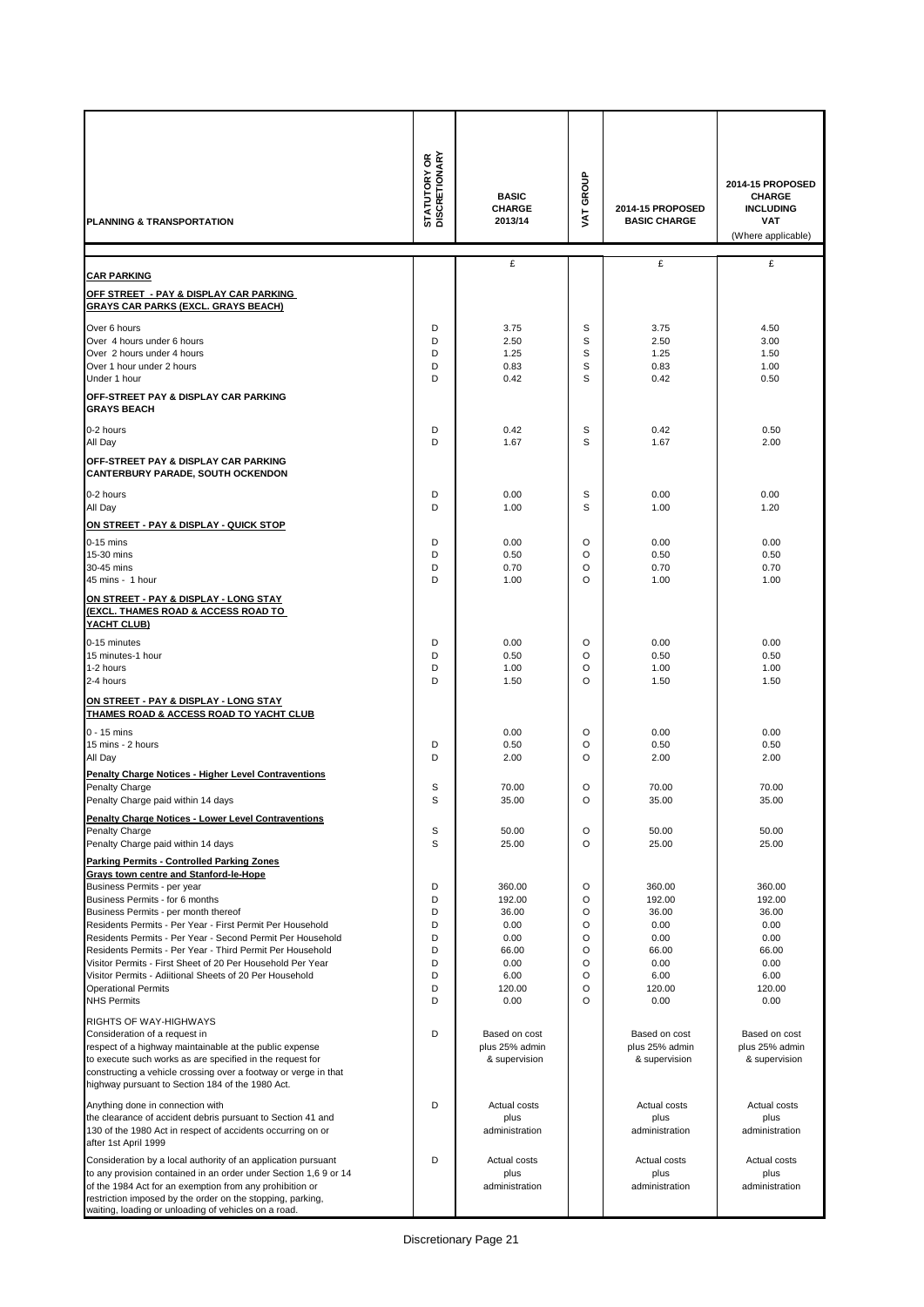| PLANNING & TRANSPORTATION                                                                                                                                                                                                                      | <b>STATUTORY OR</b><br>DISCRETIONARY | <b>BASIC</b><br><b>CHARGE</b><br>2013/14                                                                                                       | VAT GROUP                          | 2014-15 PROPOSED BASIC<br><b>CHARGE</b>                                                | 2014-15 PROPOSED<br><b>CHARGE</b><br><b>INCLUDING</b><br><b>VAT</b><br>(Where applicable) |
|------------------------------------------------------------------------------------------------------------------------------------------------------------------------------------------------------------------------------------------------|--------------------------------------|------------------------------------------------------------------------------------------------------------------------------------------------|------------------------------------|----------------------------------------------------------------------------------------|-------------------------------------------------------------------------------------------|
|                                                                                                                                                                                                                                                |                                      | £                                                                                                                                              |                                    | £                                                                                      | £                                                                                         |
| Naming of roads and numbering of properties on<br>new developments. New Street name -per street                                                                                                                                                | D                                    | 39.15                                                                                                                                          | $\circ$                            | 200.00                                                                                 | 200.00                                                                                    |
| Renaming of Street/Arera where requested by Residents                                                                                                                                                                                          | D                                    | 39.15                                                                                                                                          | $\circ$                            | £200 for first +335.00 for<br>every extra property                                     | £200 for first +335.00 for<br>every extra property                                        |
| <b>New Properties</b><br>1-5 Properties 4 Weeks administration<br>6-25 Properties 6 Weeks administration<br>26-75 Properties 8 Weeks administration<br>76-100 Properties 10-124 Weeks administration                                           | D<br>D<br>D<br>D                     | New<br>New<br>New<br><b>New</b>                                                                                                                | $\circ$<br>$\circ$<br>O<br>$\circ$ | 140.00<br>300.00<br>780.00<br>£1,025 for every additional<br>100 properties            | 140.00<br>300.00<br>780.00<br>£1,025 for every additional<br>100 properties               |
| Re-naming of a building/block flat/industrial estate                                                                                                                                                                                           | D                                    | New                                                                                                                                            | $\circ$                            | 130.00                                                                                 | 130.00                                                                                    |
| Re-naming or re-numbering of individual properties.                                                                                                                                                                                            | D                                    | 39.15                                                                                                                                          | $\circ$                            | £55.00 + £10.00 for every<br>affected extra property                                   | £55.00 + £10.00 for every<br>affected extra property                                      |
| Anything done by a local traffic authority in connection<br>with or in consequence of an event requiring<br>traffic management measures.                                                                                                       | D                                    | Actual costs<br>plus<br>administration                                                                                                         | $\circ$                            | Actual costs<br>plus<br>20% administration                                             | Actual costs<br>plus<br>20% administration                                                |
| Road adoption agreements                                                                                                                                                                                                                       | D                                    | 5% of the value of the<br>adoptable works, subject to<br>a minimum charge of £1,500<br>and subject to additional<br>charges for design changes | $\circ$                            | Now Statutory<br>See Page 13<br>Part A Statutory                                       | Now Statutory<br>See Page 13<br>Part A Statutory                                          |
| Requests for adoption of roads not under agreement.                                                                                                                                                                                            | D                                    | As road adoption<br>agreements                                                                                                                 | $\circ$                            | Now Statutory<br>See Page 13<br>Part A Statutory                                       | Now Statutory<br>See Page 13<br>Part A Statutory                                          |
| Highway searches.                                                                                                                                                                                                                              | D                                    | £35 per hour<br>or part of an hour                                                                                                             | $\circ$                            | £50 per hour Standard<br>POA for large searches                                        | £50 per hour Standard<br>POA for large searches                                           |
| Anything done by a Local Authority in connection with the<br>design, supervision, meeting of any necessary TMO's and<br>execution of works or measures to control traffic or adapt<br>the highway for the benefit of a person or organisation. | D                                    | Actual costs plus<br>administration                                                                                                            | $\circ$                            | Actual costs plus<br>20% administration                                                | Actual costs plus<br>20% administration                                                   |
| Anything done by a Local Authority in connection with the<br>creation, diversion or extinguishment of a public right of way<br>at the behest of external person (s)) or an organisation.                                                       | D                                    | Actual costs plus<br>administration                                                                                                            | $\circ$                            | Actual costs plus<br>20% administration                                                | Actual costs plus<br>20% administration                                                   |
| Departmental Publications.                                                                                                                                                                                                                     | D                                    | Purchase price<br>set by Delegated<br>Officer                                                                                                  | Ζ                                  | Purchase price<br>set by Delegated<br>Officer                                          | Purchase price<br>set by Delegated<br>Officer                                             |
| Incidental Technical Information.                                                                                                                                                                                                              | D                                    | Case by case<br>basis                                                                                                                          | Ζ                                  | Case by case<br>basis                                                                  | Case by case<br>basis                                                                     |
| Assistance to individuals undertaking recognised<br>qualifications or research.                                                                                                                                                                | D                                    | Free in normal circumstances<br>otherwise at the discretion<br>of the Head of Service.                                                         | Ζ                                  | Free in normal circumstances<br>otherwise at the discretion<br>of the Head of Service. | Free in normal circumstances<br>otherwise at the discretion<br>of the Head of Service.    |
| Commuted sums for highway & ancillary works arising<br>from development.                                                                                                                                                                       | D                                    | Calculated on a case by case<br>basis by the Head of<br>Engineering & Transportation                                                           | Ζ                                  | Calculated on a case by case<br>basis by the Head of<br>Engineering & Transportation   | Calculated on a case by case<br>basis by the Head of<br>Engineering & Transportation      |
| Development Control design guide for the construction<br>of adoptable works.                                                                                                                                                                   | D                                    | 28.20                                                                                                                                          | Ζ                                  | 34.00                                                                                  | 34.00                                                                                     |
| Local Transport Plan<br>Thurrock Transport Strategy 2008 - 2021                                                                                                                                                                                | D<br>D                               | 37.10<br>37.10                                                                                                                                 | Z<br>Ζ                             | 45.00<br>45.00                                                                         | 45.00<br>45.00                                                                            |
| Consessionary Bus Passes                                                                                                                                                                                                                       | D                                    | 10.00                                                                                                                                          | Ζ                                  | 10.00                                                                                  | 10.00                                                                                     |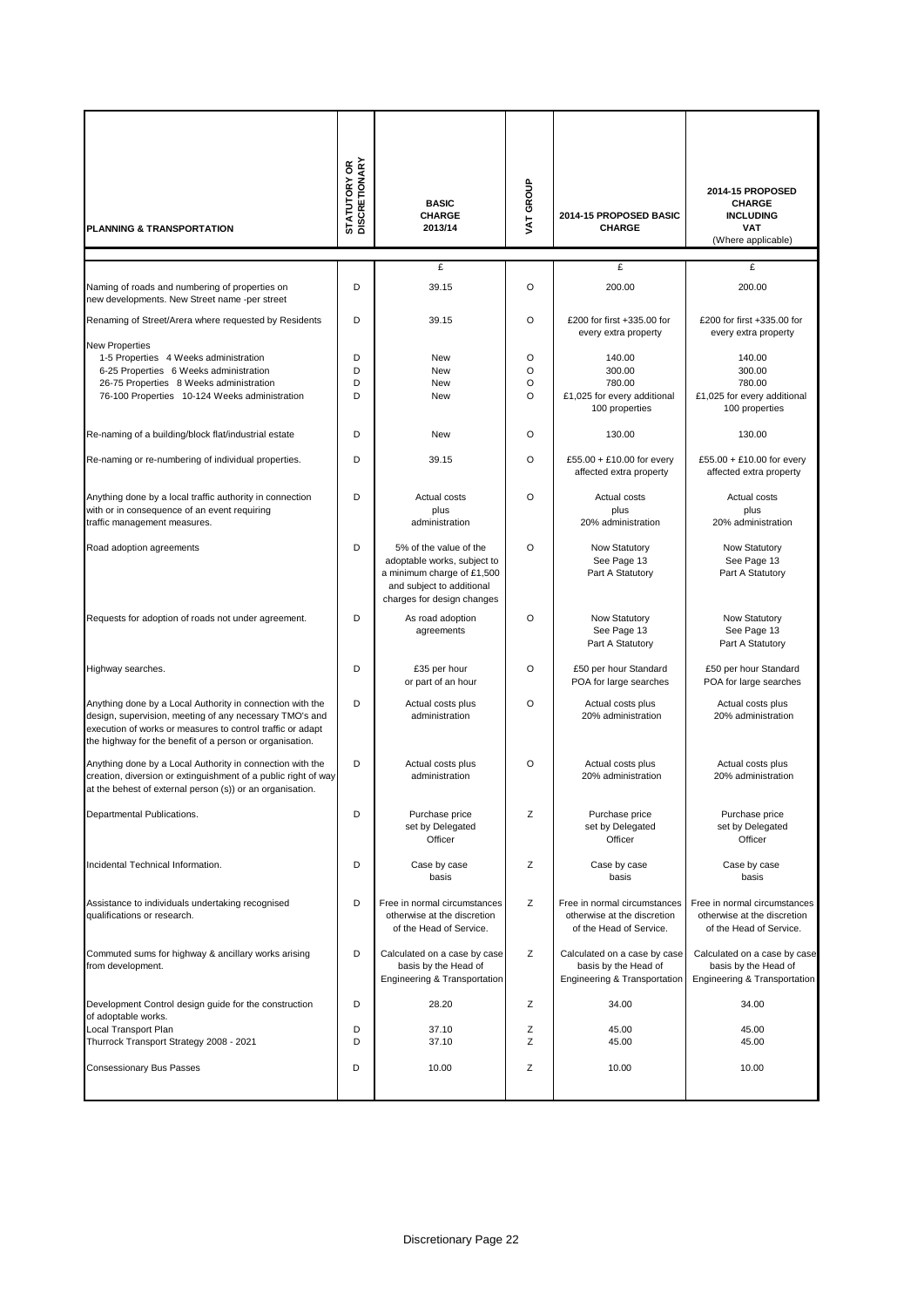| PLANNING & TRANSPORTATION                                                                                                                          | <b>STATUTORY OR<br/>DISCRETIONARY</b> | <b>BASIC</b><br><b>CHARGE</b><br>2013/14 | VAT GROUP | 2014-15 PROPOSED<br><b>BASIC CHARGE</b> | 2014-15 PROPOSED<br><b>CHARGE</b><br><b>INCLUDING</b><br><b>VAT</b><br>(Where applicable) |
|----------------------------------------------------------------------------------------------------------------------------------------------------|---------------------------------------|------------------------------------------|-----------|-----------------------------------------|-------------------------------------------------------------------------------------------|
|                                                                                                                                                    |                                       | £                                        |           | £                                       | £                                                                                         |
| COPIES OF DECISIONS AND ORDNANCE SURVEY                                                                                                            |                                       |                                          |           |                                         |                                                                                           |
| Fees per copy:                                                                                                                                     |                                       |                                          |           |                                         |                                                                                           |
| 1 copy                                                                                                                                             | D                                     | 12.63                                    | S         | 12.63                                   | 15.16                                                                                     |
| PLANNING APPLICATION PUBLICITY LIST                                                                                                                |                                       |                                          |           |                                         |                                                                                           |
| Per annum                                                                                                                                          | D                                     | 115.25                                   | Ζ         | 115.25                                  | 115.25                                                                                    |
| Per copy                                                                                                                                           | D                                     | 4.70                                     | Z         | 4.70                                    | 4.70                                                                                      |
| <b>Local Development Framework and Related Documents</b>                                                                                           |                                       |                                          |           |                                         |                                                                                           |
| Pre-Submission Core Strategy and Policies for the Management of                                                                                    |                                       |                                          |           |                                         |                                                                                           |
| Development<br>Statement of Consultation (Reg 25 and 26)                                                                                           | D<br>D                                | 6.80<br>5.90                             | Ζ<br>Z    | 6.80<br>5.90                            | 6.80<br>5.90                                                                              |
| Statement of Consultation (Reg 30 (1) (e))                                                                                                         | D                                     | 1.05                                     | Ζ         | 1.05                                    | 1.05                                                                                      |
| Preferred Options Core Strategy and policies for the control of development                                                                        | D                                     | 9.70                                     | Ζ         | 9.70                                    | 9.70                                                                                      |
| Preferred Options Summary of Comments and Officers                                                                                                 | D                                     | 33.00                                    | Ζ         | 33.00                                   | 33.00                                                                                     |
| response on Core Strategy<br>Preferred Options Sites Specific Allocations                                                                          | D                                     |                                          | Ζ         |                                         | 3.80                                                                                      |
| Preferred Options Technical Site Appendices                                                                                                        | D                                     | 3.80<br>17.50                            | Ζ         | 3.80<br>17.50                           | 17.50                                                                                     |
| Preferred Options Sites Specific Allocations Reasonable Alternatives                                                                               | D                                     | Free                                     | Ζ         | Free                                    | Free                                                                                      |
| Development                                                                                                                                        | D                                     | 1.35                                     | Ζ         | 1.35                                    | 1.35                                                                                      |
| Issues and Options Site Specific Allocations                                                                                                       | D                                     | 1.05                                     | Ζ         | 1.05                                    | 1.05                                                                                      |
| Issues and Options Site Manual (March 2007)                                                                                                        | D                                     | 8.85                                     | Ζ         | 8.85                                    | 8.85                                                                                      |
| Allocations<br>Issues and Options Site Manual Comments Received on Sites Manual                                                                    | D<br>D                                | 14.40<br>4.10                            | Ζ<br>Ζ    | 14.40<br>4.10                           | 14.40<br>4.10                                                                             |
| Issues and Options Core Strategy Analysis of Questionnaire Responses                                                                               | D                                     | 2.6                                      | Ζ         | 2.6                                     | 2.60                                                                                      |
| Forums                                                                                                                                             | D                                     | 1.05                                     | Ζ         | 1.05                                    | 1.05                                                                                      |
| Responses                                                                                                                                          | D                                     | 10.3                                     | Ζ         | 10.3                                    | 10.30                                                                                     |
| Options Scoping Report (November 2005)                                                                                                             | D                                     | 6.7                                      | Ζ         | 6.7                                     | 6.70                                                                                      |
| Sustainability Appraisal Report Non-Technical Summary (July 2006)<br>and Waste Scoping Report (September 2007)                                     | D<br>D                                | Free<br>1.45                             | Ζ<br>Ζ    | Free<br>1.45                            | Free<br>1.45                                                                              |
| Options With HRA (December 2007)                                                                                                                   | D                                     | 40.2                                     | Ζ         | 40.2                                    | 40.20                                                                                     |
| Minerals and Waste Scoping Report (September 2007)                                                                                                 | D                                     | 1.55                                     | Z         | 1.55                                    | 1.55                                                                                      |
| Submission Draft with HRA (February 1010)                                                                                                          | D                                     | 4.30                                     | Ζ         | 4.30                                    | 4.30                                                                                      |
| Statement of Community Involvement (Adopted 2007)                                                                                                  | D                                     | 1.25                                     | Z         | 1.25                                    | 1.25                                                                                      |
| <b>Technical Studies</b>                                                                                                                           |                                       |                                          |           |                                         |                                                                                           |
| Employment Study (May 2005)                                                                                                                        | D                                     | 1.45                                     | Ζ         | 1.45                                    | 1.45                                                                                      |
| Urban Capacity Study (May 2005)<br>Landscape Capacity Study (March 2005)                                                                           | D<br>D                                | 5.70<br>1.25                             | Ζ<br>Ζ    | 5.70<br>1.25                            | 5.70<br>1.25                                                                              |
| Community Needs and Open Space Study                                                                                                               | D                                     | 7.00                                     | Z         | 7.00                                    | 7.00                                                                                      |
| Infrastructure Deficit Study 2004-2021 (April 2006)                                                                                                | υ                                     | 3.30                                     | Ζ         | 3.30                                    | 3.30                                                                                      |
| Employment Land Review 2007                                                                                                                        | D                                     | 5.70                                     | Ζ         | 5.70                                    | 5.70                                                                                      |
| Employment Land Review 2010<br>Waste Arisings and Capacity Study (May 2007)                                                                        | D                                     | 4.80                                     | Z         | 4.80                                    | 4.80                                                                                      |
| Waste Arisings and Capacity Study Update (September 2009)                                                                                          | D<br>D                                | 1.85<br>1.55                             | Ζ<br>Ζ    | 1.85<br>1.55                            | 1.85<br>1.55                                                                              |
| Retail Study (September 2007) £9.40                                                                                                                | D                                     | 9.70                                     | Z         | 9.70                                    | 9.70                                                                                      |
| (oct 07)                                                                                                                                           | D                                     | 3.40                                     | Ζ         | 3.40                                    | 3.40                                                                                      |
| Climate Change Evidence Base 2008                                                                                                                  | D                                     | 1.05                                     | Ζ         | 1.05                                    | 1.05                                                                                      |
| Provision of Facilities for Faith Groups in Thurrock (November 2009)<br>Infrastructure Prioritisation and Implementation Programme (February 2010) | D<br>D                                | 1.25<br>2.60                             | Z<br>Z    | 1.25<br>2.60                            | 1.25<br>2.60                                                                              |
| Modelling                                                                                                                                          | D                                     | 1.15                                     | Ζ         | 1.15                                    | 1.15                                                                                      |
| Affordable Housing Viability Assessment (February 2010)                                                                                            | D                                     | 1.25                                     | Ζ         | 1.25                                    | 1.25                                                                                      |
| Strategic Housing Land Availability Assessment (February 2010) £4.40                                                                               | D                                     | 4.50                                     | Z         | 4.50                                    | 4.50                                                                                      |
| Assessment of 5-year Housing Supply (March 2010) Free                                                                                              | D                                     | free                                     | Z         | free                                    | free                                                                                      |
| Strategic Flood Risk Assessment Level 1 £3.20<br>Strategic Flood Risk Assessment Level 2 £3.10                                                     | D<br>D                                | 3.30<br>3.20                             | Ζ<br>Ζ    | 3.30<br>3.20                            | 3.30<br>3.20                                                                              |
| Water Cycle Study Scoping Report £1.10                                                                                                             | D                                     | 1.15                                     | Z         | 1.15                                    | 1.15                                                                                      |
| Water Cycle Study Outline Study £2.80                                                                                                              | D                                     | 2.90                                     | Ζ         | 2.90                                    | 2.90                                                                                      |
| Broad Location Sequential Test (February 2010) £1.80                                                                                               | D                                     | 1.;85                                    | Z         | 1:35                                    | 1.;85                                                                                     |
| Employment Sites Review (February 2010) £1.00<br>Area                                                                                              | D<br>D                                | 1.05<br>1.05                             | Z<br>Z    | 1.05<br>1.05                            | 1.05<br>1.05                                                                              |
| N.B. These prices (above) are not inclusive of postage & packing                                                                                   |                                       |                                          |           |                                         |                                                                                           |
| charges                                                                                                                                            |                                       |                                          |           |                                         |                                                                                           |
|                                                                                                                                                    |                                       |                                          |           |                                         |                                                                                           |
|                                                                                                                                                    |                                       |                                          |           |                                         |                                                                                           |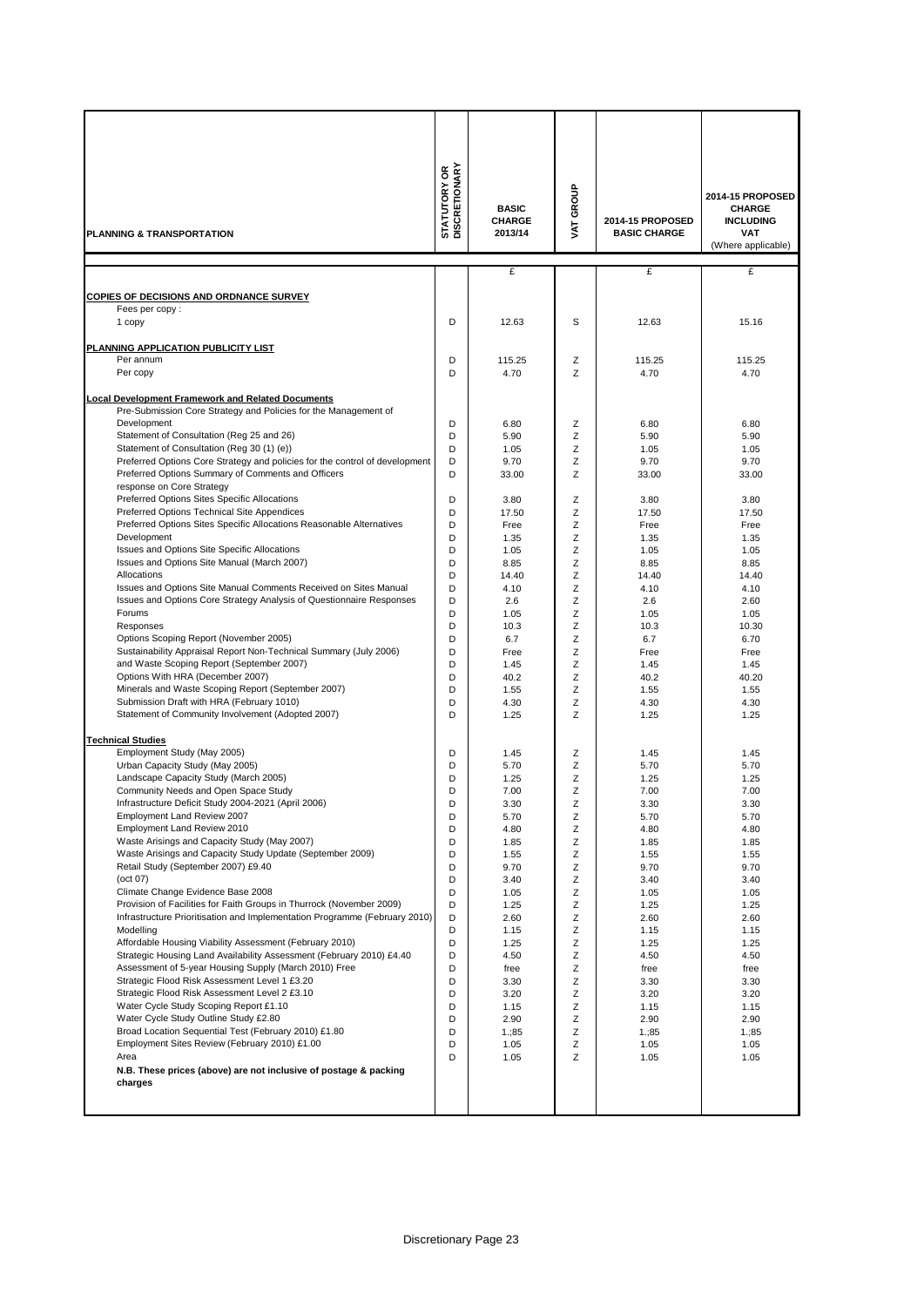|                                                                                                                                                                      | <b>STATUTORY OR<br/>DISCRETIONARY</b> | <b>BASIC</b>                      | VAT GROUP |                                                                    | 2014-15 PROPOSED CHARGE                |
|----------------------------------------------------------------------------------------------------------------------------------------------------------------------|---------------------------------------|-----------------------------------|-----------|--------------------------------------------------------------------|----------------------------------------|
| PLANNING & TRANSPORTATION                                                                                                                                            |                                       | CHARGE<br>2013/14                 |           | 2014-15 PROPOSED BASIC<br><b>CHARGE</b>                            | <b>INCLUDING</b><br><b>VAT</b>         |
|                                                                                                                                                                      |                                       |                                   |           |                                                                    | (Where applicable)                     |
|                                                                                                                                                                      |                                       | £                                 |           | £                                                                  | £                                      |
| <b>Travel Plans</b>                                                                                                                                                  |                                       |                                   |           |                                                                    |                                        |
| Penalties for not meeting targets set and agreed as part of planning<br>conditions                                                                                   | D                                     | Calculated on a<br>case by case   | Ζ         | Calculated on a<br>case by case                                    | Calculated on a<br>case by case        |
|                                                                                                                                                                      |                                       | basis                             |           | basis                                                              | basis                                  |
| Commercial access; with adoptable distributor road<br>Section 38 or Section 205 to make up private road.                                                             | D                                     | supervision<br>10%                | $\circ$   | Checking and supervision<br>10%                                    | Checking and supervision<br>10%        |
| (Fee is for checking drawings and supervision of works)                                                                                                              |                                       |                                   |           |                                                                    |                                        |
|                                                                                                                                                                      | D                                     |                                   |           |                                                                    |                                        |
| Fee is for checking drawings and supervision of works                                                                                                                |                                       | Calculated on a<br>by case basis, |           | Calculated on a case<br>by case basis,                             | Calculated on a case<br>by case basis, |
|                                                                                                                                                                      |                                       | generally 8.5% of                 |           | generally 8.5% of cost                                             | generally 8.5% of cost                 |
| White Bar Marking Maintenance                                                                                                                                        | D                                     | 46.40                             | O         | 46.40                                                              | 46.40                                  |
|                                                                                                                                                                      |                                       |                                   |           |                                                                    |                                        |
| <b>Traffic Survey Information</b><br>Traffic Signal data information                                                                                                 | D<br>D                                | New<br>New                        | S<br>S    | Actual cost(Min £150)                                              | Actual cost(Min £180)                  |
| Temporary Signals application                                                                                                                                        | D                                     | New                               | S         | Actual costs + 16% admin fee                                       | Actual costs + 16% admin fee           |
| Temporary/developer/brown signs<br>Design, Supply & manufacturing of                                                                                                 | D                                     | New                               | S         |                                                                    |                                        |
| Application fee                                                                                                                                                      | D                                     | New                               | S         |                                                                    |                                        |
|                                                                                                                                                                      |                                       |                                   |           |                                                                    | £84 for a simple request and           |
| Accident data provision                                                                                                                                              | D                                     | New                               | S         | £70 for a simple request and £30<br>per additional hour thereafter | £36 per additional hour                |
| <b>Unitary Development Plan and Related Documents</b>                                                                                                                |                                       |                                   |           |                                                                    | thereafter                             |
| Thurrock Borough Local Plan (Adopted version) (1998) £3.00 p&p                                                                                                       | D                                     | 41.20                             | Z         | 41.20                                                              | 41.20                                  |
| Thurrock Unitary Development Plan (Deposit version) (28th March 2003) (Text & Map)<br>Thurrock Unitary Development Plan (Deposit version) (28th March 2003) (CD-ROM) | D<br>D                                | 46.40<br>5.15                     | Z<br>Z    | 46.40<br>5.15                                                      | 46.40<br>5.15                          |
| Sustainability Appraisal of the Unitary Development Plan (2003) £3.00 p&p                                                                                            | D                                     | 9.30                              | Z         | 9.30                                                               | 9.30                                   |
| Landscape Strategy (SPG) (2003) £1.00 p&p                                                                                                                            | D                                     | 4.15                              | Z         | 4.15                                                               | 4.15                                   |
| Landscape Character Assessment (SPG) (2003) £1.00 p&p<br>Providing An Accessible Environment (SPG) (2003) £1.00 p&p                                                  | D<br>D                                | 18.60<br>2.10                     | Z<br>Z    | 18.60<br>2.10                                                      | 18.60<br>2.10                          |
| Playing Pitch Assessment (2003) £3.00 p&p                                                                                                                            | D                                     | 4.15                              | Z         | 4.15                                                               | 4.15                                   |
| Open Space Audit (2003) £1.00 p&p<br>Retail Study (Completed 2000) (Published 2003) £15.00 p&p                                                                       | D<br>D                                | 5.15<br>30.90                     | Z<br>Ζ    | 5.15<br>30.90                                                      | 5.15<br>30.90                          |
| Urban Capacity Study (2003) £1.00 p&p                                                                                                                                | D                                     | 5.15                              | Z         | 5.15                                                               | 5.15                                   |
| CD-ROM of UDP Supporting Documents (2003) £1.00 p&p                                                                                                                  | D                                     | 5.15                              | Ζ         | 5.15                                                               | 5.15                                   |
| Thurrock Unitary Development Plan Issues Report (1999) £1.00 p&p<br>Thurrock Council Annual Monitoring Report (2001) £1.00 p&p                                       | D<br>D                                | 10.30<br>10.30                    | Ζ<br>Ζ    | 10.30<br>10.30                                                     | 10.30<br>10.30                         |
| Thurrock Unitary Development Plan Issues Report Questionnaire: Analysis of                                                                                           | D                                     | Free                              | Ζ         | Free                                                               | Free                                   |
| Response (1999) £3.00 p&p                                                                                                                                            |                                       |                                   |           |                                                                    |                                        |
| <b>Other Planning Publications</b>                                                                                                                                   |                                       |                                   |           |                                                                    |                                        |
| 1994 Thurrock Profile (contains socio-economic data from the 1991 Population<br>Census). A more recent "Profile of Thurrock" has been produced by the Council's      | D                                     | Free                              | Ζ         | Free                                                               | Free                                   |
| Corporate Development Team                                                                                                                                           |                                       |                                   |           |                                                                    |                                        |
| 1996 Planning and Sustainable Development (booklet)<br>1997 Planning Handbook (3rd edition) Leaflets                                                                 | D<br>D                                | Free<br>Free                      | Z<br>Z    | Free<br>Free                                                       | Free<br>Free                           |
|                                                                                                                                                                      |                                       |                                   |           |                                                                    |                                        |
| A number of leaflets on Listed Buildings and Conservation Areas<br>as well as Nature Conservation are also available Free of charge. e.g.                            |                                       |                                   |           |                                                                    |                                        |
| Conservation Areas in Thurrock                                                                                                                                       | D                                     | Free                              | Ζ         | Free                                                               | Free                                   |
| East Tilbury Conservation Area                                                                                                                                       | D<br>D                                | Free<br>Free                      | Ζ<br>Z    | Free<br>Free                                                       | Free                                   |
| West Thurrock Conservation Area<br><b>Purfleet Conservation Area</b>                                                                                                 | D                                     | Free                              | Z         | Free                                                               | Free<br>Free                           |
| Listed Buildings in Thurrock                                                                                                                                         | D                                     | Free                              | Z         | Free                                                               | Free                                   |
| Informal Recreation Guide<br><b>Riverside Access</b>                                                                                                                 | D<br>D                                | Free<br>Free                      | Z<br>Z    | Free<br>Free                                                       | Free<br>Free                           |
| <b>Stanford Marshes</b>                                                                                                                                              | D                                     | Free                              | Z         | Free                                                               | Free                                   |
| East Tilbury Conservation Area                                                                                                                                       | D                                     | Free                              | Ζ         | Free                                                               | Free                                   |
| Partnership Scheme<br><b>Bridleways Information Pack</b>                                                                                                             | D<br>D                                | Free<br>Free                      | Ζ<br>Ζ    | Free<br>Free                                                       | Free<br>Free                           |
| <b>Strategic Planning</b>                                                                                                                                            | D                                     | Free                              | Ζ         | Free                                                               | Free                                   |
| <b>Planning Fees</b>                                                                                                                                                 |                                       |                                   |           |                                                                    |                                        |
| Planning fees are listed separately on the Thurrock Council<br>Website                                                                                               |                                       |                                   | Ζ         |                                                                    |                                        |
| <b>BUILDING CONTROL</b>                                                                                                                                              |                                       |                                   |           |                                                                    |                                        |
| Upon Application with the Thurrock Council Building Control                                                                                                          |                                       |                                   | Ζ         |                                                                    |                                        |
| Department                                                                                                                                                           |                                       |                                   |           |                                                                    |                                        |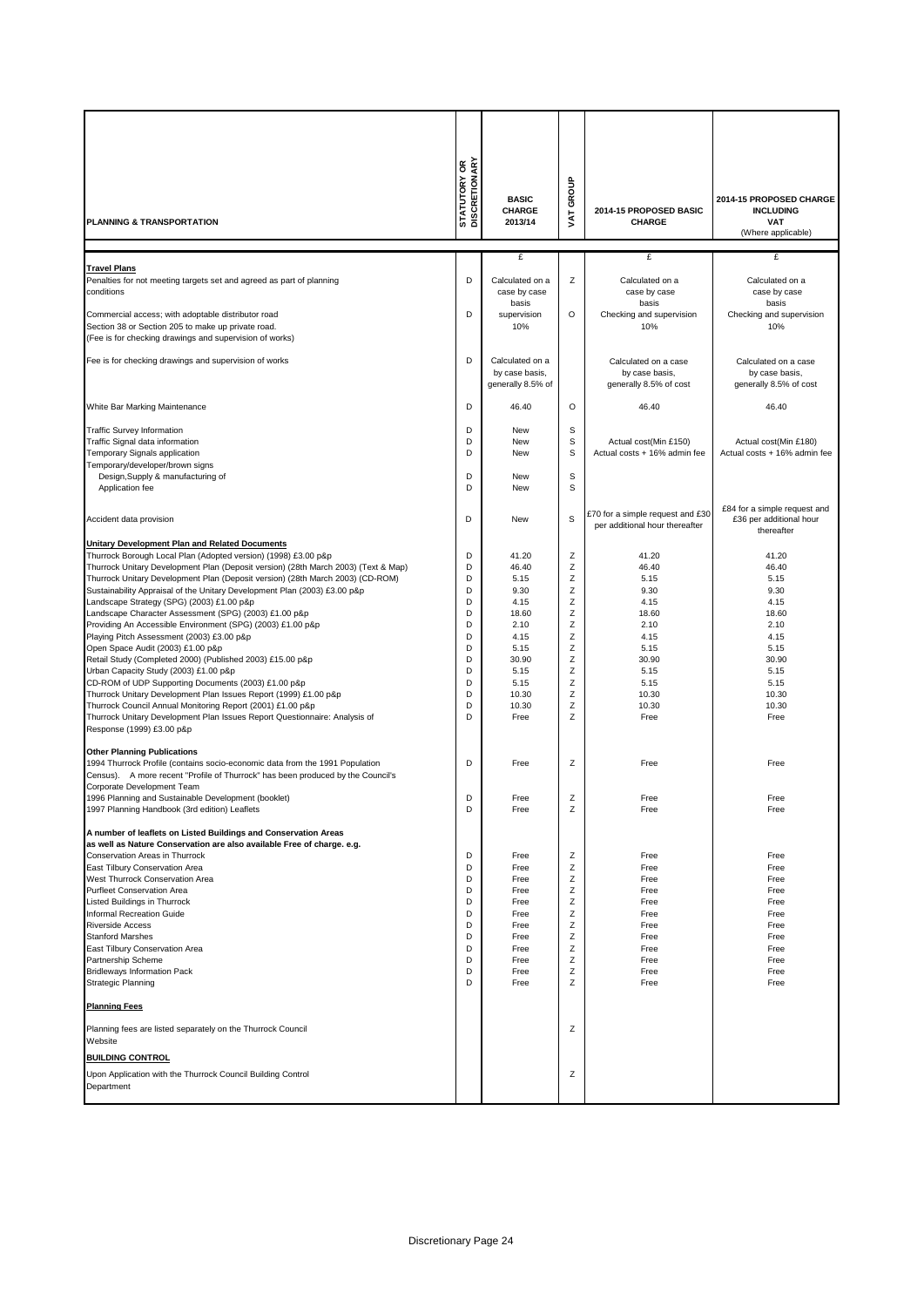|                                                                                                                                                                                                                                                                                                                                                                                                                                                                                                                                                                                                                                                          | <b>STATUTORY OR<br/>DISCRETIONARY</b> | <b>BASIC</b>               | GROUP       | 2014-15                                | 2014-15 PROPOSED<br><b>CHARGE</b>                    |
|----------------------------------------------------------------------------------------------------------------------------------------------------------------------------------------------------------------------------------------------------------------------------------------------------------------------------------------------------------------------------------------------------------------------------------------------------------------------------------------------------------------------------------------------------------------------------------------------------------------------------------------------------------|---------------------------------------|----------------------------|-------------|----------------------------------------|------------------------------------------------------|
| <b>ENVIRONMENTAL SERVICES</b>                                                                                                                                                                                                                                                                                                                                                                                                                                                                                                                                                                                                                            |                                       | <b>CHARGE</b><br>2013/14   | <b>TAT</b>  | <b>PROPOSED BASIC</b><br><b>CHARGE</b> | <b>INCLUDING</b><br><b>VAT</b><br>(Where applicable) |
|                                                                                                                                                                                                                                                                                                                                                                                                                                                                                                                                                                                                                                                          |                                       |                            |             |                                        |                                                      |
| <b>BURIAL GROUNDS</b><br>Burial fees, payments and sums set out below apply where the<br>person to be interred or in respect of whom the right is granted<br>is, or immediately before their death was a resident of the<br>Borough of Thurrock or, in the case of a stillborn child, where the<br>parents (or one of them) are, or at the time of the interment<br>were such residents.<br>In all other cases, the fees, payments and sums will be doubled<br>except that those set out in Parts 1 & 3 will not be doubled<br>where the exclusive right of burial in the grave in question was<br>acquired at the single set fee as set out in Part 1 B |                                       | £                          |             | £                                      | £                                                    |
| PART 1 INTERMENT                                                                                                                                                                                                                                                                                                                                                                                                                                                                                                                                                                                                                                         |                                       |                            |             |                                        |                                                      |
| A. In a grave<br>1. Buried or cremated remains of persons up to 16 years<br>2. Persons exceeding 16 years<br>3. Cremated remains in full size grave                                                                                                                                                                                                                                                                                                                                                                                                                                                                                                      | D<br>D<br>D                           | 136.00<br>520.00<br>266.00 | Е<br>Ε<br>E | 136.00<br>520.00<br>266.00             | 136.00<br>520.00<br>266.00                           |
| B. Exclusive Right of Burial (Including registration)<br>In a full size grave-Lawn Section<br>In a full size grave-Traditional grave where available                                                                                                                                                                                                                                                                                                                                                                                                                                                                                                     | D<br>D                                | 528.00<br>New              | Е<br>E      | 660.00<br>1.320.00                     | 660.00<br>1,320.00                                   |
| In a child's size grave-Existing graves only<br>PART <sub>2</sub>                                                                                                                                                                                                                                                                                                                                                                                                                                                                                                                                                                                        | D                                     | 291.00                     | E           | N/A                                    | N/A                                                  |
| A. Memorial Gardens Section<br>1. Includes plaque for 7 years & loose interment of ashes<br>2. Erection of memorial plaque only for 7 years (no ashes to inter)<br>3. Renewal of 7 year subscription:                                                                                                                                                                                                                                                                                                                                                                                                                                                    | D<br>D                                | 125.00<br>100.00           | Е<br>E      | 156.00<br>125.00                       | 156.00<br>125.00                                     |
| with existing plaque<br>with replacement plaque<br>4. Additional interment of ashes and replacement plaque<br>for further 7 years where original subscription has                                                                                                                                                                                                                                                                                                                                                                                                                                                                                        | D<br>D                                | 78.00<br>101.00            | Ε<br>E      | 97.00<br>126.00                        | 97.00<br>126.00                                      |
| more than 4 years to run<br>less than 4 years to run                                                                                                                                                                                                                                                                                                                                                                                                                                                                                                                                                                                                     | D<br>D                                | 77.00<br>124.00            | Е<br>E      | 96.00<br>155.00                        | 96.00<br>155.00                                      |
| <b>B. Cremated Remains Section</b><br>1. Exclusive Right of Burial for a forty year period<br>2. Interment of Ashes<br>3. Additional inscription on headstone                                                                                                                                                                                                                                                                                                                                                                                                                                                                                            | D<br>D<br>D                           | 190.00<br>190.00<br>41.00  | Ε<br>Е<br>E | 237.00<br>237.00<br>51.00              | 237.00<br>237.00<br>51.00                            |
| PART 3 - MONUMENTS, GRAVESTONES, TABLETS &<br><b><i>IONUMENTAL INSCRIPTIONS</i></b><br>A. For the right to erect or place on a grave in respect of which<br>exclusive right of burial has been granted, a monument,                                                                                                                                                                                                                                                                                                                                                                                                                                      |                                       |                            |             |                                        |                                                      |
| gravestone or tablets.<br>B. For the right to erect or place on a grave in respect of which<br>an exclusive right of burial has not been granted:                                                                                                                                                                                                                                                                                                                                                                                                                                                                                                        | D                                     | 110.00                     | Ε           | 137.00                                 | 137.00                                               |
| a tablet not exceeding 20" x 18" x 6" base<br>The fees indicated for Part 3 include the first inscription.<br>For each inscription after the first.                                                                                                                                                                                                                                                                                                                                                                                                                                                                                                      | D<br>D                                | 95.00<br>41.00             | Ε<br>Е      | 118.00<br>51.00                        | 118.00<br>51.00                                      |
| PART 4 - OTHER BURIAL FEES<br>1. Transfer of grant of exclusive right of burial<br>Fee for registering the transfer and endorsing the deed                                                                                                                                                                                                                                                                                                                                                                                                                                                                                                               | D                                     | 44.00                      | Е           | 55.00                                  | 55.00                                                |
| 2. Maintenance: (Purchased graves only - not lawn section)<br>-Existing agreements only-Service no longer available<br>(a) Annual fee 1st April to 31st March per grave space<br>(b) Five year period per grave space                                                                                                                                                                                                                                                                                                                                                                                                                                    | D<br>D                                | 55.00<br>203.30            | S<br>S      | 75.00<br>350.00                        | 90.00<br>420.00                                      |
| 3. Memorial tree -New trees no longer available<br>Internment of second set of ashes for existing memorial trees only                                                                                                                                                                                                                                                                                                                                                                                                                                                                                                                                    |                                       | 190.00                     |             | 237.00                                 | 285.00                                               |
| 4. Administration charge for searches<br>5. Memorial Bench<br>6. Additional Plaque                                                                                                                                                                                                                                                                                                                                                                                                                                                                                                                                                                       | D<br>D<br>D                           | 20.00<br>850.00<br>65.00   | S<br>S<br>S | 25.00<br>1000.00<br>85.00              | 30.00<br>1200.00<br>102.00                           |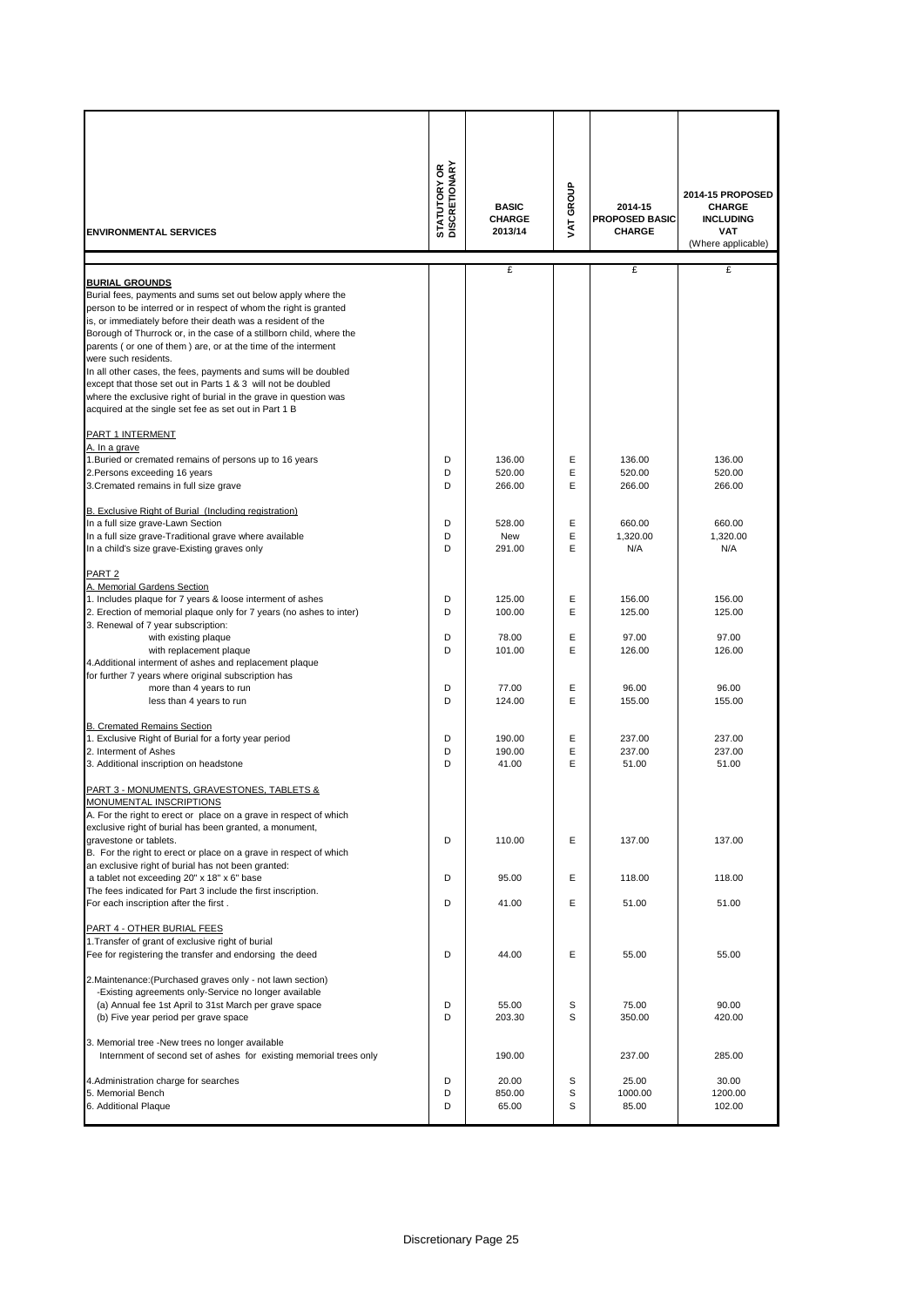| <b>ENVIRONMENTAL SERVICES</b>                                                                                                                                                                                                                                               | <b>STATUTORY OR<br/>DISCRETIONARY</b> | <b>BASIC</b><br>CHARGE<br>2013/14           | VAT GROUP             | 2014-15<br><b>PROPOSED BASIC</b><br>CHARGE    | 2014-15<br><b>PROPOSED</b><br><b>CHARGE</b><br><b>INCLUDING</b><br><b>VAT</b><br>(Where applicable) |
|-----------------------------------------------------------------------------------------------------------------------------------------------------------------------------------------------------------------------------------------------------------------------------|---------------------------------------|---------------------------------------------|-----------------------|-----------------------------------------------|-----------------------------------------------------------------------------------------------------|
|                                                                                                                                                                                                                                                                             |                                       | £                                           |                       | £                                             | £                                                                                                   |
| <b>GRAYS BEACH</b><br><u>ACTIVITIES</u><br>Bouncy Castle (per 10 minutes)<br>Water Features (per 30 minutes)                                                                                                                                                                | D<br>D                                | 0.70<br>1.00                                | S<br>S                | 0.67<br>0.83                                  | 0.80<br>1.00                                                                                        |
| <u> COMMUNITY ROOM - CAFÉ BUILDING</u><br>Hire per hour (Minimum 1 hour Maximum 5 hours)<br>9% insurance cost on hire charge for non - commercial groups                                                                                                                    | D                                     | 8.00                                        | E                     | 8.00                                          | 8.00                                                                                                |
| <b>Trade Waste Charges</b><br>Bin Size (per lift)                                                                                                                                                                                                                           |                                       |                                             |                       |                                               |                                                                                                     |
| 240 refuse                                                                                                                                                                                                                                                                  | D                                     | Negotiable                                  | O                     | Negotiable                                    | Negotiable                                                                                          |
| 240 recycling                                                                                                                                                                                                                                                               | D                                     | Negotiable                                  | O                     | Negotiable                                    | Negotiable                                                                                          |
| 1100 refuse                                                                                                                                                                                                                                                                 | D                                     | Negotiable                                  | O                     | Negotiable                                    | Negotiable                                                                                          |
| 1100 recycling                                                                                                                                                                                                                                                              | D                                     | Negotiable                                  | O                     | Negotiable                                    | Negotiable                                                                                          |
| <b>Bulky Waste Collections</b>                                                                                                                                                                                                                                              |                                       |                                             |                       |                                               |                                                                                                     |
| 1 to 3 items                                                                                                                                                                                                                                                                | D                                     | 22.32                                       | S                     | 22.32                                         | 26.78                                                                                               |
| 4+ Item - Negotiable                                                                                                                                                                                                                                                        | D                                     | Negotiable                                  | S                     | Negotiable                                    | Negotiable                                                                                          |
| <b>Council Managed Allotments</b><br>1 x 10 rod plot<br>$1 \times 5$ rod ( $1/2$ size plot)                                                                                                                                                                                 | D<br>D                                | 89.00<br>44.00                              | Ε<br>E                | 89.00<br>44.00                                | 89.00<br>44.00                                                                                      |
| Senior Citizens receive 15% discount<br>Blue Badge Holders receive 15% discount                                                                                                                                                                                             |                                       |                                             |                       |                                               |                                                                                                     |
| RANGER GUIDED EVENTS<br>Santa in the Woods                                                                                                                                                                                                                                  | D                                     | 12.50                                       | E                     | 12.50                                         | 12.50                                                                                               |
| STANLEY LAZELL MEMORIAL HALL<br><b>Dell Road</b><br>1. Whole Hall hire Weekends per hour<br>2. Whole Hall hire Weekdays per hour<br>3. Hire of Small Meeting Room per hour<br>4. Senior Citizens / Charitable Organisations<br>5. Whole Hall hire Daytime/weekends per hour | D<br>D<br>D<br>D<br>D                 | 27.40<br>16.00<br>6.80<br>Negotiable<br>New | Ε<br>Ε<br>E<br>E<br>E | 28.25<br>16.50<br>7.00<br>Negotiable<br>21.80 | 28.25<br>16.50<br>7.00<br>Negotiable<br>21.80                                                       |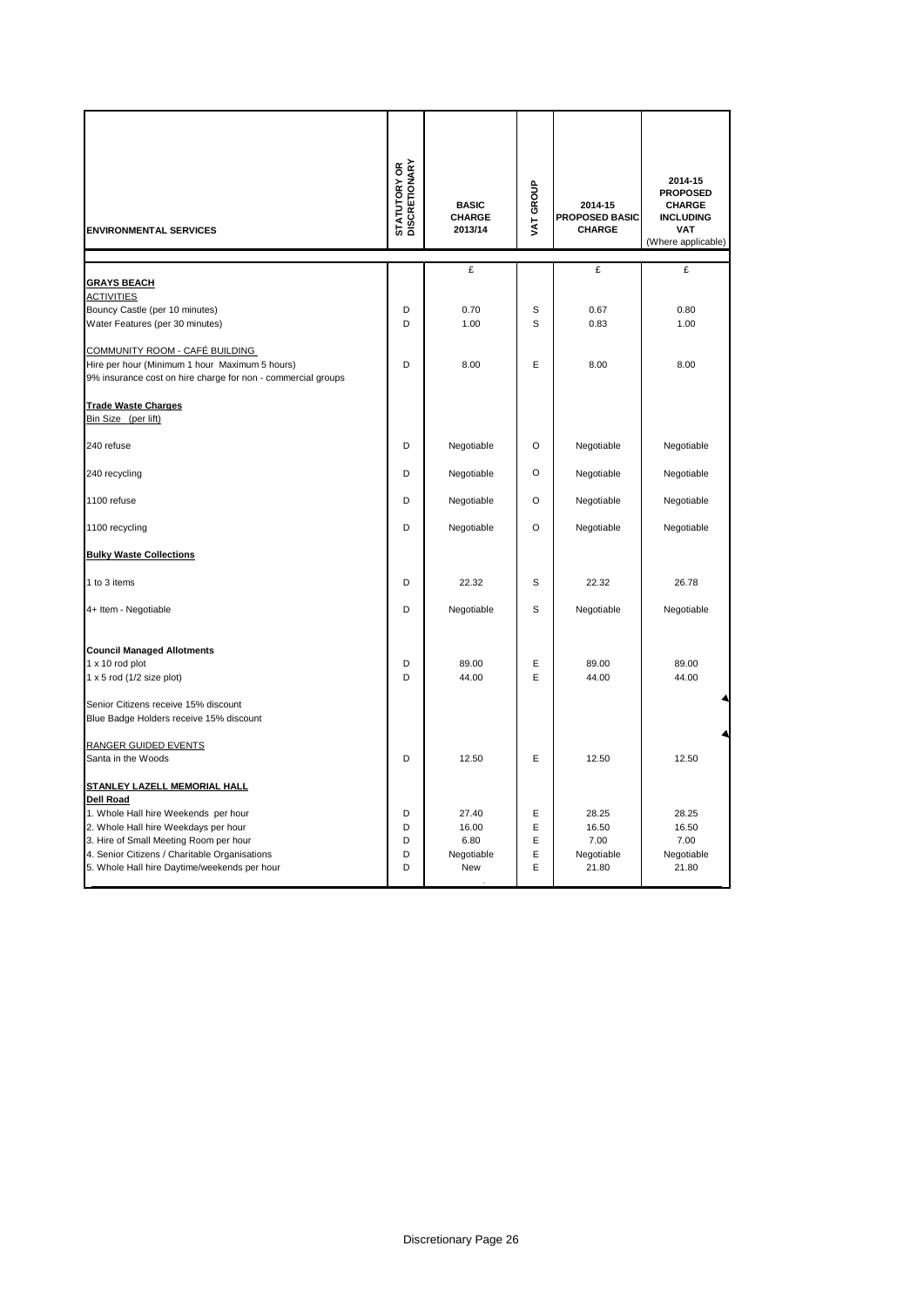|                                                      | <b>ENVIRONMENTAL SERVICES</b>                                                                                                                                                                                                                                                                                                                                                                                                                                                                                                                                                                                                                                                                                                                                                                                                                                          | <b>STATUTORY OR</b><br>DISCRETIONARY                | <b>BASIC</b><br><b>CHARGE</b><br>2013/14                                                       | GROUP<br>š                                          | 2014-15<br><b>PROPOSED</b><br><b>BASIC CHARGE</b>                                              | 2014-15<br><b>PROPOSED</b><br><b>CHARGE</b><br><b>INCLUDING</b><br>VAT<br>(Where applicable)    |
|------------------------------------------------------|------------------------------------------------------------------------------------------------------------------------------------------------------------------------------------------------------------------------------------------------------------------------------------------------------------------------------------------------------------------------------------------------------------------------------------------------------------------------------------------------------------------------------------------------------------------------------------------------------------------------------------------------------------------------------------------------------------------------------------------------------------------------------------------------------------------------------------------------------------------------|-----------------------------------------------------|------------------------------------------------------------------------------------------------|-----------------------------------------------------|------------------------------------------------------------------------------------------------|-------------------------------------------------------------------------------------------------|
| <b>PARKS</b>                                         |                                                                                                                                                                                                                                                                                                                                                                                                                                                                                                                                                                                                                                                                                                                                                                                                                                                                        |                                                     | £                                                                                              |                                                     | £                                                                                              | £                                                                                               |
| FOOTBALL                                             | Block booking Sat or Sun with Changing Facilities per match -Adults<br>Block booking Sat or Sun without Changing Facilities per match - Adults<br>Block booking Sat or Sun with Changing Facilities per match U21's<br>Block booking Sat or Sun without Changing Facilities per match U21's<br>Block booking Sat or Sun without Changing Facilities per match U11 to U18's (9 x 9)<br>Block booking Sat or Sun without Changing Facilities per match U11 to U18's (11 x 11)<br>Block booking Sat without Changing Facilities per match Scouts<br>Block booking Sat without Changing Facilities per match Cubs<br>Block booking Sat or Sun without Changing Facilities per match U7's to U10's<br>Sat & Sun with Changing Facilities per match single use charge (See note below)<br>Sat & Sun without Changing Facilities per match single use charge (See note below) | D<br>D<br>D<br>D<br>D<br>D<br>D<br>D<br>D<br>D<br>D | 59.00<br>53.00<br>50.00<br>44.00<br>31.00<br>35.00<br>27.00<br>5.50<br>5.50<br>101.00<br>96.00 | Ε<br>Ε<br>Ε<br>Ε<br>Ε<br>Ε<br>Ε<br>Е<br>Е<br>S<br>S | 59.00<br>53.00<br>50.00<br>44.00<br>31.00<br>35.00<br>27.00<br>5.50<br>5.50<br>101.00<br>96.00 | 59.00<br>53.00<br>50.00<br>44.00<br>31.00<br>35.00<br>27.00<br>5.50<br>5.50<br>121.20<br>115.20 |
| <b>RUGBY</b>                                         | Block booking Sat or Sun + Changing Facilities per match - Adults<br>Block booking Sat or Sun - Changing Facilities per match - Adults<br>Block booking Sat or Sun - Changing Facilities per match U13 to U18's<br>Block booking Sat or Sun - Changing Facilities per match U7's to U12's<br>Sat or Sun - Changing Facilities per match single use charge                                                                                                                                                                                                                                                                                                                                                                                                                                                                                                              | D<br>D<br>D<br>D<br>D                               | 53.00<br>59.00<br>35.00<br>5.50<br>96.00                                                       | Ε<br>Ε<br>Ε<br>Ε<br>S                               | 53.00<br>59.00<br>35.00<br>5.50<br>96.00                                                       | 53.00<br>59.00<br>35.00<br>5.50<br>115.20                                                       |
| <b>CRICKET</b>                                       | Block booking Sat or Sun + Changing Facilities per match - Adults<br>Block booking Sat or Sun - Changing Facilities per match - Adults<br>Block booking Sat + Changing Facilities per match Youth<br>Sat or Sun - Changing facilities per match single use chart                                                                                                                                                                                                                                                                                                                                                                                                                                                                                                                                                                                                       | D<br>D<br>D<br>D                                    | 70.00<br>64.00<br>38.00<br>77.00                                                               | Е<br>Ε<br>Ε<br>S                                    | 77.00<br>71.00<br>38.00<br>85.50                                                               | 77.00<br>71.00<br>38.00<br>102.60                                                               |
| <b>BOWLS</b>                                         | Thurrock Bowls Assoc - exclusive use of 8 greens<br>Under 60<br>Over <sub>60</sub><br>Under 18                                                                                                                                                                                                                                                                                                                                                                                                                                                                                                                                                                                                                                                                                                                                                                         | D<br>D<br>D                                         | 136.00<br>110.00<br>64.00                                                                      | Ε<br>Ε<br>E                                         | 136.00<br>110.00<br>64.00                                                                      | 136.00<br>110.00<br>64.00                                                                       |
| <b>TENNIS</b>                                        | Orsett Court Per hour                                                                                                                                                                                                                                                                                                                                                                                                                                                                                                                                                                                                                                                                                                                                                                                                                                                  | D                                                   | 2.00                                                                                           | E                                                   | 2.00                                                                                           | 2.00                                                                                            |
| <b>VAT</b><br>are met.<br>must be in the same place. | Short term lets of sports facilities are normally standard<br>rated but are exempt from Value Added Tax if the facility is let for<br>a series of short periods provided all the following conditions<br>(a) The series must be of 10 or more periods. Usually 16.<br>(b) Each period must be for playing the same sport or activity and<br>(c) The interval between each period must not be less than 1 day                                                                                                                                                                                                                                                                                                                                                                                                                                                           |                                                     |                                                                                                |                                                     |                                                                                                |                                                                                                 |
| or more than 14 days.<br>e.g. pitch flooded.         | (d) There must be clear evidence of the existence of a written<br>agreement for the series of lets, including evidence of payment in<br>full for the series, whether or not the right to use the facility is<br>actually exercised on a particular occasion.<br>NOTE: This condition would not be breached if a refund is given<br>because a facility is not available for use on a booked date                                                                                                                                                                                                                                                                                                                                                                                                                                                                        |                                                     |                                                                                                |                                                     |                                                                                                |                                                                                                 |
|                                                      | (e) The let must be made to a school, a club or an association.                                                                                                                                                                                                                                                                                                                                                                                                                                                                                                                                                                                                                                                                                                                                                                                                        |                                                     |                                                                                                |                                                     |                                                                                                |                                                                                                 |
|                                                      | (f) The hirer must in all cases have exclusive use of the facility.<br>NOTE * Denotes surcharge for every participating non - member                                                                                                                                                                                                                                                                                                                                                                                                                                                                                                                                                                                                                                                                                                                                   |                                                     |                                                                                                |                                                     |                                                                                                |                                                                                                 |
|                                                      | <u>LANGDON HILLS COUNTRY PARK</u>                                                                                                                                                                                                                                                                                                                                                                                                                                                                                                                                                                                                                                                                                                                                                                                                                                      |                                                     |                                                                                                |                                                     |                                                                                                |                                                                                                 |
| School Visits - per child                            |                                                                                                                                                                                                                                                                                                                                                                                                                                                                                                                                                                                                                                                                                                                                                                                                                                                                        | D                                                   | 3.00                                                                                           | Е                                                   | 3.00                                                                                           | 3.00                                                                                            |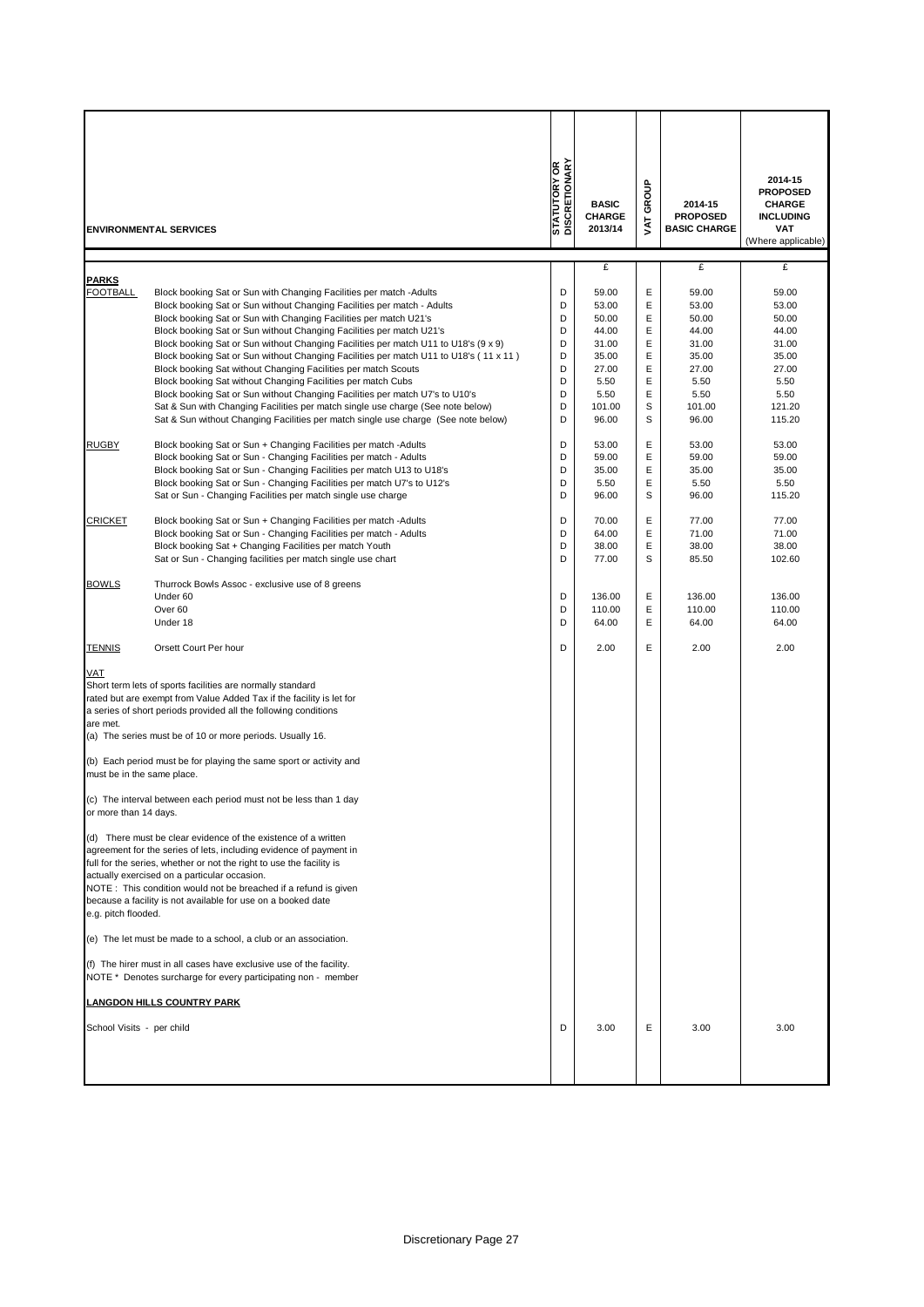|                                          | <b>Childrens Care and Targeted Outcomes</b>    | <b>STATUTORY OR<br/>DISCRETIONARY</b> | <b>BASIC</b><br><b>CHARGE</b><br>2013/14 | VAT GROUP | 2014-15 PROPOSED<br><b>BASIC CHARGE</b> | 2014-15 PROPOSED<br><b>CHARGE</b><br><b>INCLUDING</b><br><b>VAT</b><br>(Where applicable) |
|------------------------------------------|------------------------------------------------|---------------------------------------|------------------------------------------|-----------|-----------------------------------------|-------------------------------------------------------------------------------------------|
| Culver Centre                            |                                                |                                       | £                                        |           | £                                       | £                                                                                         |
| <b>Weekday Bookings</b>                  |                                                |                                       |                                          |           |                                         |                                                                                           |
|                                          | Band A: Thurrock Council Schools, Charitable   |                                       |                                          |           |                                         |                                                                                           |
|                                          | Organisations                                  |                                       |                                          |           |                                         |                                                                                           |
| Per day                                  | Large Room<br>Medium Room                      | D<br>D                                | 130.00<br>114.00                         | E<br>E    | 130.00<br>114.00                        | 130.00<br>114.00                                                                          |
|                                          | Small Room                                     | D                                     | 88.00                                    | E         | 88.00                                   | 88.00                                                                                     |
|                                          | Main Hall                                      | D                                     | 206.00                                   | E         | 206.00                                  | 206.00                                                                                    |
| Per Session                              | Large Room                                     | D                                     | 87.00                                    | Ε         | 87.00                                   | 87.00                                                                                     |
|                                          | Medium Room                                    | D                                     | 72.00                                    | E         | 72.00                                   | 72.00                                                                                     |
|                                          | Small Room                                     | D                                     | 62.00                                    | Ε         | 62.00                                   | 62.00                                                                                     |
|                                          | Main Hall                                      | D                                     | 130.00                                   | E         | 130.00                                  | 130.00                                                                                    |
| Hire of Equipment                        |                                                |                                       |                                          |           |                                         |                                                                                           |
| Full day                                 | TV with video/ DVD                             | D                                     | 10.00                                    | E         | 10.00                                   | 10.00                                                                                     |
|                                          | CD Player                                      | D                                     | 10.00                                    | E         | 10.00                                   | 10.00                                                                                     |
|                                          | Multimedia projector                           | D                                     | 95.00                                    | E         | 95.00                                   | 95.00                                                                                     |
|                                          | Interactive whiteboard<br>PA Sysyem            | D<br>D                                | 95.00<br>80.00                           | Ε<br>E    | 95.00<br>80.00                          | 95.00<br>80.00                                                                            |
|                                          | OHP & Screen Included in above charge          | D                                     | Free                                     | Ε         | Free                                    | Free                                                                                      |
|                                          | Flipchart and stand Included in above charge   | D                                     | Free                                     | E         | Free                                    | Free                                                                                      |
| Per Session                              | TV with video/ DVD                             | D                                     | 5.00                                     | Ε         | 5.00                                    | 5.00                                                                                      |
|                                          | CD Player                                      | D                                     | 5.00                                     | Ε         | 5.00                                    | 5.00                                                                                      |
|                                          | Multimedia projector                           | D                                     | 60.00                                    | E         | 60.00                                   | 60.00                                                                                     |
|                                          | Interactive whiteboard<br>PA Sysyem            | D<br>D                                | 60.00<br>55.00                           | Ε<br>E    | 60.00<br>55.00                          | 60.00<br>55.00                                                                            |
|                                          | OHP & Screen Included in above charge          | D                                     | Free                                     |           | Free                                    | Free                                                                                      |
|                                          | Flipchart and stand Included in above charge   | D                                     | Free                                     |           | Free                                    | Free                                                                                      |
|                                          |                                                |                                       |                                          |           |                                         |                                                                                           |
| <b>Band B: External Users</b><br>Per day |                                                | D                                     | 150.00                                   | S         | 150.00                                  | 180.00                                                                                    |
|                                          | Large Room<br>Medium Room                      | D                                     | 128.00                                   | S         | 128.00                                  | 153.60                                                                                    |
|                                          | Small Room                                     | D                                     | 108.00                                   | S         | 108.00                                  | 129.60                                                                                    |
|                                          | Main Hall                                      | D                                     | 216.00                                   | S         | 216.00                                  | 259.20                                                                                    |
| Per Session                              | Large Room                                     | D                                     | 97.00                                    | S         | 97.00                                   | 116.40                                                                                    |
|                                          | Medium Room                                    | D                                     | 87.00                                    | S         | 87.00                                   | 104.40                                                                                    |
|                                          | Small Room<br>Main Hall                        | D<br>D                                | 77.00<br>134.00                          | S<br>S    | 77.00<br>134.00                         | 92.40<br>160.80                                                                           |
|                                          |                                                |                                       |                                          |           |                                         |                                                                                           |
| Hire of Equipment                        |                                                |                                       |                                          |           |                                         |                                                                                           |
| Full dav                                 | TV with video/ DVD                             | D                                     | 10.00                                    | S         | 10.00                                   | 12.00                                                                                     |
|                                          | CD Player                                      | D                                     | 10.00                                    | S         | 10.00                                   | 12.00                                                                                     |
|                                          | Multimedia projector<br>Interactive whiteboard | D<br>D                                | 95.00<br>95.00                           | S<br>S    | 95.00<br>95.00                          | 114.00<br>114.00                                                                          |
|                                          | PA Sysyem                                      | D                                     | 80.00                                    | S         | 80.00                                   | 96.00                                                                                     |
|                                          | OHP & Screen Included in above charge          | D                                     | Free                                     | S         | Free                                    | Free                                                                                      |
|                                          | Flipchart and stand Included in above charge   | D                                     | Free                                     | S         | Free                                    | Free                                                                                      |
| Per Session                              | TV with video/ DVD                             | D                                     | 5.00                                     | S         | 5.00                                    | 6.00                                                                                      |
|                                          | CD Player                                      | D                                     | 5.00                                     | S         | 5.00                                    | 6.00                                                                                      |
|                                          | Multimedia projector<br>Interactive whiteboard | D<br>D                                | 60.00<br>60.00                           | S<br>S    | 60.00<br>60.00                          | 72.00<br>72.00                                                                            |
|                                          | PA Sysyem                                      | D                                     | 55.00                                    | S         | 55.00                                   | 66.00                                                                                     |
|                                          | OHP & Screen                                   | D                                     | Included in above                        |           | Included in above                       | Included in above                                                                         |
|                                          | Flipchart and stand                            | D                                     | Included in above                        |           | Included in above                       | Included in above                                                                         |
| <b>Culver Centre</b>                     |                                                |                                       |                                          |           |                                         |                                                                                           |
|                                          | <b>Weekend Bookings External Users</b>         |                                       |                                          |           |                                         |                                                                                           |
|                                          | Any training room per hour                     | D                                     | 52.00                                    | S         | 52.00                                   | 62.40                                                                                     |
| Conference Hall per hour                 |                                                | D                                     | 57.00                                    | S         | 57.00                                   | 68.40                                                                                     |
|                                          |                                                |                                       |                                          |           |                                         |                                                                                           |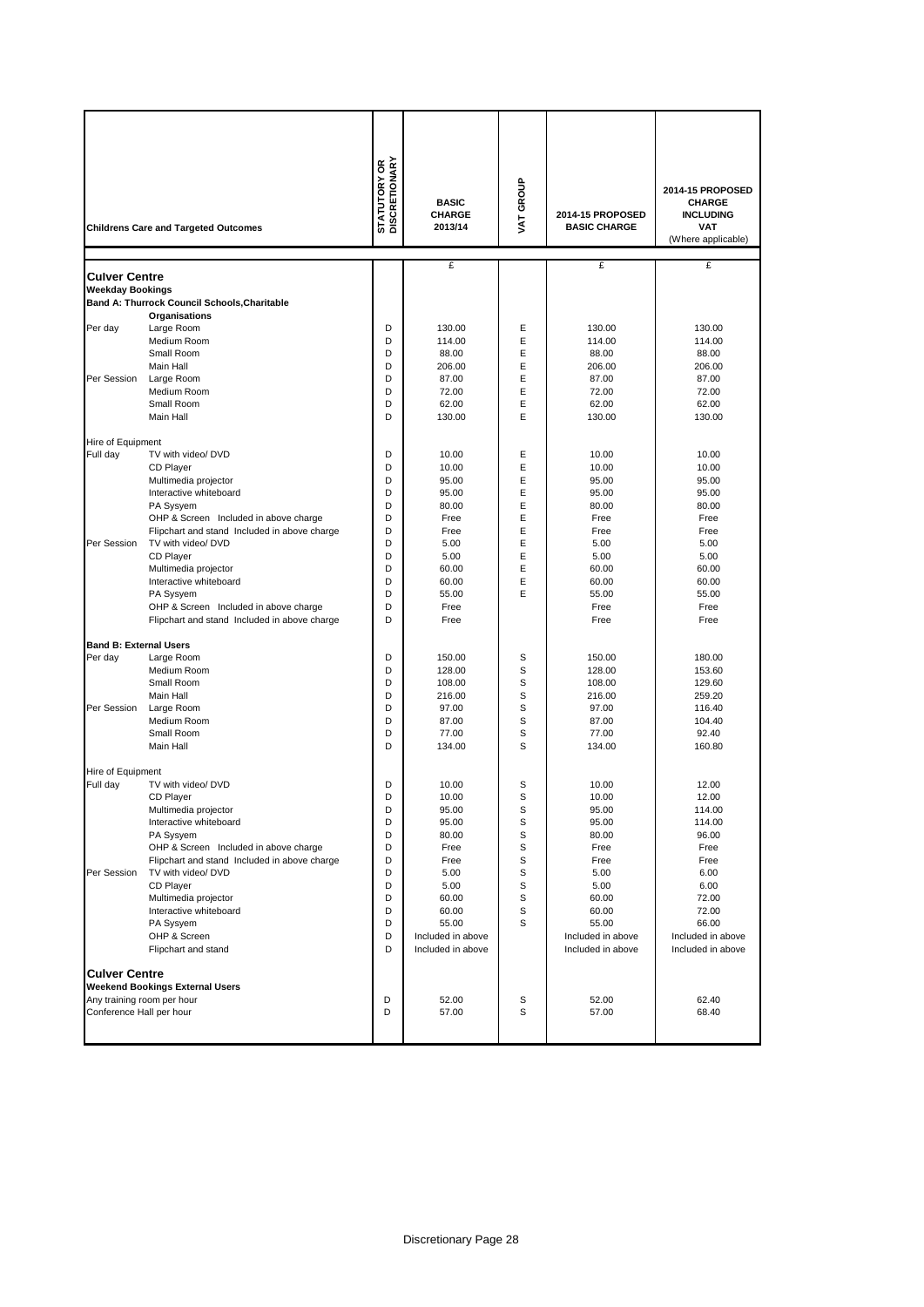| <b>Childrens Care and Targeted Outcomes</b>                                                                                                                                                                                                                    | <b>STATUTORY OR<br/>DISCRETIONARY</b> | <b>BASIC</b><br><b>CHARGE</b><br>2013/14 | VAT GROUP        | 2014-15<br><b>PROPOSED</b><br><b>BASIC CHARGE</b> | 2014-15 PROPOSED<br><b>CHARGE</b><br><b>INCLUDING</b><br><b>VAT</b><br>(Where applicable) |
|----------------------------------------------------------------------------------------------------------------------------------------------------------------------------------------------------------------------------------------------------------------|---------------------------------------|------------------------------------------|------------------|---------------------------------------------------|-------------------------------------------------------------------------------------------|
|                                                                                                                                                                                                                                                                |                                       | £                                        |                  | £                                                 | £                                                                                         |
| <b>Culver Centre</b><br>Catering from"The Culver Café"                                                                                                                                                                                                         |                                       |                                          |                  |                                                   |                                                                                           |
| <b>Refreshments</b><br>Tea, coffee, fruit teas, biscuits/orange juice                                                                                                                                                                                          |                                       |                                          |                  |                                                   |                                                                                           |
| Full Day per person<br>Round of Refreshments per person                                                                                                                                                                                                        | D<br>D                                | 7.20<br>1.80                             | Ζ<br>Z           | 7.20<br>1.80                                      | 7.20<br>1.80                                                                              |
| All Day Buffets (per person)<br>Includes beverages on arrival, mid morning and mid afternoon plus buffet lunch                                                                                                                                                 | D                                     | 16.00                                    | Z                | 16.00                                             | 16.00                                                                                     |
| Luxury Fork Buffet (per person)<br>Includes beverages on arrival, mid morning and mid adfternoon plus<br>buffet lunch                                                                                                                                          | D                                     | 20.00                                    | Z                | 20.00                                             | 20.00                                                                                     |
| <b>Half Day Buffets</b><br>One round of beverages plus buffet lunch                                                                                                                                                                                            | D                                     | 12.00                                    | Ζ                | 12.00                                             | 12.00                                                                                     |
| Sundry Refreshments (per person)<br>Lite Bite - Sandwiches, fruit, mini cakes, crisps, , juice<br>Breakfast "A"<br>Sausage or Bacon roll plus hot beverage<br>Breakfast "B"<br>Pastries or Croissants plus hot beverage<br>Single cakes, pastries or crossants | D<br>D<br>D<br>D                      | 7.00<br>4.65<br>3.75<br>1.95             | Ζ<br>Z<br>Z<br>Z | 7.00<br>4.65<br>3.75<br>1.95                      | 7.00<br>4.65<br>3.75<br>1.95                                                              |
| Summer barbeques etc (per head)                                                                                                                                                                                                                                | D                                     | 10.00                                    | Z                | 10.00                                             | 10.00                                                                                     |
| <b>Note VAT Group</b><br>Sales of hot food and drink consumed on the premises<br>or taken away will be chargeable at Standard Rate of VAT<br>The Catering Manager on site will advise as required                                                              |                                       |                                          |                  |                                                   |                                                                                           |
| <b>Children with disabilities</b><br>Summer Play Scheme per day per child                                                                                                                                                                                      | D                                     | 8.00                                     | E                | 8.00                                              | 8.00                                                                                      |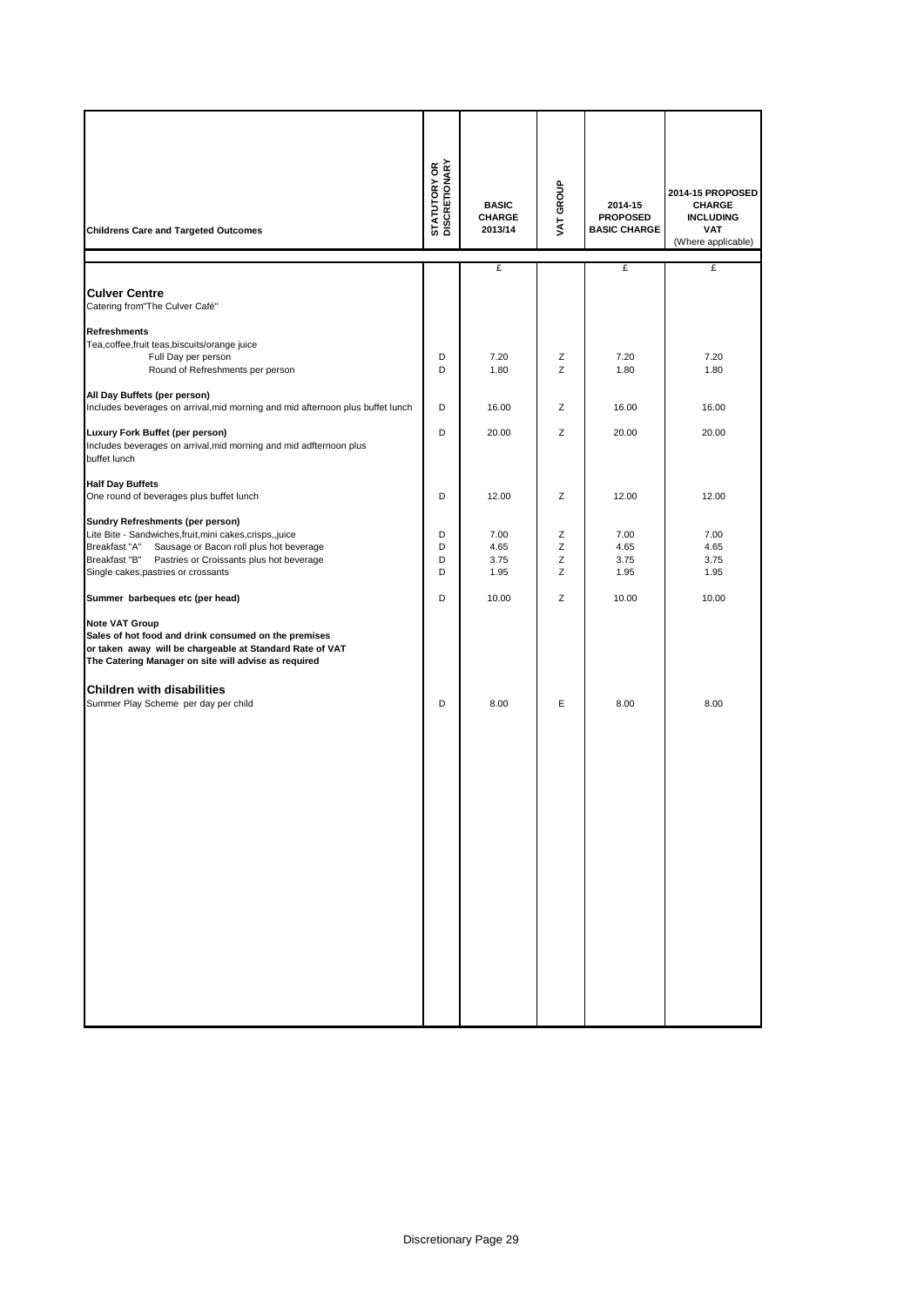| <b>HOUSING</b>                                                                                                                                   | <b>STATUTORY OR<br/>DISCRETIONARY</b> | <b>BASIC</b><br>CHARGE<br>2013/14 | VAT GROUP                       | 2014-15<br><b>PROPOSED BASIC</b><br>CHARGE | 2014-15 PROPOSED<br>CHARGE<br><b>INCLUDING</b><br>VAT<br>(Where applicable) |
|--------------------------------------------------------------------------------------------------------------------------------------------------|---------------------------------------|-----------------------------------|---------------------------------|--------------------------------------------|-----------------------------------------------------------------------------|
|                                                                                                                                                  |                                       | £                                 |                                 | £                                          | £                                                                           |
| <b>SHELTERED HOUSING VISITOR'S ROOM</b><br>Per night per person                                                                                  | D                                     | 8.50                              | $\circ$                         | 8.50                                       | 8.50                                                                        |
| <b>DISPERSED ALARMS</b><br>Private Sector Monitoring - per month<br>Lifeline Private<br>Domestic Violence Lifelines                              | D<br>D<br>D                           | 6.80<br>16.00<br>16.00            | $\mathbb S$<br>$\mathsf S$<br>S | 6.80<br>16.00<br>16.00                     | 8.16<br>19.20<br>19.20                                                      |
| PRIVATE HOUSING SERVICE                                                                                                                          |                                       |                                   |                                 |                                            |                                                                             |
| Houses in Multiple Occupation Mandatory License<br><b>Housing Enforcement Notices</b><br>Housing Non Statutory work for Border Agency (per case) | D<br>D<br>D                           | 750.00<br>440.00<br>146.00        | $\circ$<br>O<br>$\circ$         | 773.00<br>453.00<br>150.00                 | 773.00<br>453.00<br>150.00                                                  |
|                                                                                                                                                  |                                       |                                   |                                 |                                            |                                                                             |
|                                                                                                                                                  |                                       |                                   |                                 |                                            |                                                                             |
|                                                                                                                                                  |                                       |                                   |                                 |                                            |                                                                             |
|                                                                                                                                                  |                                       |                                   |                                 |                                            |                                                                             |
|                                                                                                                                                  |                                       |                                   |                                 |                                            |                                                                             |